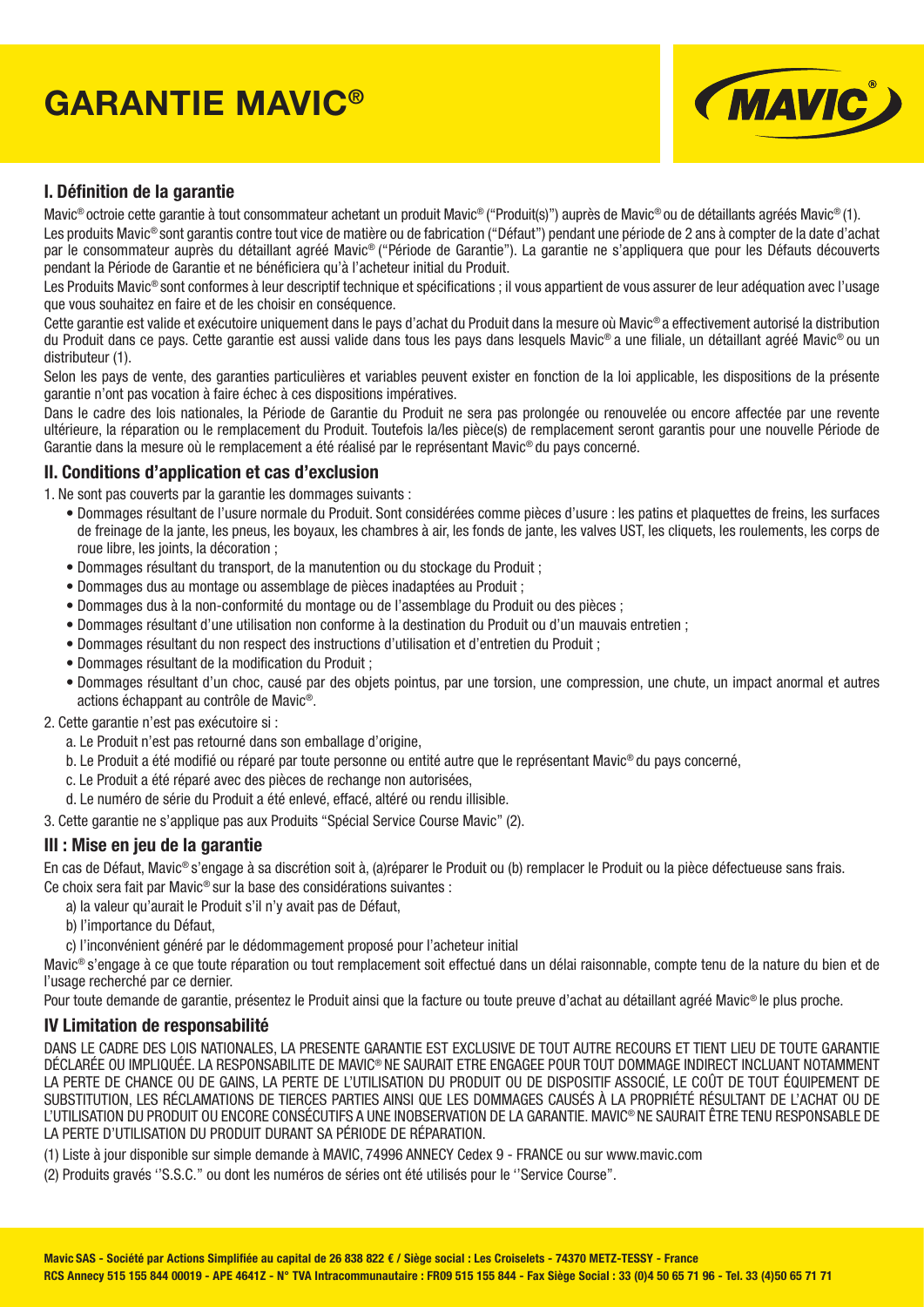# **MAVIC® WARRANTY POLICY**



## **I. Limited Warranty**

Mavic® provides this warranty to consumers who purchased Mavic® product ("Product(s)") from Mavic® or from Mavic® agreed dealers (1).

Mavic® warrants all new Products to be free from manufacturing or material defects ("Defects") during 2 years from the date of purchase by the consumer from a Mavic® agreed dealer ("the Warranty Period"). This warranty applies only against Defects discovered within the Warranty Period and extends only to the original purchaser of the Product. Mavic<sup>®</sup> Products meet their description and specifications; it is your responsibility to ensure that the Products you purchase are designed for your intended use.

This warranty is valid and enforceable only in the country where the Product was purchased, provided that Mavic® has intended that the Product be offered for sale in that country. This warranty is also enforceable in any country where Mavic® has a subsidiary, a Mavic® agreed dealer or a distributor (1).

Depending on the country, particular and variable warranties may apply in relation to applicable legislation. Nothing in this warranty policy can exclude or limit these statutory provisions.

To the extent permitted by national laws, the Warranty Period will not be extended, renewed or otherwise affected due to subsequent resale, repair or replacement of the Product. However, part(s) replaced issued during the Warranty Period will be warranted for a new Warranty Period of two years ; provided, such replacement has been performed by Mavic® representative in the country concerned.

#### **II. Conditions and Restrictions**

1. This Limited warranty does not cover:

- Normal wear and tear of the Product. Wear and tear parts are considered to be the followings: brake pads, rim braking surface, tyres, tubulars, innertubes, rim tape, UST valv, pawls, bearings, free wheel bodies, seals, decoration.
- Damages caused by the transportation, handling or storage of the Product
- Damages caused by the mounting and assembly of parts which are not appropriate to the Product
- Damages caused by an inappropriate mounting or assembly of the Product
- Defects or damage caused by improper use or poor maintenance
- Damages due to non observance of the instructions of the products owner manual
- Damages due to the modifications of the Product
- Any impact caused by sharp items, due to torsion, compression, a fall, an abnormal impact or other actions not under Mavic® 's reasonable control.
- 2. This limited warranty is not enforceable if:
	- a. The Product is not returned in its original packaging;
	- b. The Product has been modified or repaired by any person or entity other than Mavic<sup>®</sup> representative in the country concerned ;
	- c. The Product has been repaired with unauthorized spare parts;
	- d. The Product serial number has been removed, deleted, altered or made illegible.
- 3. This warranty does not apply to "Special Service Course Mavic" Products (2).

#### **III. Warranty Enforcement**

Mavic® or its authorized retailer shall at its sole discretion either (a) repair the Product or (b) replace the Product at no charge.

The appropriate remedy will be determined by Mavic® based upon the following considerations:

- (a) the value of the Product with no Defect,
- (b) the significance of the Defect.
- (c) the inconvenience each remedy would place on the original purchaser.

Mavic® agrees that all repair or replacement of the Product will occur within a reasonable period

For all warranty claims, please submit the Product and the proof of purchase to the nearest agreed Mavic<sup>®</sup> dealers.

#### **IV. Disclaimer and Limitation of Liability**

TO THE MAXIMUM EXTENT PERMITTED BY APPLICABLE MANDATORY LAWS, THIS LIMITED WARRANTY IS YOUR SOLE AND EXCLUSIVE REMEDY AND IS IN LIEU OF ALL OTHER WARRANTIES, EXPRESSED OR IMPLIED. MAVIC® SHALL NOT BE LIABLE FOR SPECIAL, INCIDENTIAL, PUNITIVE OR CONSEQUENTIAL DAMAGES, INCLUDING BUT NOT LIMITED TO LOSS OF ANTICIPATED BENEFITS, LOSS OF USE, LOSS OF REVENUE, COST OF ANY STUBSTITUTE EQUIPMENT OR FACILITIES, CLAIMS OF THIRD PARTIES, DAMAGE TO PROPERTY RESULTING FROM THE PURCHASE OR USE OF THE PRODUCT OR ARISING FROM THE BREACH OF THE WARRANTY, BREACH OF CONTRACT, NEGLIGENCE, STRICT TORT, OR ANY LEGAL OR EQUITABLE THEORY, EVEN IF MAVIC® KNEW OF THE LIKELIHOOD OF SUCH DAMAGES. MAVIC® SHALL NOT BE LIABLE FOR DEALY IN RENDERING WARRANTY SERVICE.

(1) Up to date list available upon request to MAVIC 74996 ANNECY Cedex 9 - France or at mavic.com

(2) Products engraved "S.S.C." or whose serial numbers have been used for the "Service Course Mavic".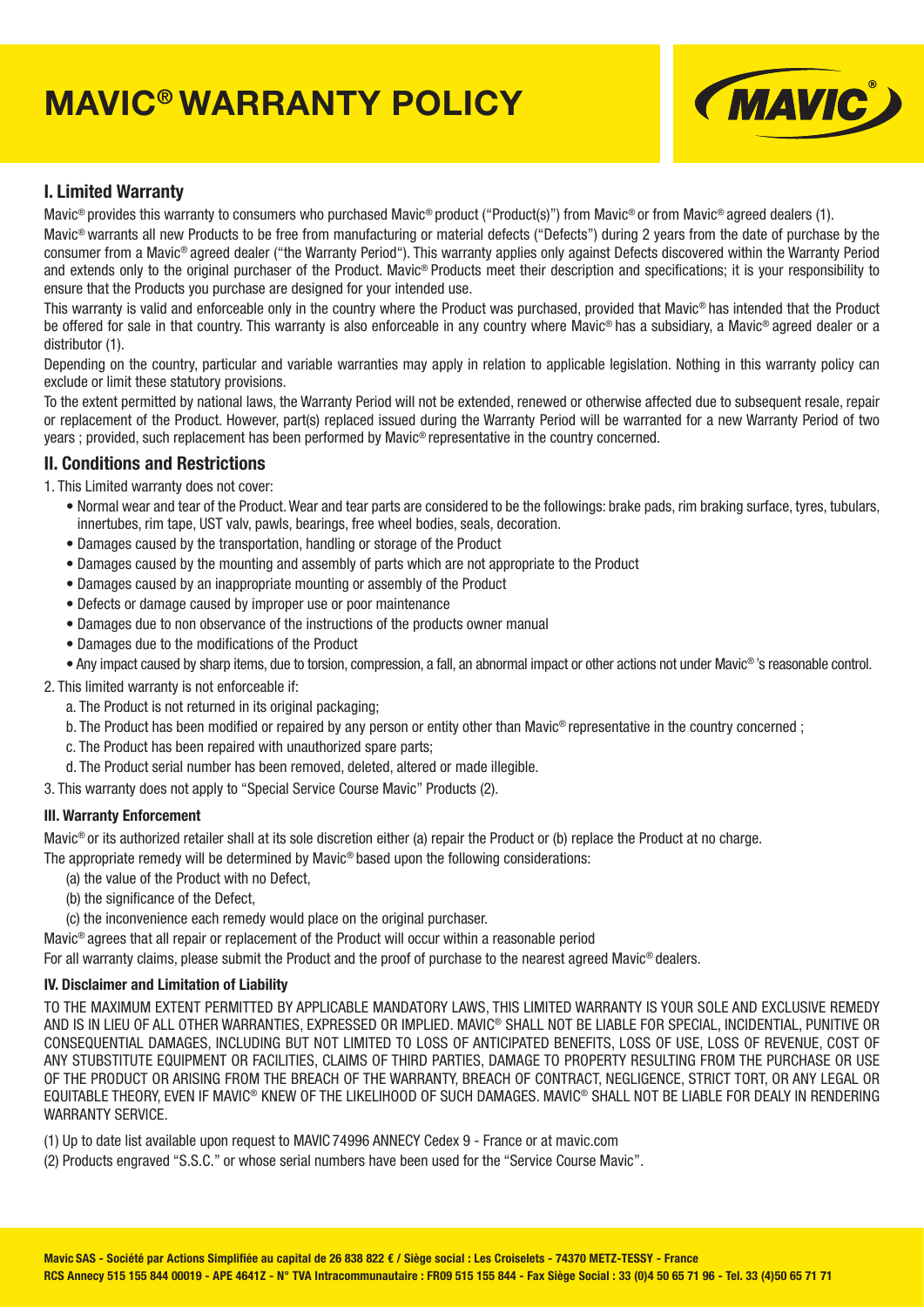# **MAVIC® GARANTIEBESTIMMUNGEN**



#### **I. Eingeschränkte Garantie**

 Mavic® gewährt diese Garantie für Verbraucher, die ein Mavic® -Produkt ("Produkt(e)") von Mavic® oder von einem von Mavic® autorisierten Fachhändler (1) gekauft haben.

 Mavic® garantiert für einen Zeitraum von 2 Jahren ("Garantiezeit"), beginnend mit dem Datum des Kaufs bei einem von Mavic® zugelassenen Fachhändler, dass alle neuen Produkte frei von Herstellungs- und Materialfehlern ("Fehler") sind. Diese Garantie bezieht sich ausschließlich auf Fehler, die innerhalb der Garantiezeit erkannt werden, und gilt nur für den Erstkäufer des Produkts. Mavic® -Produkte entsprechen ihrer Beschreibung und ihren technischen Daten. Es liegt in der Verantwortung des Kunden, sicherzustellen, dass die von ihm gekauften Produkte für die beabsichtigte Verwendung geeignet sind.

Diese Garantie ist nur in dem Land gültig und durchsetzbar, in dem das Produkt gekauft wurde, vorausgesetzt, dass Mavic® das Produkt für den Verkauf in diesem Land vorgesehen hat. Die Garantie ist auch in jedem anderen Land durchsetzbar, in dem Mavic® über eine Niederlassung verfügt oder in dem sich ein von Mavic® autorisierter Fachhändler oder Vertriebshändler (1) befindet.

In Abhängigkeit vom jeweiligen Land können besondere und variable Garantien gemäß dem geltenden Recht zur Anwendung kommen. Die gesetzlichen Vorschriften können durch die vorliegenden Garantiebestimmungen weder ausgeschlossen noch begrenzt werden.

Soweit es im Rahmen der nationalen Gesetze zulässig ist, wird die Garantiezeit bei Weiterveräußerung, Reparatur oder Austausch des Produkts nicht verlängert, erneuert oder sonst wie beeinträchtigt. Allerdings wird für während der Garantiezeit ausgetauschte Teile eine neue Garantiezeit von zwei Jahren gewährt, jedoch nur unter der Voraussetzung, dass der Austausch von einem im betreffenden Land ansässigen Mavic® -Vertreter durchgeführt wurde.

#### **II. Bedingungen und Beschränkungen**

1. Diese eingeschränkte Garantie gilt nicht für:

- normalen Verschleiß des Produkts. Zu den Verschleißsteilen gehören: Bremsbeläge, Bremsflanken der Felgen, Reifen, Schläuchreifen, Schläuche, Felgenband, UST-Ventile, Sperrklinken, Lager, Freilauf, Dichtungen, Deko-Elemente;
- Schäden, die durch den Transport, die Handhabung oder die Lagerung des Produkts verursacht wurden;
- Schäden, die durch die Montage und den Anbau von nicht für das Produkt geeigneten Teilen verursacht wurden;
- Schäden, die durch unsachgemäße Montage oder unsachgemäßen Zusammenbau des Produkts verursacht wurden;
- Fehler oder Schäden, die durch unsachgemäßen Gebrauch oder schlechte Wartung und Pflege verursacht wurden;
- Schäden aufgrund von Nichtbeachtung der Anweisungen in der Bedienungsanleitung des Produkts;
- Schäden aufgrund von Änderungen am Produkt;
- Jegliche Auswirkungen, die auf Kontakt mit scharfen Gegenständen, durch Biegen, Drücken, Fallenlassen, einen unnormalen Aufprall oder sonstige Aktionen zurückzuführen sind, die außerhalb der Kontrolle von Mavic® liegen.
- 2. Diese eingeschränkte Garantie ist nicht durchsetzbar, wenn:
	- a. das Produkt nicht in seiner Originalverpackung zurückgesandt wurde;
	- b. das Produkt von jemand anderem als einem im betreffenden Land ansässigen Mavic® -Vertreter verändert oder repariert wurde;
	- c. das Produkt mit nicht zugelassenen Ersatzteilen repariert wurde;
	- d. die Seriennummer des Produkts auf irgendeine Weise entfernt, beseitigt, verändert oder unleserlich gemacht wurde.
- 3. Diese Garantie gilt nicht für Produkte aus dem "Special Service Course"-Programm von Mavic (2).

#### **III. Garantiedurchsetzung**

Mavic® oder der zugelassene Fachhändler kann nach eigenem Ermessen entweder (a) das Produkt kostenlos reparieren oder (b) das Produkt kostenlos austauschen. Die entsprechende Maßnahme wird von Mavic® auf Basis der folgenden Erwägungen festgelegt:

- (a) Wert des fehlerfreien Produkts;
- (b) Bedeutsamkeit des Fehlers;
- (c) Unannehmlichkeiten der jeweiligen Maßnahme für den Erstkäufer.

Mavic<sup>®</sup> verpflichtet sich, die Reparatur oder den Austausch des Produkts innerhalb einer angemessenen Frist durchzuführen.

Zur Durchsetzung von Garantieansprüchen sind das Produkt und der dazugehörige Kaufbeleg an den nächsten von Mavic® zugelassenen Fachhändler einzusenden.

#### **IV. Haftungsausschluss und Haftungsbegrenzung**

DIESE EINGESCHRÄNKTE GARANTIE STELLT IM GESETZLICH ZULÄSSIGEN RAHMEN IHR EINZIGES UND AUSSCHLIESSLICHES RECHTSMITTEL DAR UND ERSETZT ALLE ANDEREN AUSDRÜCKLICHEN ODER IMPLIZITEN GARANTIEN. MAVIC® ÜBERNIMMT KEINERLEI HAFTUNG FÜR BESONDERE UND ZUSÄTZLICHE SCHADENSANSPRÜCHE, NEBENSCHÄDEN, BUSSZAHLUNGEN ODER FOLGESCHÄDEN, EINSCHLIESSLICH, JEDOCH NICHT BESCHRÄNKT AUF DEN VERLUST VON ERWARTETEN LEISTUNGEN ODER GEWINNEN, KOSTEN FÜR ERSATZAUSRÜSTUNGEN ODER -EINRICHTUNGEN, ANSPRÜCHE DRITTER, EIGENTUMSVERLETZUNGEN, DIE SICH AUFGRUND DES VERKAUFS ODER GEBRAUCHS DES PRODUKTS ODER WEGEN EINER GARANTIEVERLETZUNG, EINES VERTRAGSBRUCHS, FAHRLÄSSIGKEIT, PRODUKTFEHLERN ODER ANDEREN RECHTLICHEN ODER GESETZLICHEN UMSTÄNDEN ERGEBEN, AUCH WENN MAVIC® VON DER MÖGLICHKEIT SOLCHER SCHÄDEN WUSSTE. MAVIC® ÜBERNIMMT KEINERLEI HAFTUNG FÜR VERZÖGERUNGEN BEI DER ERBRINGUNG DER GARANTIELEISTUNGEN.

- (1) Eine aktuelle Liste ist bei MAVIC, 74996 ANNECY Cedex 9 Frankreich, oder auf mavic.com erhältlich.
- (2) Erkennbar an einer "SSC"-Gravur oder Seriennummer, die für den "Mavic Service Course" verwendet wurde.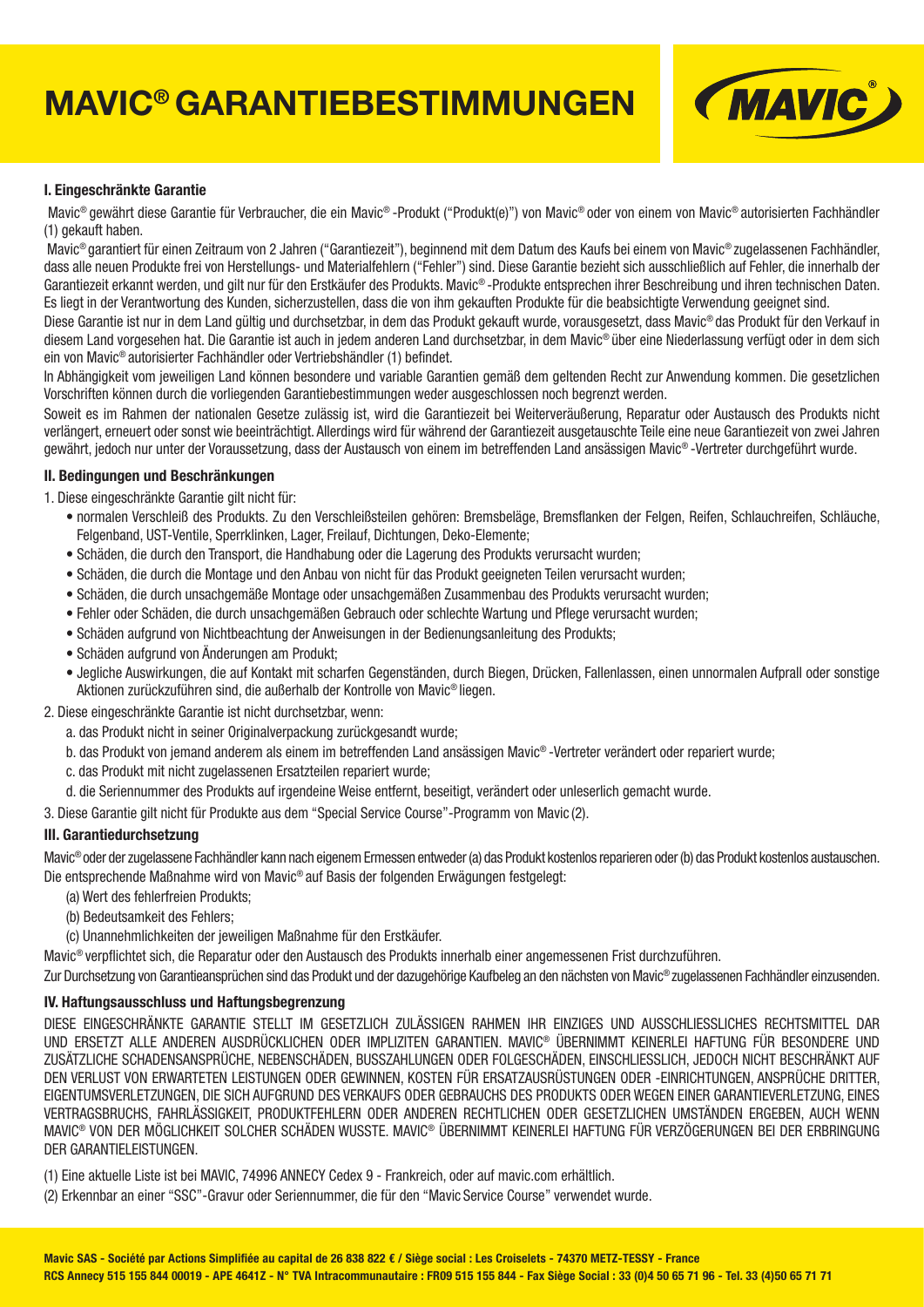# **POLÍTICA DE GARANTÍA DE MAVIC®**



#### **I. Garantía limitada**

Mavic® ofrece esta garantía a los consumidores que adquieran el producto Mavic® (en adelante, los "Productos") de Mavic® o a través de detallistas autorizados Mavic® (1).

Mavic® garantiza que todos los Productos nuevos estarán libres de defectos de fabricación o materiales (en adelante, los "Defectos") durante 2 años a partir de la fecha de compra por parte del consumidor a través de un detallista autorizado Mavic® (en adelante, el "Periodo de garantía"). La presente garantía sólo cubre los Defectos descubiertos dentro del Periodo de garantía y sólo es extensiva al comprador original del Producto. Los Productos Mavic® cumplen su descripción y especificaciones; usted es responsable de asegurarse de que los Productos que adquiera estén diseñados para el uso previsto por usted. La presente garantía es válida y exigible únicamente en el país en el que se adquirió el Producto, siempre y cuando Mavic<sup>®</sup> tuviera intención de ofrecer a la venta dicho Producto en ese país. La presente garantía también será exigible en cualquier país en el que Mavic<sup>®</sup> cuente con una filial, un detallista autorizado Mavic® o un distribuidor (1).

En función del país, pueden aplicarse garantías particulares y variables con relación a la legislación aplicable. Ninguna parte de la presente política de garantía supondrá la exclusión o limitación de las disposiciones legales.

Hasta el máximo permitido por la legislación nacional, el Periodo de garantía no será prorrogado, renovado ni alterado de ninguna otra forma debido a la reventa, la reparación ni la sustitución posterior del Producto. Sin embargo, los componentes de sustitución suministrados durante el Periodo de garantía estarán a su vez garantizados por un nuevo Periodo de garantía de dos años, siempre y cuando dicha sustitución haya sido realizada por un representante de Mavic® en el país en cuestión.

#### **II. Condiciones y restricciones**

1. La presente garantía limitada no cubre:

- · El desgaste normal del Producto. Se considerarán como componentes de desgaste los siguientes: pastillas de freno, superficie de frenado de la llanta, neumáticos, tubulares, cámaras, cinta de llanta, válvula UST, trinquetes, rodamientos, cuerpos de piñón libre, juntas, decoración.
- Daños causados por el transporte, la manipulación o el almacenamiento del Producto
- Daños causados por el montaje y el ensamblaje de piezas no adecuadas para el Producto
- Daños causados por un montaje o ensamblaje inadecuado del Producto
- · Defectos o daños causados por un uso inadecuado o un mantenimiento deficiente
- Daños debidos al incumplimiento de las instrucciones del manual del propietario del producto
- Daños debidos a modificaciones del Producto
- Impactos causados por objetos cortantes, torsión, compresión, caídas, un impacto anormal u otras acciones que estén razonablemente fuera del control de Mavic®.

2. La presente garantía limitada no será exigible si:

- a. El producto no es devuelto en su embalaje original.
- b. El producto ha sido modificado o reparado por cualquier persona o entidad distinta de un representante de Mavic® en el país en cuestión.
- c. El Producto ha sido reparado con recambios no autorizados.
- d. El número de serie del Producto ha sido eliminado, borrado, alterado o manipulado para dejarlo ilegible.
- 3. La presente garantía no cubre los Productos del curso "Special Service Course Mavic" (2).

#### **III. Exigibilidad de la garantía**

Mavic® o su detallista autorizado podrán, según consideren oportuno, (a) reparar el Producto o (b) reemplazar el Producto sin cargo.

El recurso adecuado será determinado por Mavic® basándose en las siguientes consideraciones:

- (a) el valor del producto sin Defectos,
- (b) la importancia del Defecto,
- (c) los inconvenientes que cada recurso pudiera suponer para el comprador original.

Mavic® se compromete a que cualquier reparación o sustitución del Producto se producirá dentro de un periodo razonable.

Para todas las reclamaciones en garantía, envíe el Producto y el comprobante de compra al detallista autorizado Mavic® más cercano.

#### **IV. Descargo y limitación de la responsabilidad**

HASTA EL MÁXIMO PERMITIDO POR LA LEGISLACIÓN OBLIGATORIA APLICABLE, ESTA GARANTÍA LIMITADA CONSTITUYE SU RECURSO ÚNICO Y EXCLUSIVO Y SUSTITUYE A CUALESQUIERA OTRAS GARANTÍAS, YA SEAN EXPRESAS O IMPLÍCITAS. MAVIC® RECHAZA TODA RESPONSABILIDAD POR DAÑOS ESPECIALES, ACCIDENTALES, PUNITIVOS O CONSECUENTES, INCLUIDOS, A TÍTULO MERAMENTE ENUMERATIVO PERO NO EXHAUSTIVO, LA PÉRDIDA DE BENEFICIOS ESPERADOS, LA PÉRDIDA DE USO, EL LUCRO CESANTE, EL COSTE DE CUALESQUIERA EQUIPOS O INSTALACIONES SUSTITUTIVOS, RECLAMACIONES DE TERCEROS, DAÑOS MATERIALES RESULTANTES DE LA COMPRA O DEL USO DEL PRODUCTO O QUE SE DERIVEN DEL INCUMPLIMIENTO DE LA GARANTÍA, INCUMPLIMIENTO CONTRACTUAL, NEGLIGENCIA, RESPONSABILIDAD EXTRACONTRACTUAL ESTRICTA O CUALESQUIERA OTRAS TEORÍAS LEGALES O CONSUETUDINARIAS, INCLUSO SI MAVIC® HA TENIDO CONOCIMIENTO DE LA PROBABILIDAD DE QUE TALES DAÑOS SE PRODUJERAN. MAVIC® NO SERÁ RESPONSABLE DE NINGÚN RETRASO EN EL SUMINISTRO DEL SERVICIO DE GARANTÍA.

(1) Para obtener una lista actualizada, solicítela a MAVIC, 74996 ANNECY Cedex 9 - Francia, o visite mavic.com

(2) Productos identificados como "S.S.C." o cuyos números de serie se hayan utilizado en el curso "Service Course Mavic"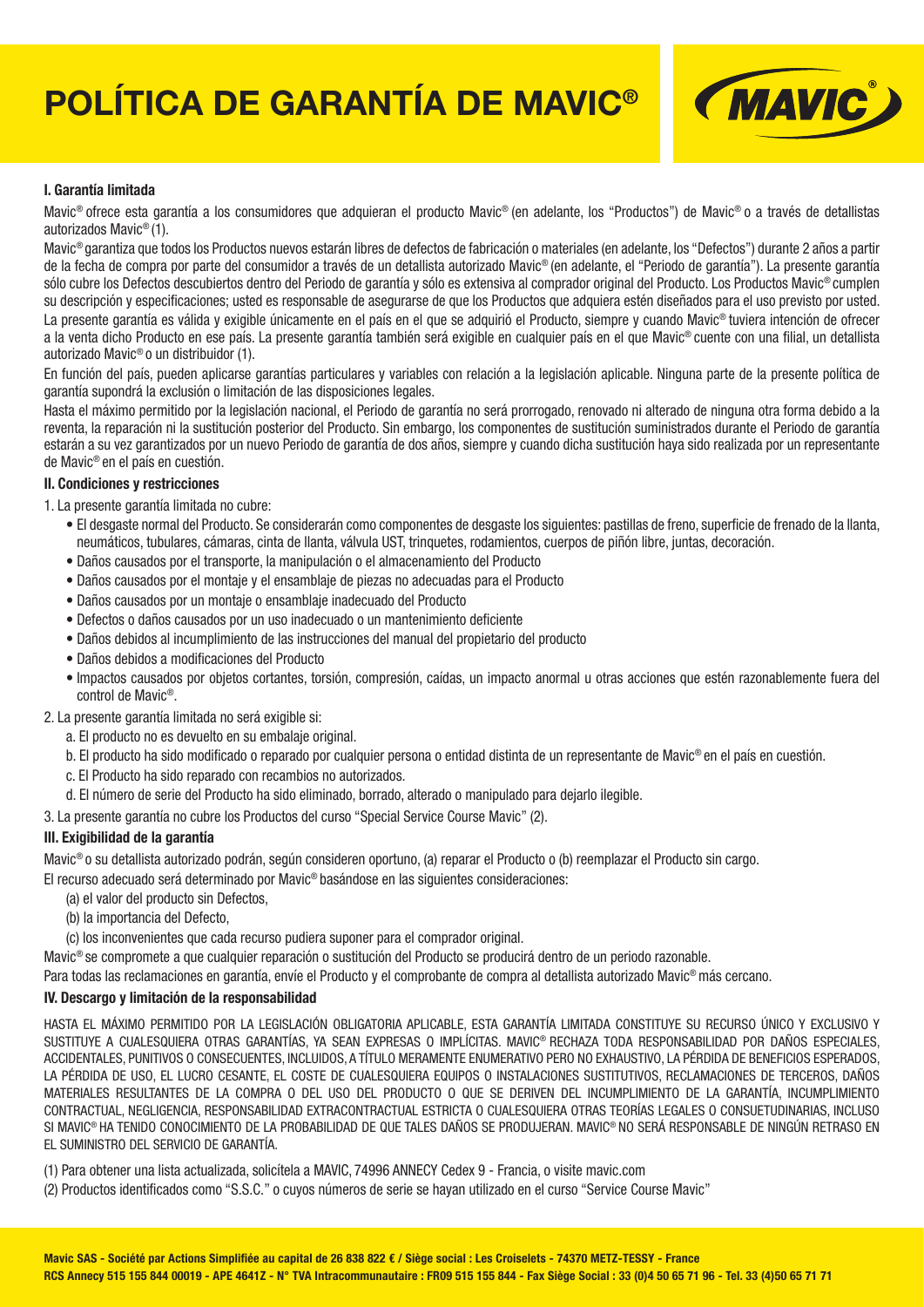# **DISPOSIZIONI DI GARANZIA MAVIC®**



#### **I. Garanzia limitata**

Mavic<sup>®</sup> offre la presente garanzia ai clienti che hanno acquistato un prodotto Mavic® (di seguito "Prodotti") da Mavic® o da un rivenditore autorizzato Mavic® (1). Mavic® garantisce che tutti i Prodotti nuovi saranno privi di difetti materiali o di produzione (di seguito "Difetti") per i 2 anni successivi alla data di acquisto da parte del cliente presso un rivenditore autorizzato Mavic® (di seguito "il Periodo di Garanzia"). Tale garanzia si applica solamente ai Difetti rilevati all'interno del Periodo di Garanzia e riguarda solo l'acquirente originale del Prodotto. I Prodotti Mavic<sup>®</sup> sono conformi con le relative descrizioni e specifiche: è responsabilità dell'utente accertarsi della corrispondenza tra i Prodotti acquistati e l'utilizzo previsto.

La presente garanzia è valida e applicabile solo nel paese di acquisto del Prodotto, a condizione che Mavic<sup>®</sup> abbia scelto di commercializzare il Prodotto in tale paese. La presente garanzia è inoltre applicabile in qualsiasi paese nel quale sia presente una fi liale Mavic® , un rivenditore autorizzato o un distributore Mavic<sup>®</sup> (1).

A seconda del paese, possono essere applicabili garanzie diverse e particolari in relazione alle normative vigenti. Nulla nelle presenti disposizioni di garanzia può escludere o limitare tali disposizioni di legge.

Nella misura ammessa dalle leggi nazionali, il Periodo di Garanzia non sarà esteso, rinnovato o in altro modo influenzato sulla base di una successiva rivendita, riparazione o sostituzione del Prodotto. Tuttavia, eventuali componenti sostituiti durante il Periodo di Garanzia verranno garantiti per un nuovo Periodo di Garanzia di due anni, a condizione che tale sostituzione venga eseguita da un rappresentate di Mavic® nel paese interessato.

#### **II. Condizioni e restrizioni**

- 1. La presente Garanzia limitata non copre:
	- La normale usura del Prodotto, Gli elementi soggetti a usura sono i seguenti: pattini per freni, superfici di frenata del cerchio, pneumatici, tubolari, camere d'aria, nastri para-nipples, valvole UST, denti di arresto, cuscinetti, corpi ruota libera, guarnizioni e decorazioni.
	- I danni causati da trasporto, gestione e rimessaggio del Prodotto.
	- I danni causati da montaggio e assemblaggio di parti non conformi per il Prodotto.
	- I danni causati da montaggio o assemblaggio non conforme del Prodotto.
	- I difetti o danni causati da un uso improprio o da scarsa manutenzione.
	- I danni dovuti alla mancata osservanza delle istruzioni indicate nel manuale dei prodotti.
	- I danni dovuti a modifiche apportate ai Prodotti.
	- Eventuali danni causati da oggetti taglienti, danni dovuti a torsione, compressione, cadute, impatti non conformi o altre azioni al di fuori del ragionevole controllo di Mavic®.
- 2. La presente garanzia limitata non è applicabile se:
	- a. Il Prodotto non viene restituito nel suo imballo originale;
	- b. Il Prodotto è stato modificato o riparato da un qualsiasi soggetto o persona diversa dal rappresentante Mavic® per il paese interessato;
	- c. La riparazione del Prodotto è stata eseguita con ricambi non autorizzati;
	- d. Il numero di serie del Prodotto è stato rimosso, cancellato, alterato o reso illeggibile.

3. La presente garanzia non si applica ai Prodotti "Special Service Course Mavic" (2).

#### **III. Applicazione della garanzia**

Mavic® o un suo rivenditore autorizzato eseguiranno a loro esclusiva discrezione la (a) riparazione del Prodotto o la (b) sostituzione del Prodotto senza alcun costo. Il risarcimento adeguato verrà determinato da Mavic® sulla base delle seguenti considerazioni:

- (a) il valore del Prodotto privo di Difetti,
- (b) il valore del Difetto,
- (c) il disturbo causato all'acquirente originale da ciascuno dei possibili risarcimenti.

Mavic® si impegna a eseguire qualsiasi intervento di sostituzione o riparazione del Prodotto entro un periodo di tempo ragionevole.

Per tutte le richieste di risarcimento in garanzia, inviare il Prodotto e la prova di acquisto al rivenditore autorizzato Mavic® più vicino.

#### **IV. Esclusione e limitazione di responsabilità**

NELLA MISURA MASSIMA AMMESSA DALLE LEGGI VIGENTI, LA PRESENTE GARANZIA LIMITATA RAPPRESENTA L'UNICA E SOLA FORMA DI COMPENSAZIONE E SOSTITUISCE TUTTE LE ALTRE EVENTUALI GARANZIE, ESPRESSE O IMPLICITE. MAVIC® NON PUÒ ESSERE RITENUTA RESPONSABILE DI DANNI SPECIALI, CASUALI, PUNITIVI O CONSEQUENZIALI, INCLUSI IN VIA NON LIMITATIVA LA PERDITA DEI VANTAGGI PREVISTI, LA PERDITA DI UTILIZZO E DI RICAVI, I COSTI DELLE ATTREZZATURE O STRUTTURE SOSTITUTIVE, LE RICHIESTE DI RISARCIMENTO DA PARTE DI TERZI, I DANNI ALLA PROPRIETÀ RISULTANTI DALL'ACQUISTO O UTILIZZO DEL PRODOTTO O DERIVANTI DA VIOLAZIONE DELLA GARANZIA, VIOLAZIONE DEL CONTRATTO, NEGLIGENZA, ILLECITO O QUALSIASI NORMA LEGALE O EQUITATIVA, ANCHE NEL CASO IN CUI MAVIC® SIA STATA INFORMATA DELL'EVENTUALITÀ DI TALI RISCHI. MAVIC® NON SARÀ RITENUTA RESPONSABILE DI EVENTUALI RITARDI NELL'ESECUZIONE DEI SERVIZI DI GARANZIA.

(1) L'elenco aggiornato è disponibile su richiesta presso MAVIC, 74996 ANNECY Cedex 9, Francia oppure consultando il sito Web mavic.com. (2) Prodotti che riportano l'incisione "S.S.C." o il cui numero di serie è stato utilizzato per il servizio "Service Course Mavic".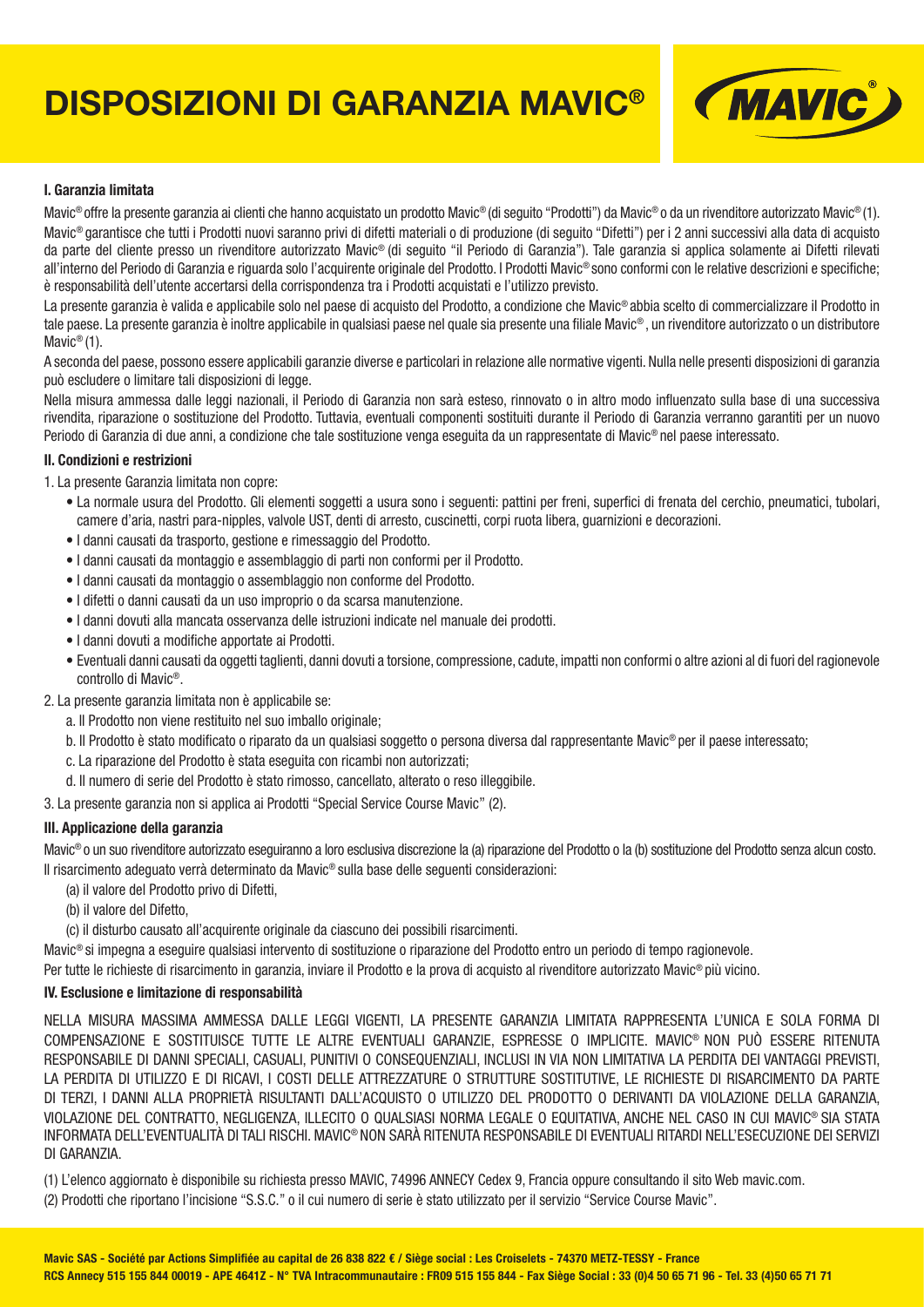# **POLÍTICA DE GARANTIA MAVIC®**



### **I. Garantia Limitada**

A Mavic® fornece esta garantia aos consumidores que tenham adquirido um produto Mavic® ("Produto(s)") à Mavic® ou a representantes Mavic® autorizados (1). A Mavic® garante que todos os Produtos novos estão isentos de defeitos de fabrico ou materiais ("Defeitos") durante 2 anos, a partir da data de aquisição pelo consumidor a um representante Mavic® autorizado ("o Período de Garantia"). Esta garantia é aplicável apenas a Defeitos detetados dentro do Período de Garantia e extensível apenas ao comprador original do Produto. Os Produtos Mavic® são conformes à sua descrição e especificações, e é da sua responsabilidade certificar-se de que os Produtos que adquire foram concebidos para a utilização à qual se destinam.

Esta garantia é válida e aplicável apenas no país onde o Produto foi adquirido, desde que a Mavic® tenha estipulado que esse Produto fosse disponibilizado para ser vendido nesse país. Esta garantia é igualmente aplicável em qualquer outro país no qual a Mavic® disponha de uma subsidiária, um representante ou distribuidor Mavic® autorizado (1).

Dependendo do país, podem ser aplicáveis garantias individuais ou variáveis relativamente à legislação em vigor. Nada na presente política de garantia pode excluir ou limitar estas disposições legais.

Nos termos permitidos pela legislação nacional, o Período de Garantia não será prolongado, renovado ou de algum outro modo afetado por motivo de revenda, reparação ou substituição subsequente do Produto. No entanto, a(s) peça(s) substituída(s) durante o Período de Garantia será/serão abrangida(s) por uma nova garantia e por um novo Período de Garantia de dois anos, desde que essa substituição tenha sido efetuada por um representante Mavic® no país em questão.

#### **II. Condições e Restrições**

- 1. Esta garantia Limitada não cobre:
	- O uso e desgaste normal do Produto. São consideradas peças sujeitas a uso e desgaste as peças seguintes: pastilhas dos travões, superfície de travagem do aro, pneus, tubulares, câmaras de ar, fita do aro, válvula UST, linguetas, rolamentos, corpos da roda livre, vedantes, itens decorativos.
	- Os danos provocados pelo transporte, manuseamento ou armazenamento do Produto
	- Os danos causados pela montagem de peças que são sejam adequadas para o Produto
	- Os danos provocados pela montagem inadequada do Produto
	- Os defeitos ou danos causados por uma utilização imprópria ou manutenção insuficiente
	- Os danos devido à inobservância das instruções do manual do proprietário dos produtos
	- Os danos devido a modificações ao Produto
	- Qualquer impacto provocado por itens pontiagudos, devido a torção, compressão, uma queda, um impacto anormal ou outras ações que estejam para além do controlo razoável da Mavic®.
- 2. Esta garantia limitada não é aplicável se:
	- a. O Produto não for devolvido na sua embalagem original;
	- b. O Produto tiver sido modificado ou reparado por qualquer pessoa ou entidade diferente de um representante Mavic<sup>®</sup> no país em questão:
	- c. O Produto tiver sido reparado com peças sobresselentes não autorizadas;
	- d. O número de série do Produto tiver sido removido, apagado, alterado ou tornado ilegível.

3. Esta garantia não é aplicável a Produtos do "Serviço Especial Corridas Mavic" (2).

#### **III. Execução da Garantia**

A Mavic® ou um retalhista autorizado deverá, segundo o seu critério exclusivo, (a) reparar o Produto ou (b) substituir o Produto sem quaisquer encargos. A solução adequada será determinada pela Mavic® com base nas considerações seguintes:

- (a) o valor do Produto isento de Defeitos,
- (b) a importância do Defeito,
- (c) a inconveniência que cada uma das soluções representaria para o comprador original.

A Mavic® concorda que todas as reparações ou substituições do Produto serão efetuadas dentro de um período de tempo razoável.

Para todas as reclamações relacionadas com a garantia, envie o Produto e a prova de compra para os representantes Mavic® autorizados mais próximos.

# **IV. Exoneração e Limitação da Responsabilidade**

ATÉ AO LIMITE MÁXIMO PERMITIDO PELA LEGISLAÇÃO OBRIGATÓRIA APLICÁVEL, A PRESENTE GARANTIA LIMITADA CONSTITUI A SUA ÚNICA E EXCLUSIVA SOLUÇÃO E SUBSTITUI TODAS AS OUTRAS GARANTIAS, EXPRESSAS OU TÁCITAS. A MAVIC® NÃO SERÁ RESPONSÁVEL POR DANOS ESPECIAIS, ACIDENTAIS, PUNITIVOS OU CONSEQUENCIAIS, INCLUINDO, MAS NÃO SE LIMITANDO, A PERDA DE BENEFÍCIOS ANTECIPADOS, PERDA DE UTILIZAÇÃO, PERDA DE RECEITAS, CUSTO DE QUAISQUER EQUIPAMENTOS OU INSTALAÇÕES DE SUBSTITUIÇÃO, RECLAMAÇÕES DE TERCEIROS, DANOS MATERIAIS DECORRENTES DA AQUISIÇÃO OU UTILIZAÇÃO DO PRODUTO OU DECORRENTES DA VIOLAÇÃO DA GARANTIA, VIOLAÇÃO DO CONTRATO, NEGLIGÊNCIA, ATOS ILÍCITOS, OU QUALQUER TEORIA LEGAL OU EQUITATIVA, AINDA QUE A MAVIC® ESTIVESSE CIENTE DA PROBABILIDADE DE TAIS DANOS. A MAVIC® NÃO SERÁ RESPONSÁVEL POR ATRASOS NA PRESTAÇÃO DO SERVIÇO DE GARANTIA.

(1) Lista atualizada disponível a pedido apresentado à MAVIC, 74996 ANNECY Cedex 9 – França, ou através do site mavic.com

(2) Produtos que contenham a inscrição "S.S.C." ou cujos números de série tenham sido utilizados para o "Serviço Corridas Mavic".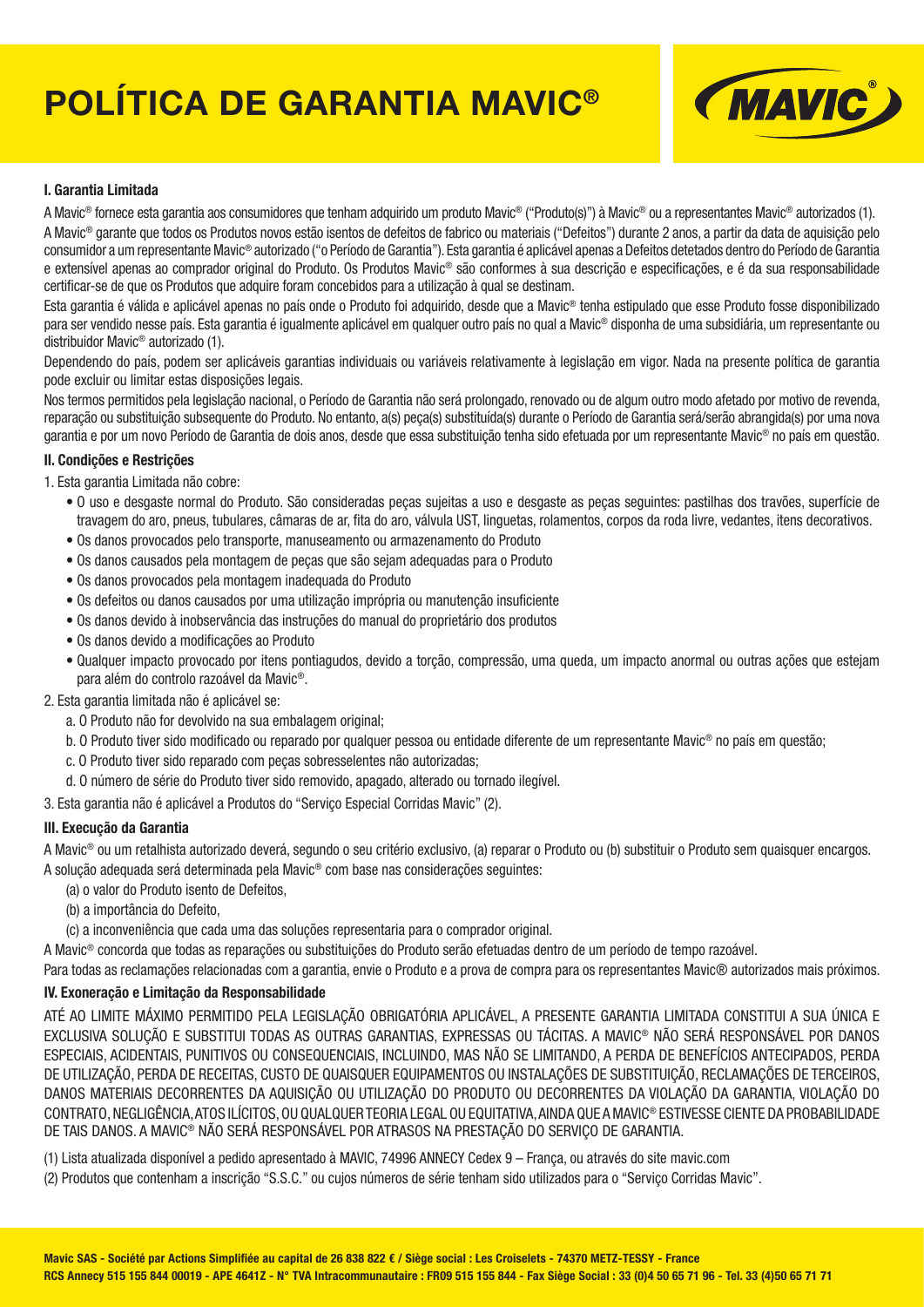# **POLÍTICA DE GARANTIA MAVIC®**



### **I. Garantia Limitada**

A Mavic® fornece esta garantia aos consumidores que tenham adquirido um produto Mavic® ("Produto(s)") à Mavic® ou a representantes Mavic® autorizados (1). A Mavic® garante que todos os Produtos novos estão isentos de defeitos de fabrico ou materiais ("Defeitos") durante 2 anos, a partir da data de aquisição pelo consumidor a um representante Mavic® autorizado ("o Período de Garantia"). Esta garantia é aplicável apenas a Defeitos detectados dentro do Período de Garantia e extensível apenas ao comprador original do Produto. Os Produtos Mavic® são conformes à sua descrição e especifi cações, e é de sua responsabilidade certificar-se de que os Produtos que adquire foram concebidos para a utilização à qual se destinam.

Esta garantia é válida e aplicável apenas no país onde o Produto foi adquirido, desde que a Mavic® tenha estipulado que esse Produto fosse disponibilizado para ser vendido nesse país. Esta garantia é igualmente aplicável em qualquer outro país no qual a Mavic<sup>®</sup> disponha de uma subsidiária, um representante ou distribuidor Mavic® autorizado (1).

Dependendo do país, podem ser aplicáveis garantias individuais ou variáveis relativamente à legislação em vigor. Nada na presente política de garantia pode excluir ou limitar estas disposições legais.

Nos termos permitidos pela legislação nacional, o Período de Garantia não será prolongado, renovado ou de algum outro modo afetado por motivo de revenda, reparo ou substituição subsequente do Produto. Contudo, a(s) peça(s) substituída(s) durante o Período de Garantia será/serão abrangida(s) por uma nova garantia e por um novo Período de Garantia de dois anos, desde que essa substituição tenha sido efetuada por um representante Mavic® no país em questão.

#### **II. Condições e Restrições**

- 1. Esta garantia Limitada não cobre:
	- O uso e desgaste normal do Produto. São consideradas peças sujeitas a uso e desgaste as peças seguintes: pastilhas dos freios, superfície de freamento do aro, pneus, tubulares, câmaras de ar, fita do aro, válvula UST, linguetas, rolamentos, corpos da roda livre, vedantes, itens decorativos.
	- Os danos provocados pelo transporte, manuseamento ou armazenamento do Produto
	- Os danos causados pela montagem de peças que são sejam adequadas ao Produto
	- Os danos provocados pela montagem inadequada do Produto
	- Os defeitos ou danos causados por uma utilização imprópria ou manutenção insuficiente
	- Os danos devido à inobservância das instruções do guia do proprietário dos produtos
	- Os danos devido a modificações do Produto
	- Qualquer impacto provocado por objetos pontiagudos, devido a torção, compressão, uma queda, um impacto anormal ou outras ações que estejam para além do controle razoável da Mavic®.
- 2. Esta garantia limitada não é aplicável se:
	- a. O Produto não for devolvido na sua embalagem original;
	- b. O Produto tiver sido modificado ou reparado por qualquer pessoa ou entidade que não seja um representante Mavic<sup>®</sup> no país em questão:
	- c. O Produto tiver sido reparado com peças sobressalentes não autorizadas;
	- d. O número de série do Produto tiver sido removido, apagado, alterado ou tornado ilegível.

3. Esta garantia não é aplicável a Produtos do "Serviço Especial Corridas Mavic" (2).

#### **III. Execução da Garantia**

A Mavic® ou um varejista autorizado deverá, segundo o seu critério exclusivo, (a) reparar o Produto ou (b) substituir o Produto sem quaisquer encargos. A solução adequada será determinada pela Mavic® com base nas considerações seguintes:

- (a) o valor do Produto isento de Defeitos,
- (b) a importância do Defeito,
- (c) a inconveniência que cada uma das soluções representaria para o comprador original.

A Mavic® concorda que todos os reparos ou substituições do Produto serão efetuados dentro de um período de tempo razoável.

Para todas as reclamações relacionadas com a garantia, envie o Produto e a prova de compra para os representantes Mavic<sup>®</sup> autorizados mais próximos.

#### **IV. Exoneração e Limitação da Responsabilidade**

ATÉ O LIMITE MÁXIMO PERMITIDO PELA LEGISLAÇÃO OBRIGATÓRIA APLICÁVEL, A PRESENTE GARANTIA LIMITADA CONSTITUI A SUA ÚNICA E EXCLUSIVA SOLUÇÃO E SUBSTITUI TODAS AS OUTRAS GARANTIAS, EXPRESSAS OU TÁCITAS. A MAVIC® NÃO SERÁ RESPONSÁVEL POR DANOS ESPECIAIS, ACIDENTAIS, PUNITIVOS OU CONSEQUENCIAIS, INCLUINDO, MAS NÃO SE LIMITANDO, A PERDA DE BENEFÍCIOS ANTECIPADOS, PERDA DE UTILIZAÇÃO, PERDA DE RECEITAS, CUSTO DE QUAISQUER EQUIPAMENTOS OU INSTALAÇÕES DE SUBSTITUIÇÃO, RECLAMAÇÕES DE TERCEIROS, DANOS MATERIAIS DECORRENTES DA AQUISIÇÃO OU UTILIZAÇÃO DO PRODUTO OU DECORRENTES DA VIOLAÇÃO DA GARANTIA, VIOLAÇÃO DO CONTRATO, NEGLIGÊNCIA, ATOS ILÍCITOS, OU QUALQUER TEORIA LEGAL OU EQUITATIVA, AINDA QUE A MAVIC® ESTIVESSE CIENTE DA PROBABILIDADE DE TAIS DANOS. A MAVIC® NÃO SERÁ RESPONSÁVEL POR ATRASOS NA PRESTAÇÃO DO SERVIÇO DE GARANTIA.

- (1) Lista atualizada disponível mediante pedido apresentado à MAVIC, 74996 ANNECY Cedex 9 França, ou através do site mavic.com
- (2) Produtos que contenham a inscrição "S.S.C." ou cujos números de série tenham sido utilizados para o "Serviço Corridas Mavic".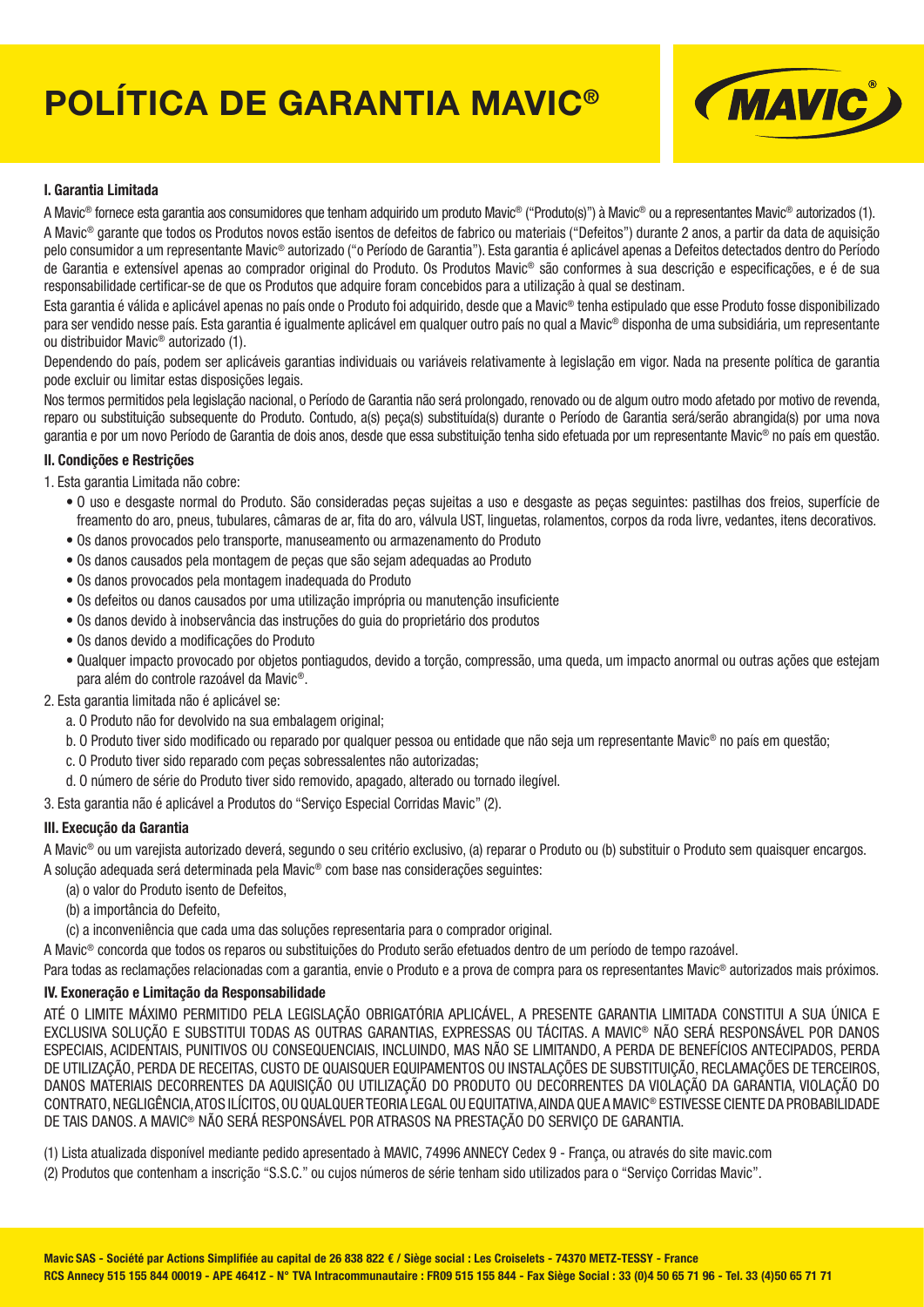# **保証に関するMAVIC®の方針**



## **I. 限定保証**

Mavic<sup>®</sup> は、Mavic<sup>®</sup> または Mavic<sup>®</sup> 正規販売店から Mavic<sup>®</sup> 製品 (以下 「本製品」という) を購入したお客様にこの保証を提供します(1)。 Mavic<sup>®</sup>は、すべての新製品に製造上または材質上の欠陥(以下「欠陥」という)が一切ないことを、お客様が Mavic<sup>®</sup> 正規販売店 から購入した日から 2 年間(以下「保証期間」という)保証します。この保証は、保証期間内に見つかった欠陥のみに適用され、 本製品の原購入者のみが対象です。Mavic® 製品は、その説明および仕様に合致しています。購入する製品が各人の用途に適した 設計であることを確認することはお客様の責任です。

Mavic® がその国向けに販売した製品を購入した場合、この保証は当該国でのみ有効で法的強制力を有します。この保証は、Mavic® の子会社、Mavic® 正規販売店、または卸売業者が存在する国でも法的強制力を有します(1)。

国により、適用法との関連によって特定および可変の保証が適用される場合があります。この保証に関する方針のいかなる項目も、 法令上の条項を除外または限定するものではありません。

国内法で認められる範囲において、本製品のその後の再販、修理、または交換によって保証期間が延長、更新、またはその他の 形で変更されることはありません。ただし、保証期間中の請求により交換されたパーツについては、かかる交換が当該国の Mavic® 担当者によって行われた場合は、新たに 2 年間保証されます。

#### **II. 条件および制限**

1. この限定保証では、次の事項を対象外とします。

- 本製品の通常の磨耗や亀裂。磨耗や亀裂のあるパーツとは、次の損傷を受けたブレーキパッド、リムのブレーキ面、タイヤ、 チューブラー、チューブ、リムテープ、UST (Universal Standard for Tubeless) バルブ、爪、ベアリング、フリーホイールボディ、シー ル、装飾品をいいます。
- 本製品の輸送、取り扱い、保管上の損傷
- 本製品に滴さないパーツの取り付けおよび組み立てに起因する損傷
- 本製品の不適切な取り付けおよび組み立てに起因する損傷
- 不適切な使用またはメインテナンスの不備に起因する欠陥または損傷
- 本製品の所有者マニュアルの指示に従わなかったことによる損傷
- 本製品の改造による損傷

• Mavic® の適切な管理下にない、鋭利物に起因する衝撃、またはねじり、圧迫、落下、異常な衝撃、その他の行為による衝撃

- 2. 次に該当する場合、この限定保証は法的強制力を有しません。
	- a. 本製品が出荷時の梱包に入れて返送されなかった場合。
	- b. 本製品が、該当国の Mavic® 担当者以外の人物または事業体によって改造または修理されていた場合
	- c. 本製品が未承認のスペアパーツで修理されていた場合
	- d. 本製品のシリアル番号が、削除、抹消、変更、または判読不能にされていた場合

3. この保証は、SSC (Special Service Course) Mavic 製品には適用されません (2)。

#### **III. 保証の実施**

Mavic® またはその正規販売店は、独自の裁量により、(a)製品の修理、または(b)製品の交換のいずれかを無償で行うものとします。 適切な救済手段については、Mavic® が次の検討事項に基づいて判断します。

- (a)欠陥がない場合の製品の価値
- (b)欠陥の深刻度
- (c)各々の救済手段によって原購入者に生じる不都合

Mavic® は、本製品のすべての修理または交換が妥当な期間内に行われることに合意するものとします。

保証請求を行う場合は、本製品と購入証明を最寄りの Mavic® 正規販売店に提出してください。

#### **IV. 免責事項と責任の制限**

強制される適用法で認められる最大限の範囲において、この限定保証は、お客様の唯一かつ排他的な救済措置であり、明示・黙 示を問わず、他のあらゆる保証に取って代わるものとします。MAVIC® は、本製品の購入あるいは使用の結果である、または、保証 違反、契約違反、過失、厳密な不法行為、あるいは法律上もしくは衡平法上の理論に起因する逸失利益、使用機会の損失、収益 の損失、代わりの機器や設備にかかるコスト、第三者の請求、器物破損を含むがこれに限定されない特別損害、付随的損害、懲 罰的損害、または結果的損害に対し、例えかかる損害の可能性について MAVIC® が認識していたとしても、一切の責任を負わない ものとします。MAVIC® は、保証サービスの提供の遅延に対して責任を負いません。

- (1)最新リストについては、MAVIC 74996 ANNECY Cedex 9 France にお問い合わせくだいさい。mavic.com でも確認いただけます。
- (2)"S.S.C." と刻印されている製品または "Service Course Mavic" のシリアル番号が使用されている製品です。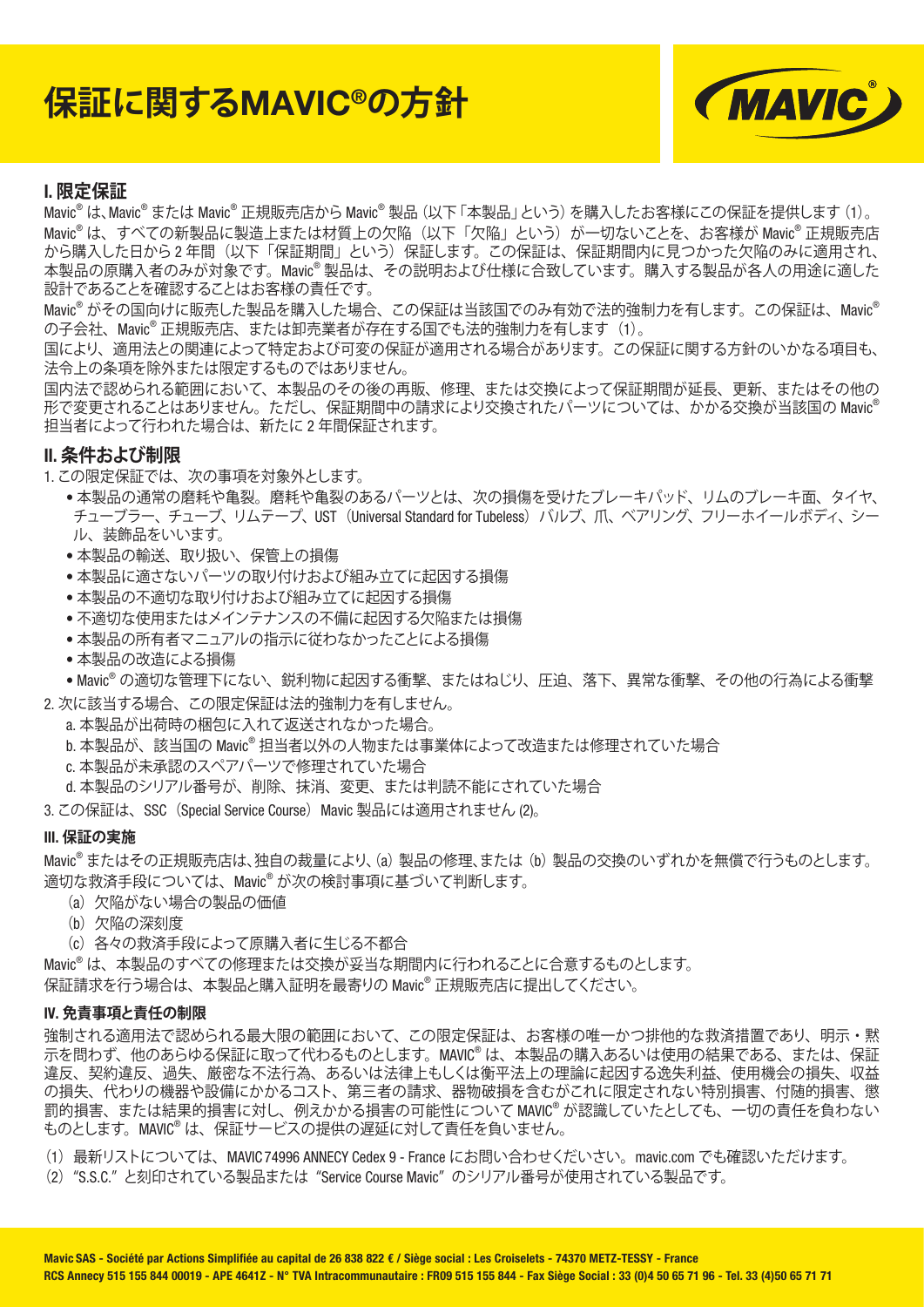# **MAVIC®** 보증 정책



# **I.** 제한 보증

Mavic® 은 Mavic® 또는 Mavic® 공인 대리점을 통해 Mavic® 제품(이하 "제품")을 구입한 소비자에게 이 보증을 제공합니다(1). Mavic® 은 소비자가 Mavic® 공인 대리점을 통해 제품을 구입한 날짜로부터 2년간(이하 "보증 기간") 모든 신제품에 제조상 결함 또는 재료 결함(이하 "결함")이 없음을 보증합니다. 이 보증은 보증 기간 내에 발견된 결함에만 적용되며 제품의 원래 구매자에게만 연장됩니다. Mavic® 제품은 해당 특징 및 사양을 충족하며, 구매하는 제품이 자신이 원하는 사용 용도에 맞게 설계된 것인지 확인하는 것은 구매자의 책임입니다.

이 보증은 제품을 구매한 국가 내에서만 유효하고 시행 가능하며, Mavic® 이 제품을 해당 국가에 제공할 의향이 있는 경우에 한합니다. 또한 이 보증은 Mavic® 자회사, Mavic® 공인 대리점 또는 총판이 있는 모든 국가에서도 시행 가능합니다(1). 국가에 따라, 해당 법률과의 연관성에 의해 특정 보증 및 변형된 보증이 적용될 수 있습니다. 이 보증 정책은 이러한 법적 조항을 배제하거나 제한할 수 없습니다.

해당 국가의 법률에서 허용하는 수준까지, 보증 기간은 제품의 후속 재판매, 수리 또는 교체에 따라 연장, 갱신되거나 영향을 받지 않습니다. 단, 보증 기간 동안 발급된 교체 부품에는 새로운 2년간의 보증 기간이 적용되며, 이는 관계 당사국의 Mavic® 대리점이 이러한 교체를 수행한 경우에 한합니다.

#### **II.** 조건 및 제약

1. 이 제한 보증은 다음을 보장하지 않습니다.

- 제품의 정상적인 마모 및 파열. 마모 및 파열 부품으로 간주되는 항목은 브레이크 패드, 림 제동면, 타이어, 튜블러, 고무 튜브, 림 테이프, UST 밸브, 멈춤쇠, 베어링, 프리 휠 바디, 밀봉제, 장식품입니다.
- 제품의 운송, 취급 또는 보관으로 인한 손상
- 제품에 적합하지 않은 방식의 부품 장착 및 조립으로 인한 손상
- 제품의 잘못된 장착 또는 조립으로 인한 손상
- 잘못된 사용 또는 부실한 유지 관리로 인한 결함이나 손상
- 제품 사용자 설명서의 지침을 준수하지 않은 데 따른 손상
- 제품의 임의 변경으로 인한 손상
- 뾰족한 물건, 뒤틀림, 압력, 낙하, 비정상적인 충격 또는 기타 동작으로 인해 발생하는 모든 충격은 Mavic® 에서 합리적으로 통제할 수 없는 사항입니다.
- 2. 이 제한 보증은 다음과 같은 경우 시행할 수 없습니다.
	- a. 제품을 원래 포장대로 반송하지 않은 경우
	- b. 제품을 관계 당사국의 Mavic® 대리점이 아닌 다른 사람 또는 업체가 임의로 변경하였거나 수리한 경우
	- c. 사용 승인되지 않은 예비 부품으로 제품을 수리한 경우
	- d. 제품 일련 번호가 제거, 삭제, 변경되었거나 판독 불가능한 상태가 된 경우
- 3. 이 보증은 "Special Service Course Mavic" 제품에는 적용되지 않습니다(2).

#### **III.** 보증 시행

Mavic® 또는 공인 소매점은 고유 재량에 따라 무상으로 (a) 제품을 수리하거나 (b) 제품을 교체해 줄 수 있습니다.

적합한 구제 수단은 다음 고려 사항을 기준으로 Mavic® 에서 결정합니다.

- (a) 결함이 없는 제품의 가치
- (b) 결함의 중요도

(c) 각 구제 수단이 원래 구매자에게 미칠 불편함의 정도

Mavic® 은 합당한 기간 내에 제품의 모든 수리 또는 교체할 것에 동의합니다.

모든 보증 청구의 경우, 제품 및 구매 증명서를 가까운 공인 Mavic® 대리점에 보내 주십시오.

#### **IV.** 책임의 부인 및 한계

해당 의무법규에서 허용하는 최대 범위 내에서, 이 제한 보증은 귀하의 유일하고 독점적인 구제 수단이며 명시적 또는 묵시적인 기타 모든 보증을 대신합니다. MAVIC®은 특수적, 부수적, 징벌적 또는 결과적 손해에 대해 책임을 지지 않고, 이러한 손해에는 기대 이익 손실, 사용 손실, 수익 손실, 대체 장비 또는 시설 비용, 제3자의 청구, 제품의 구매나 사용으로 인한 물적 손해, 보증 위반/계약 위반/태만/엄밀한 불법 행위 또는 모든 법적 이론 또는 형평론으로 인한 물적 손해를 포함하되 이에 국한되지 않으며, MAVIC®이 그러한 손해의 가능성을 사전에 알고 있던 경우에도 마찬가지입니다. MAVIC®은 보증 서비스 제공의 지연에 책임을 지지 않습니다.

(1) MAVIC 74996 ANNECY Cedex 9 - France 또는 mavic.com으로 요청 시 최신 목록 제공 (2) "S.S.C."라는 글자가 새겨져 있거나 일련 번호가 "Service Course Mavic"에 사용된 제품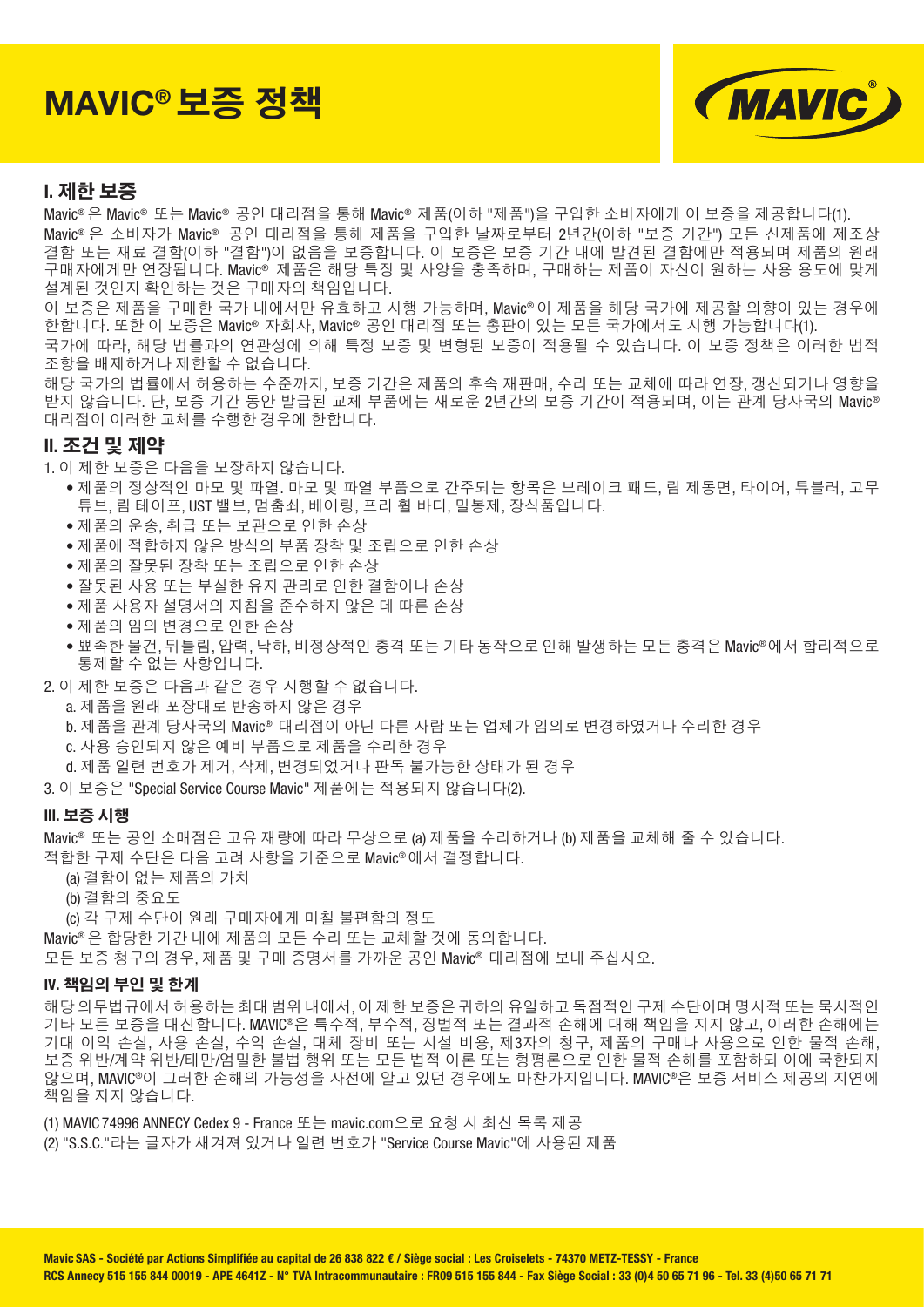# **GARANTIEBELEID VAN MAVIC®**



#### **I. Beperkte garantie**

Mavic<sup>®</sup> biedt deze garantie aan consumenten die een of meer producten van Mavic® ("Product(en)") hebben gekocht bij Mavic® of een erkende dealer van Mavic<sup>®</sup> (1).

Mavic® waarborgt dat alle nieuwe Producten vrij zijn van productie- en materiaalgebreken ("Gebreken") gedurende 2 jaar vanaf de datum van de aankoop door de consument bij een erkende dealer van Mavic® ("de Garantieperiode"). Deze garantie geldt uitsluitend voor Gebreken die binnen de Garantieperiode worden vastgesteld en uitsluitend voor de oorspronkelijke koper van het Product. De Producten van Mavic® stemmen overeen met hun beschrijving en specificaties. Het is uw verantwoordelijkheid om te controleren of de Producten die u koopt geschikt zijn voor hun beoogde gebruik.

Deze garantie is uitsluitend geldig en afdwingbaar in het land waar het Product is gekocht, op voorwaarde dat het de bedoeling van Mavic® is dat het Product in dat land te koop wordt aangeboden. Deze garantie is eveneens afdwingbaar in elk land waar Mavic® een filiaal, een erkende Mavic®-dealer of een distributeur heeft (1).

Afhankelijk van het land kunnen speciale en variabele garanties van toepassing zijn, volgens de toepasselijke wetgeving. Niets in dit garantiebeleid kan deze wettelijke bepalingen uitsluiten of beperken.

Voor zover is toegestaan uit hoofde van de nationale wetgeving, zal de Garantieperiode niet worden uitgebreid, verlengd of anderszins gewijzigd als gevolg van een wederverkoop, reparatie of vervanging van het Product. Onderdelen die tijdens de Garantieperiode worden vervangen, zullen echter worden gewaarborgd voor een nieuwe Garantieperiode van twee jaar, op voorwaarde dat de vervanging uitgevoerd is door een vertegenwoordiger van Mavic® in het betreffende land.

#### **II. Voorwaarden en beperkingen**

1. Deze beperkte garantie geldt niet voor:

- Normale slijtage van het Product. De volgende onderdelen worden als slijtstukken beschouwd: remblokjes, remvlakken op velgen, banden, tubulars, binnenbanden, velgtape, UST ventielen, pallen, lagers, freewheelbehuizingen, afdichtingen, versiering.
- Schade als gevolg van het vervoer, de behandeling of de opslag van het Product
- Schade als gevolg van de montage en assemblage van onderdelen die niet geschikt zijn voor het Product
- Schade als gevolg van een verkeerde montage of assemblage van het Product
- Gebreken of schade als gevolg van een verkeerd gebruik of slecht onderhoud
- Schade als gevolg van het niet-naleven van de instructies van de handleiding
- Schade als gevolg van wijzigingen van het Product
- Elke impact door scherpe voorwerpen, verwringing, samendrukking, een val, een abnormale schok of andere zaken waarover Mavic® redelijkerwijze geen controle heeft.
- 2. Deze beperkte garantie geldt niet indien:
	- a. Het Product niet in zijn oorspronkelijke verpakking wordt geretourneerd;
	- b. Het Product is gewijzigd of gerepareerd door een andere persoon of entiteit dan een vertegenwoordiger van Mavic® in het betreffende land;
	- c. Het Product is gerepareerd met niet-toegestane onderdelen;
	- d. Het serienummer van het Product is verwijderd, gewist, gewijzigd of onleesbaar is gemaakt.
- 3. Deze garantie geldt niet voor "Special Service Course Mavic" Producten (2).

#### **III. Toepassing van de garantie**

Mavic® en zijn erkende verkopers zullen naar eigen goeddunken hetzij (a) het Product gratis repareren of (b) het Product gratis vervangen.

Mavic® zal de geëigende herstelhandeling op grond van de volgende overwegingen bepalen:

- (a) de waarde van het Product zonder Gebrek,
- (b) de grootte van het Defect,

(c) het ongemak dat elke herstelhandeling met zich mee zou brengen voor de oorspronkelijke koper.

Mavic® zal elke reparatie of vervanging van het Product binnen een redelijke periode uitvoeren.

Gelieve voor elke aanspraak op de garantie het Product en het aankoopbewijs mee te nemen naar de dichtstbijzijnde erkende Mavic-dealer.

#### **IV. Afwijzing en beperking van aansprakelijkheid**

VOOR ZOVER TOEGESTAAN UIT HOOFDE VAN DE TOEPASSELIJKE WETGEVING, IS DEZE BEPERKTE GARANTIE UW ENIGE EN UITSLUITENDE VERHAALMOGELIJKHEID EN VERVANGT DEZE ALLE ANDERE EXPLICIETE OF IMPLICIETE GARANTIES. MAVIC® IS NIET AANSPRAKELIJK VOOR BIJZONDERE OF INCIDENTELE SCHADE, STRAFSCHADE OF GEVOLGSCHADE, MET INBEGRIP VAN MAAR NIET BEPERKT TOT VERLIES VAN VERWACHTE BATEN, GEBRUIKSDERVING, DERVING VAN INKOMSTEN, KOSTEN VAN VERVANGENDE UITRUSTING OF INSTALLATIES, AANSPRAKEN VAN DERDEN, SCHADE AAN EIGENDOM ALS GEVOLG VAN DE AANKOOP OF HET GEBRUIK VAN HET PRODUCT OF ALS GEVOLG VAN EEN INBREUK OP DE GARANTIE, CONTRACTBREUK, ONACHTZAAMHEID, KWADE WIL OF ELKE WETSTHEORIE OF BILLIJKHEIDSTHEORIE, ZELFS INDIEN MAVIC® OP DE HOOGTE WAS VAN DE WAARSCHIJNLIJKHEID VAN DERGELIJKE SCHADE. MAVIC® IS NIET AANSPRAKELIJK VOOR EEN VERTRAGING IN DE LEVERING VAN DE GARANTIESERVICE.

(1) Geactualiseerde lijst kan worden aangevraagd bij MAVIC 74996 ANNECY Cedex 9, Frankrijk en kan worden geraadpleegd op mavic.com (2) Producten met "S.S.C." gravering of waarvan de serienummers zijn gebruikt voor de "Service Course Mavic".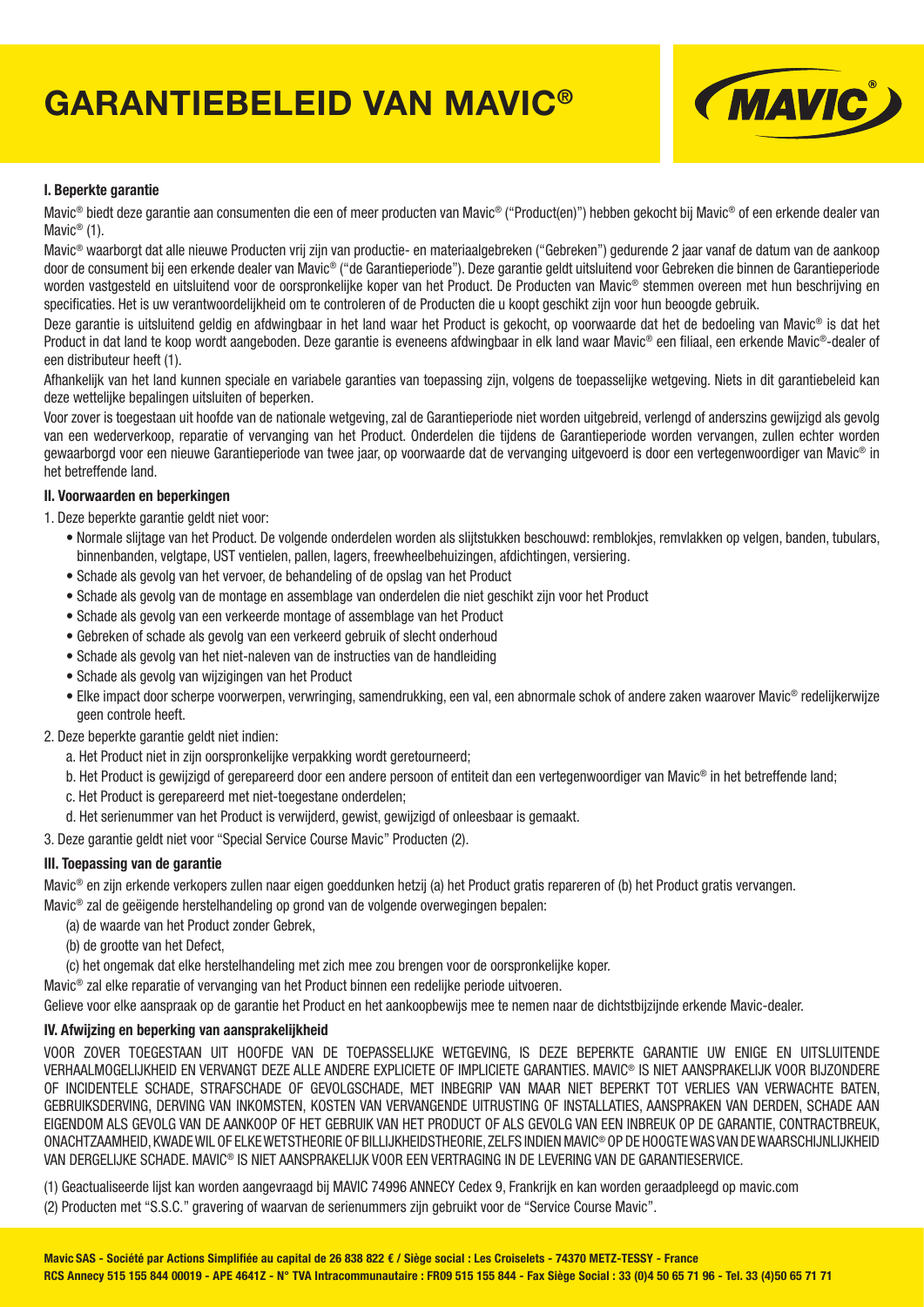# **MAVICS GARANTIPOLITIK**



#### **I. Begrænset garanti**

Mavic® tilbyder denne garanti til kunder, der har købt Mavic®-produkter ("Produkt(er)") fra Mavic® eller fra en godkendt Mavic®-forhandler (1). Mavic<sup>®</sup> garanterer, at alle nye produkter er fri for produktionsfejl og materielle defekter ("Defekter") i to år fra kundens købsdato hos en godkendt Mavic®-forhandler ("garantiperioden"). Garantien dækker kun defekter, der opdages inden for garantiperioden, og tilfalder kun den originale køber af produktet. Mavic®-produkter lever op til deres beskrivelse og specifikationer. Det er dit ansvar at sikre, at produkterne, du køber, er egnet til dit formål.

Denne garanti gælder kun og kan kun håndhæves kun i det land, hvor produktet blev købt, forudsat at produktet udbydes til salg i det pågældende land med Mavic®s accept. Der kan også køres krav på denne garanti i ethvert land, hvor Mavic® har et datterselskab, en godkendt Mavic®forhandler eller en distributør (1).

Afhængigt af landet kan der gælde særlige og variable garantier i henhold til den gældende lovgivning. Intet i denne garanti kan udelukke eller begrænse disse lovfæstede rettigheder.

I så vid udstrækning som det tillades af nationale love, vil garantiperioden ikke blive forlænget, fornyet eller på anden vis påvirket ved efterfølgende videresalg, reparation eller udskiftning af produktet. Dele, der udskiftes i løbet af garantiperioden, vil dog være dækket af en ny garantiperiode på to år, såfremt en sådan udskiftning er blevet udført af en Mavic®-repræsentant i det pågældende land.

#### **II. Betingelser og begrænsninger**

1. Denne begrænsede garanti dækker ikke:

- Normalt slid på produktet. Følgende anses for at være sliddele: bremseklodser, bremseflade på fælge, dæk, lukkede ringe, slanger, fælgbånd, UST-ventiler, paler, lejer, frihjulsdele, tætninger og dekoration.
- Skader sket under transport, håndtering eller opbevaring af produktet
- Skader som følge af montering og samling af dele, der ikke er egnet til produktet
- Skader som følge af upassende montering eller samling af produktet
- Defekter eller skader som følge af forkert brug eller misligholdelse
- Skader som følge af at anvisningerne i produktets brugervejledning ikke er blevet fulgt
- Skader som følge af modifikationer af produktet
- Ethvert sammenstød, der forårsages af skarpe genstande, som følge af torsion, kompression, et styrt, et ualmindeligt sammenstød eller andre begivenheder, som Mavic® ikke med rimelighed kan forventes af have kontrol over.

#### 2. Denne begrænsede garanti gælder ikke, hvis:

- a. Produktet ikke returneres i sin originale emballage,
- b. Produktet er blevet modificeret eller repareret af en person eller virksomhed, der ikke er Mavic®s repræsentant i det pågældende land,
- c. Produktet er blevet repareret med ikke-godkendte reservedele,
- d. Produktets serienummer er blevet fjernet, slettet, ændret eller gjort ulæseligt.
- 3. Garantien gælder ikke "Special Service Course Mavic"-produkter (2).

#### **III. Håndhævelse af garanti**

Mavic® eller vores godkendte forhandler kan efter eget valg (a) reparere produktet eller (b) udskifte produktet uden beregning.

Den passende løsning vil blive afgjort af Mavic® på baggrund af følgende overvejelser:

- (a) værdien af produktet uden defekter,
- (b) defektens betydning,
- (c) det besvær, som hver løsning ville medføre for den oprindelige køber.

Mavic® lover, at enhver reparation eller udskiftning af produktet vil ske inden for en rimelig tid.

Ethvert krav under garantien skal sendes med produktet og købsbeviset til den nærmeste godkendte Mavic-forhandler.

#### **IV. Ansvarsfraskrivelse og begrænsning af ansvar**

I DET OMFANG DET ER TILLADT I HENHOLD TIL LOVGIVNINGEN, UDGØR DENNE GARANTI DIN ENESTE BEFØJELSE OG ERSTATTER ALLE ANDRE GARANTIER, SÅVEL UDTRYKKELIGE SOM UNDERFORSTÅEDE. MAVIC® KAN IKKE DRAGES TIL ANSVAR FOR SÆRLIGE, TILFÆLDIGE, STRAFFENDE ELLER FØLGESKADER, INKLUSIVE, MEN IKKE BEGRÆNSET TIL, TAB AF FORVENTEDE FORDELE, TABT ANVENDELSE, TABT OMSÆTNING, UDGIFTER TIL ERSTATNINGSUDSTYR ELLER -FACILITETER, KRAV FRA TREDJEPARTER, BESKADIGELSE AF EJENDOM SOM FØLGE AF KØB ELLER BRUG AF PRODUKTET ELLER SOM FØLGE AF BRUD PÅ GARANTIEN, BRUD PÅ KONTRAKT, FORSØMMELIGHED, TORT ELLER ENHVER ANDEN LOVMÆSSIG ELLER BILLIGHEDSTEORI, SELV OM MAVIC® VAR BEVIDST OM, AT SÅDANNE SKADER VAR SANDSYNLIGE. MAVIC® KAN IKKE DRAGES TIL ANSVAR FOR FORSINKELSER I LEVERINGEN AF GARANTITJENESTER.

(1) En opdateret liste vil blive udleveret på skriftlig anmodning til MAVIC 74996 ANNECY Cedex 9 – Frankrig eller på mavic.com (2) Produkter med "S.S.C." indgraveret, eller hvor serienummeret er blevet brugt til "Special Service Course Mavic".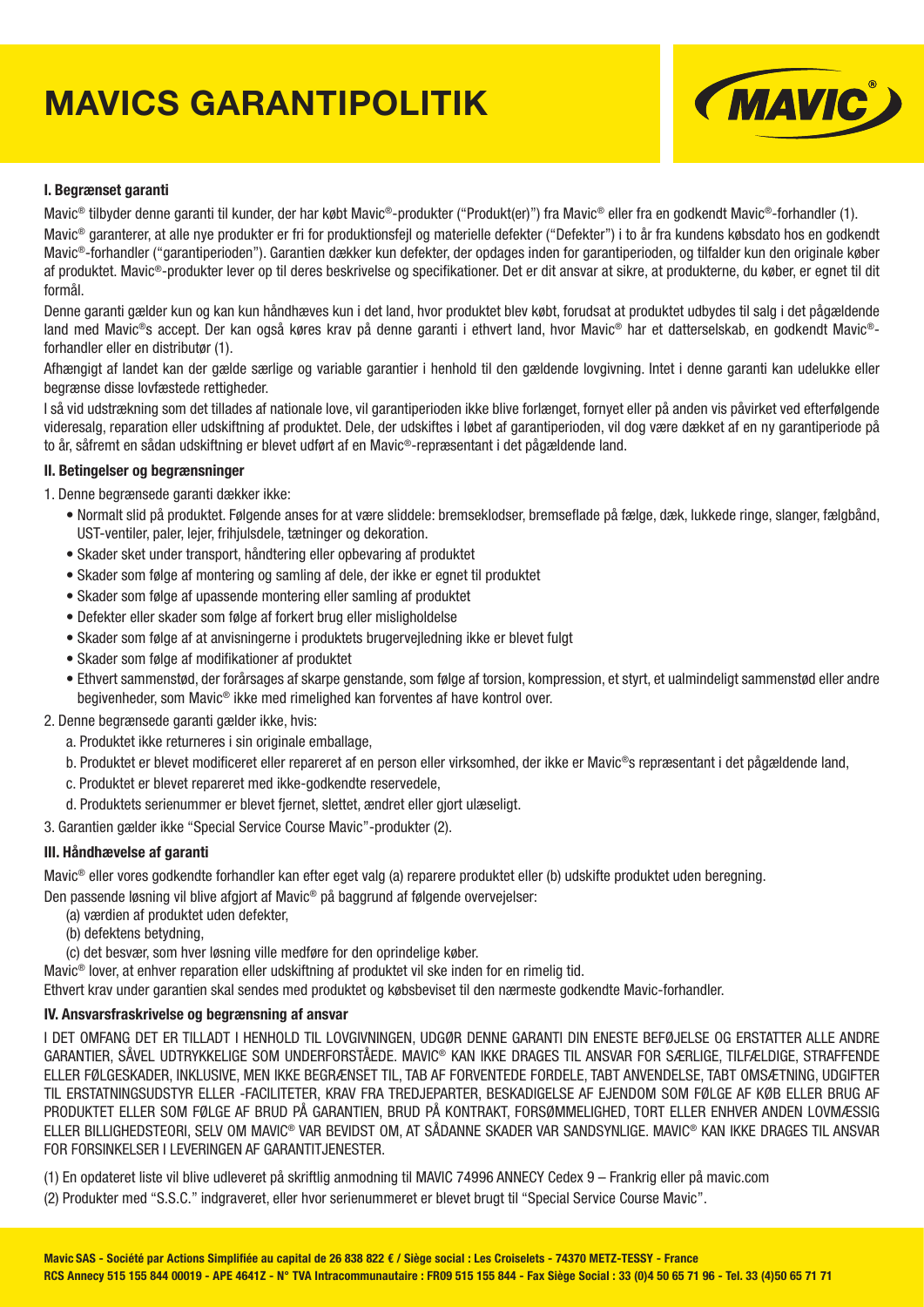# **MAVICS GARANTIPOLICY**



#### **I. Begränsad garanti**

Mavic® utfärdar denna garanti till kunder som har köpt en Mavic®-produkt ("produkt(er)") från Mavic® eller från en återförsäljare som godkänts av Mavic® (1).

Mavic® garanterar att alla nya produkter är fria från tillverknings- eller materialfel ("fel") under två år från och med datumet då kunden köpte produkten från en återförsäljare som godkänts av Mavic® ("garantiperioden"). Denna garanti gäller endast fel som upptäcks inom garantiperioden och omfattar endast den ursprungliga personen som köpte produkten. Mavic®-produkterna motsvarar deras beskrivning och specifikationer: det är ditt ansvar att se till att produkterna du köper är avsedda för ditt användningsändamål.

Denna garanti gäller endast i det land där produkten köptes, under förutsättning att Mavic® har godkänt att produkten säljs i landet i fråga. Denna garanti gäller även i alla länder där Mavic® har ett dotterbolag, en återförsäljare som godkänts av Mavic® eller en distributör (1).

Beroende på landet kan särskilda och olika garantier gälla i förhållande till tillämplig lagstiftning. Inget i denna garantipolicy kan utesluta eller begränsa dessa lagstadgade bestämmelser.

I den utsträckning som nationell lagstiftning tillåter kommer garantiperioden inte att förlängas, förnyas eller på annat sätt förändras på grund av senare återförsäljning, reparation eller ersättning av produkten. Den del eller delar som ersatts under garantiperioden kommer dock att omfattas av en ny garantiperiod på två år, under förutsättning att ersättningen har utförts av en Mavic®-representant i landet i fråga.

#### **II. Villkor och begränsningar**

1. Denna begränsade garanti täcker inte följande:

- Normalt slitage av produkten. Delar som utsätts för normalt slitage anses vara följande: bromsskor, fälgarnas bromsyta, däck, tubdäck, innerslangar, fälgtejp, UST-ventiler, spärrhakar, lager, navhylsor för frihjul, packningar och dekoration.
- Skador till följd av transport, hantering eller lagring av produkten.
- Skador till följd av montering och hopsättning av delar som inte är lämpliga för produkten.
- Skador till följd av olämplig montering eller hopsättning av produkten.
- Fel eller skador till följd av felaktig användning eller bristande underhåll.
- Skador som uppkommer på grund av att instruktionerna i produktens bruksanvisning inte har följts.
- Skador som orsakats av att produkten modifierats.
- Alla följder som orsakas av vassa föremål, på grund av vridning, hoptryckning, ett fall, en onormal stöt eller andra handlingar som Mavic® inte rimligen kan kontrollera.
- 2. Denna begränsade garanti gäller inte i följande fall:
	- a. Om produkten inte returneras i sin originalförpackning.
	- b. Om produkten har ändrats eller reparerats av någon annan person eller enhet än en Mavic®-representant i landet i fråga.
	- c. Om produkten har reparerats med icke-godkända reservdelar.
	- d. Om produktens serienummer har tagits bort, raderats, ändrats eller gjorts oläsligt.

3. Denna garanti gäller inte Special Service Course Mavic-produkter (2).

#### **III. Verkställande av garantin**

Mavic<sup>®</sup> eller dess godkända återförsäljare ska, efter eget gottfinnande, antingen (a) reparera produkten eller (b) ersätta produkten utan kostnader. Lämplig kompensation avgörs av Mavic® utifrån följande:

- (a) produktens värde utan fel
- (b) felets betydelse
- (c) besväret som vardera kompensation skulle medföra för den ursprungliga köparen.

Mavic® samtycker till att alla reparationer eller ersättningar av produkten ska ske inom en rimlig tidsperiod.

För att ta garantin i anspråk ska du lämna produkten och inköpsbeviset till närmaste återförsäljare som godkänts av Mavic®.

#### **IV. Friskrivningsklausul och begränsad ansvarsskyldighet**

I STÖRSTA MÖJLIGA UTSTRÄCKNING SOM TILLÄMPLIG LAGSTIFTNING TILLÅTER ÄR DENNA BEGRÄNSADE GARANTI DIN ENDA UTESLUTANDE KOMPENSATION OCH DEN ERSÄTTER ALLA ANDRA UTTRYCKLIGA ELLER INDIREKTA GARANTIER. MAVIC® SKA INTE HÅLLAS ANSVARSSKYLDIG FÖR SÄRSKILDA, AVSIKTLIGA, STRAFFBARA ELLER INDIREKTA SKADOR, INKLUSIVE MEN INTE BEGRÄNSAT TILL FÖRLORADE FÖRVÄNTADE FÖRDELAR, FÖRLORAD ANVÄNDNINGSMÖJLIGHET, FÖRLORADE INKOMSTER, KOSTNADER FÖR EVENTUELL ERSÄTTANDE UTRUSTNING ELLER EVENTUELLA ERSÄTTANDE UTRYMMEN, ANSPRÅK FRÅN TREDJE PARTER, SKADOR PÅ EGENDOM SOM UPPKOMMER SOM ETT RESULTAT AV KÖP ELLER ANVÄNDNING AV PRODUKTEN ELLER UPPSTÅR PÅ GRUND AV BROTT MOT GARANTIN, AVTALSBROTT, FÖRSUMMELSE, STRÄNG KRÄNKNING ELLER ANNAN JURIDISK ELLER SEDVANERÄTTSLIG TEORI, ÄVEN OM MAVIC® ÄR MEDVETEN OM ATT SÅDANA SKADOR KAN UPPSTÅ. MAVIC® ÄR INTE ANSVARSSKYLDIG FÖR FÖRSENAD GARANTISERVICE.

(1) En uppdaterad lista fås på begäran till MAVIC, 74996 ANNECY Cedex 9, Frankrike eller via mavic.com.

(2) Produkter som graverats med "S.S.C." eller vars serienummer har använts för Service Course Mavic.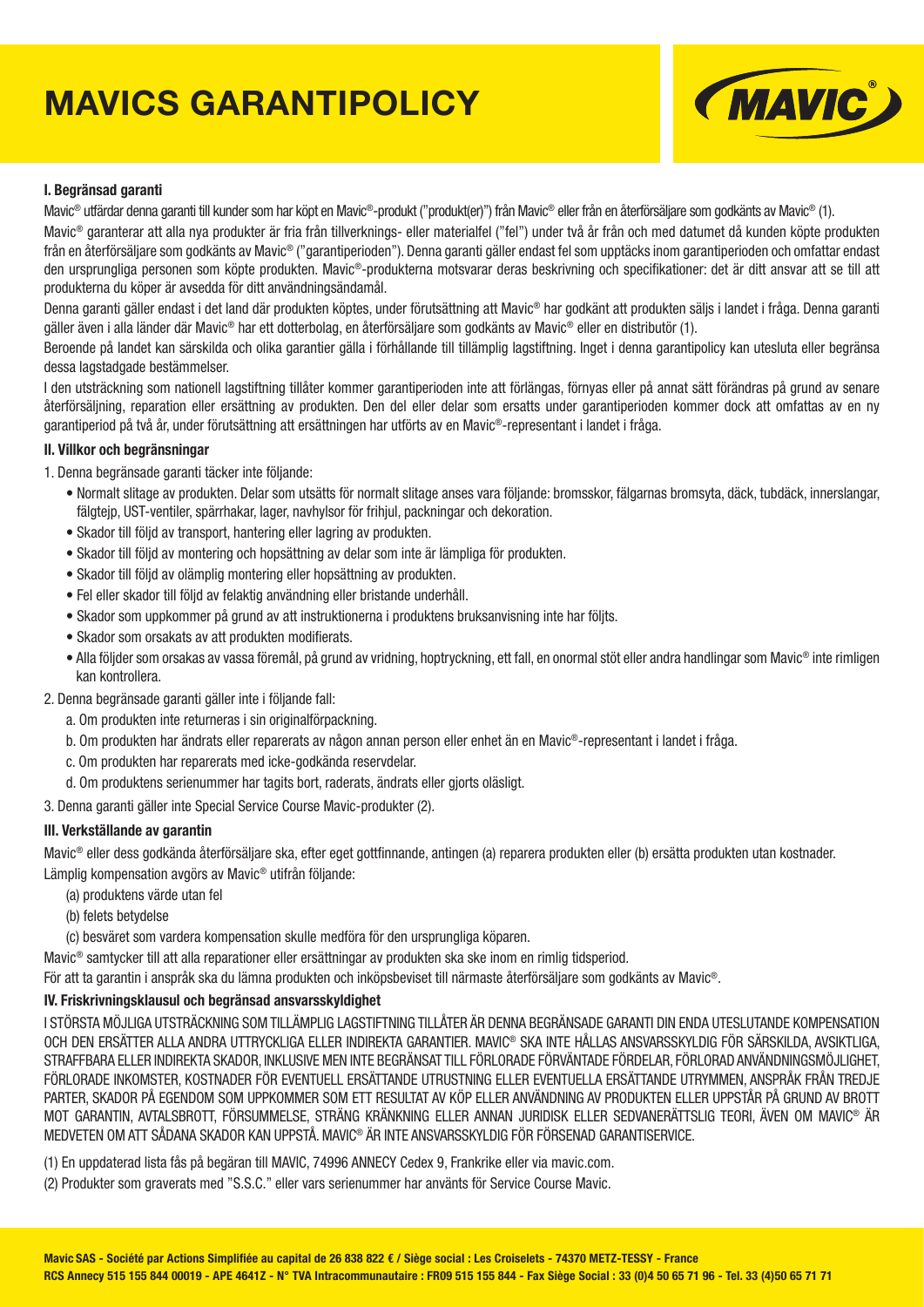# **MAVICS GARANTIPOLICY**



#### **I. Begrenset garanti**

Mavic<sup>®</sup> innvilger denne garantien til forbrukere som har kjøpt et Mavic<sup>®</sup>-produkt ("produkt(er)") fra Mavic<sup>®</sup> eller fra forhandlere som Mavic<sup>®</sup> har godkjent (1).

Mavic<sup>®</sup> garanterer at alle nye produkter er frie for produksjons-/eller materialdefekter ("defekter") i to (2) år etter kjøpsdato hos en Mavic<sup>®</sup>-godkjent forhandler ("garantiperioden"). Denne garantien gjelder bare i forhold til defekter som oppdages i garantiperioden, og bare for den opprinnelige kjøperen av produktet. Mavic®-produkter oppfyller beskrivelsen og spesifikasjonene, og det er ditt ansvar å forsikre deg om at produktene du kjøper, er konstruert for din planlagte bruk.

Denne garantien er bare gyldig og gjennomførbar i det landet der produktet er kjøpt, forutsatt at Mavic® har ment at produktet skal tilbys for salg i dette landet. Denne garantien kan også gjennomføres i land der Mavic® har et datterselskap, en Mavic-godkjent forhandler eller en distributør (1). Avhengig av land kan det gjelde bestemte og ulike garantier med utgangspunkt i gjeldende lovgivning. Ikke noe i denne garantipolicyen kan ekskludere eller begrense disse lovbestemmelsene.

I den grad nasjonale lover tillater det, vil garantiperioden ikke bli utvidet, fornyet eller på annet vis påvirket av senere salg, reparasjon eller utskiftning av produktet. Men deler som skiftes ut i garantiperioden, vil det bli gitt garanti på i en ny garantiperiode på to (2) år – forutsatt at slik utskiftning er utført av en Mavic®-representant i det angjeldende landet.

#### **II. Vilkår og begrensninger**

1. Denne begrensede garantien dekker ikke:

- normal slitasje av produktet Som slitasjedeler regnes følgende: bremseklaffer, felgbremseflate, dekk, rør, innvendige rør, felgbånd, UST-ventil, sperreklinker, lagre, frihjullegemer, pakninger, dekorasjon
- skader forårsaket av transport, håndtering eller lagring av produktet
- skader forårsaket av montering av deler som ikke er egnet for produktet
- skader forårsaket av uforskriftsmessig montering av produktet
- defekter eller skade forårsaket av uforskriftsmessig bruk eller dårlig vedlikehold
- skader grunnet manglende overholdelse av instruksjonene i produktinnehaverhåndboken
- skader grunnet produktmodifikasioner
- kollisjon med skarpe objekter, vridning, kompresjon, fall, unormale støt eller andre hendelser som ikke er innenfor Mavic®s rimelige kontroll
- 2. Denne begrensede garantien kan ikke gjennomføres ikke dersom:
	- a. produktet ikke returneres i sin originalemballasje
	- b. produktet er modifisert eller reparert av en annen person eller enhet enn en Mavic®-representant i det angjeldende landet
	- c. produktet er reparert ved hjelp av uautoriserte reservedeler
	- d. produktets serienummer er fjernet, slettet, endret eller gjort ulovlig
- 3. Denne garantien gjelder ikke for "Special Service Course Mavic"-produkter (2).

#### **III. Garantigjennomføring**

Mavic<sup>®</sup> eller Mavic<sup>®</sup>s autoriserte forhandler skal etter forgodtbefinnende enten (a) reparere produktet eller (b) skifte ut produktet kostnadsfritt. Hva som skal gjøres i det enkelte tilfelle, vil bli bestemt av Mavic® ut fra følgende vurderinger:

- (a) produktverdien uten defekt,
- (b) defektens betydning,
- (c) hvor mye bry de enkelte fremgangsmåtene vil forårsake for den opprinnelige kjøperen

Mavic® samtykker i at alle reparasjoner/utskiftninger av produktet vil skje i løpet av rimelig tid.

Ved alle garantikrav skal du sende inn produktet og kjøpsbeviset til nærmeste godkjente Mavic®-forhandlere.

#### **IV. Fraskrivelse av ansvar, ansvarsbegrensning**

I DEN UTSTREKNING RELEVANTE OBLIGATORISKE LOVER TILLATER DET, ER DENNE BEGRENSEDE GARANTIEN DITT ENESTE OG EKSKLUSIVE VIRKEMIDDEL, OG GJELDER I STEDET FOR ALLE ANDRE – UTTRYKTE ELLER IMPLISITTE – GARANTIER. MAVIC® SKAL IKKE VÆRE ANSVARLIGE FOR SPESIELLE, UTILSIKTEDE, INDIREKTE SKADER ELLER STRAFFEERSTATNING, INKLUDERT, MEN IKKE BEGRENSET TIL, TAP AV FORVENTEDE FORDELER, TAP AV BRUK, INNTEKTSTAP, KOSTNADER I TILKNYTNING TIL RESERVEUTSTYR ELLER -FASILITETER, KRAV FRA TREDJEPARTER, SKADE PÅ EIENDOM SOM FØLGE AV KJØP AV ELLER BRUK AV PRODUKTET ELLER SOM KONSEKVENS AV GARANTIBRUDD, KONTRAKTBRUDD, UAKTSOMHET, OBJEKTIVT ERSTATNINGSANSVAR ELLER ANNEN JURIDISK/RIMELIG TEORI, SELV OM MAVIC® VISSTE AT SLIK SKADE KUNNE OPPSTÅ. MAVIC® SKAL IKKE VÆRE ANSVARLIGE FOR FORSINKELSER I YTELSEN AV GARANTITJENESTEN.

(1) En oppdatert liste kan fås på forespørsel til MAVIC, 74996 ANNECY Cedex 9 - Frankrike, eller på mavic.com (2) Produkter som er inngravert med "S.S.C.", eller hvis serienumre er brukt til "Service Course Mavic".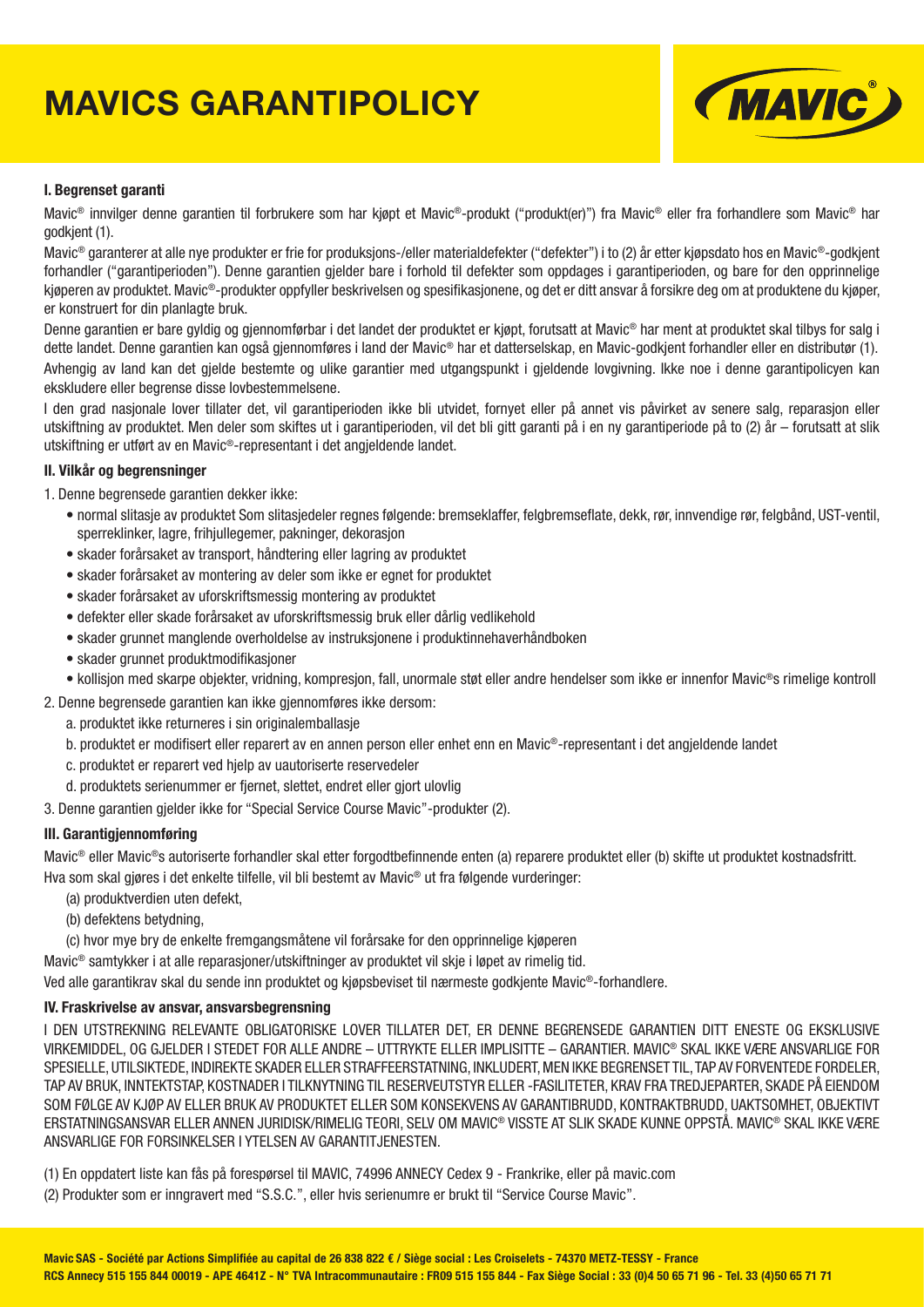# **MAVICIN TAKUUEHDOT**



#### **I. Rajoitettu takuu**

Mavic® tarjoaa tämän takuun asiakkaille, jotka ovat ostaneet Mavic®-tuotteen ("tuote"/"tuotteet") Mavicilta tai Mavicin hyväksymiltä jälleenmyyjiltä (1). Mavic® takaa, että missään uusissa tuotteissa ei esiinny valmistus- tai materiaalivikoja ("viat") kahden (2) vuoden aikana siitä, kun asiakas on ostanut tuotteen Mavicin hyväksymältä jälleenmyyjältä ("takuuaika"). Tämä takuu kattaa ainoastaan takuuaikana havaitut viat ja koskee ainoastaan tuotteen alkuperäistä ostajaa. Mavicin tuotteet ovat kuvauksensa ja teknisten tietojensa mukaisia. Asiakkaan vastuulla on varmistaa, että ostetut tuotteet on suunniteltu asiakkaan käyttötarkoitusta varten.

Tämä takuu on voimassa ja täytäntöönpanokelpoinen vain siinä maassa, jossa tuote on ostettu, edellyttäen, että Mavic® on tarkoittanut tuotteen myytäväksi kyseisessä maassa. Tämä takuu on täytäntöönpanokelpoinen myös kaikissa maissa, joissa toimii Mavicin tytäryhtiö tai Mavicin hyväksymä jälleenmyyjä tai jakelija (1).

Eri maissa voimassa voi olla myös muita sovellettavan lainsäädännön mukaisia erityisiä ja vaihtelevia takuita. Mikään näissä takuuehdoissa mainittu asia ei poista tai rajoita näitä lakisääteisiä määräyksiä.

Kansallisten lakien sallimissa rajoissa takuuaikaa ei jatketa, uusita tai muuten muokata tuotteen uudelleenmyymisen, korjauksen tai vaihtamisen yhteydessä. Takuuaikana vaihdetut osat saavat kuitenkin uuden kahden vuoden takuuajan edellyttäen, että vaihdon on suorittanut kyseisessä maassa toimiva Mavic-edustaja.

#### **II. Ehdot ja rajoitukset**

- 1. Tämä rajoitettu takuu ei kata
	- tuotteen normaalia kulumista. Seuraavat osat lasketaan normaalin kulumisen alaisiksi: jarrupalat, vanteen jarrutuspinnat, ulkorenkaat, tuubirenkaat, sisärenkaat, vannenauha, UST-venttiilit, käpälät, laakerit, vapaaratasrungot, tiivisteet ja koristeet
	- tuotteen kuljettamisen, käsittelyn tai säilyttämisen aiheuttamia vahinkoja
	- tuotteelle sopimattomien osien asentamisen ja kokoamisen aiheuttamia vahinkoja
	- tuotteen virheellisen asentamisen tai kokoamisen aiheuttamia vahinkoja
	- asiattoman käytön tai puutteellisen huollon/ylläpidon aiheuttamia vikoja tai vahinkoja
	- tuotteen käyttöoppaan ohjeiden laiminlyömisestä aiheutuneita vahinkoja
	- tuotteelle tehtyjen muokkauksien aiheuttamia vahinkoja
	- mitään osumia, jotka aiheutuvat terävistä esineistä, väännöstä, puristuksesta, putoamisesta, epänormaaleista iskuista tai muista tapahtumista, joita Mavicin ei voida kohtuullisesti odottaa huomioineen.
- 2. Tämä rajoitettu takuu ei ole täytäntöönpanokelpoinen, jos
	- a. tuotetta ei palauteta sen alkuperäispakkauksessa
	- b. tuotetta on muokannut tai korjannut henkilö tai taho, joka ei toimi Mavicin edustajana kyseisessä maassa
	- c. tuotteen korjauksessa on käytetty valtuuttamattomia varaosia
	- d. tuotteen sarjanumero on poistettu tai tehty lukemiskelvottomaksi tai jos sitä on muokattu.

3. Tämä takuu ei koske "Special Service Course Mavic" -tuotteita (2).

#### **III. Takuun täytäntöönpano**

Mavicin tai sen valtuutetun jälleenmyyjän yksinomaisen harkinnan mukaisesti tuote joko (a) korjataan tai (b) vaihdetaan veloituksetta.

Mavic® päättää käytettävän korvaustavan seuraavien seikkojen perusteella:

- (a) ehjän tuotteen arvo
- (b) vian merkittävyys
- (c) kunkin korvaustavan aiheuttamat haitat alkuperäiselle ostajalle.

Mavic® lupaa, että kaikki tuotteeseen liittyvät korjaukset tai vaihdot suoritetaan kohtuullisen ajan kuluessa.

Kaikissa takuuvaatimuksissa tuote ja ostotodistus on toimitettava lähimmälle hyväksytylle Mavic-jälleenmyyjälle.

#### **IV. Vastuuvapauslauseke ja vastuunrajoitus**

SOVELLETTAVIEN PAKOLLISTEN LAKIEN SALLIMISSA RAJOISSA TÄMÄ RAJOITETTU TAKUU ON AINOA ASIAKKAALLE ANNETTU TAKUU, JA SE KORVAA KAIKKI MUUT NIMENOMAISET TAI OLETETUT TAKUUT. MAVIC® EI OLE VASTUUSSA ERITYISISTÄ, SATUNNAISISTA, RANKAISUTOIMEN AIHEUTTAMASTA TAI VÄLILLISISTÄ VAHINGOISTA, MUKAAN LUKIEN RAJOITUKSETTA ODOTETTUJEN VOITTOJEN MENETYS, KÄYTTÖMAHDOLLISUUDEN MENETYS, LIIKEVOITON MENETYS, MAHDOLLISTEN KORVAAVIEN VARUSTEIDEN TAI LAITTEIDEN KUSTANNUKSET, KOLMANSIEN OSAPUOLIEN VAATIMUKSET, TUOTTEEN OSTAMISESTA TAI KÄYTÖSTÄ TAI TAKUUN RIKKOMISESTA AIHEUTUNEET AINEELLISET VAHINGOT, SOPIMUKSEN RIKKOMISESTA, LAIMINLYÖNNISTÄ, RIKKOMUKSESTA TAI MIKÄÄN LAKITEKNINEN TAI VASTAAVA OIKEUSVAATIMUS, VAIKKA MAVIC® OLISI TIETOINEN NÄIDEN VAHINKOJEN TODENNÄKÖISYYDESTÄ. MAVIC® EI OLE VASTUUSSA TAKUUPALVELUN TOTEUTTAMISEN VIIVÄSTYMISESTÄ.

(1) Ajantasainen luettelo on saatavana pyynnöstä osoitteesta MAVIC, 74996 ANNECY Cedex 9, Ranska tai verkkosivustosta mavic.com.

(2) Tuotteet, joihin on merkitty "S.S.C." tai joiden sarjanumeroita on käytetty palvelussa "Service Course Mavic".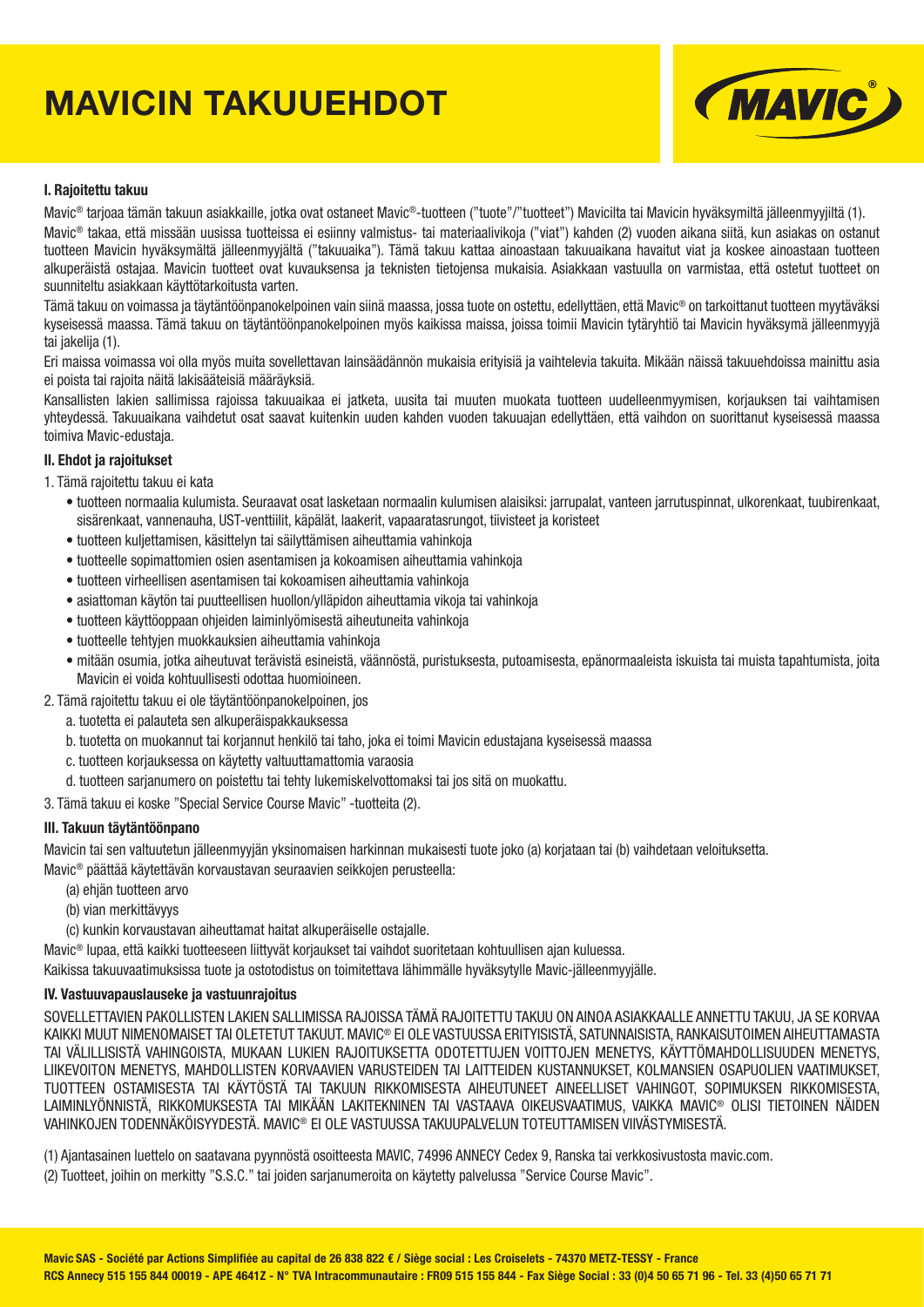# **ZÁRUČNÍ PODMÍNKY MAVIC**



### **I. Omezená záruka**

Společnost Mavic® poskytuje tuto záruku spotřebitelům, kteří si zakoupili výrobek Mavic® ("Výrobky") od společnosti Mavic® nebo od autorizovaných prodejců Mavic® (1).

Společnost Mavic® poskytuje na všechny nové výrobky záruku na vady materiálu či zpracování ("Vady") po dobu 2 let od data zakoupení od autorizovaného prodejce Mavic® ("Záruční lhůta"). Tato záruka se vztahuje jen na vady zjištěné během záruční lhůty a platí jen pro původního kupujícího výrobku. Výrobky Mavic® splňují uvedený popis a parametry; odpovídáte za to, že výrobky, které kupujete, jsou určeny pro vámi zamýšlené použití.

Tato záruka platí a lze ji uplatňovat jen v zemi, kde byl výrobek zakoupen, pokud společnost Mavic® rozhodla, že výrobek bude nabízen k prodeji v této zemi. Tuto záruku lze vymáhat i v jiné zemi, kde má společnost Mavic® zastoupení, autorizovaného prodejce Mavic® nebo distributora (1). V závislosti na zemi mohou v souladu s platnými předpisy platit i jiné konkrétní a proměnné záruční podmínky. Žádné ustanovení těchto záručních podmínek nemůže zrušit nebo omezit platnost těchto zákonných předpisů.

V rozsahu povoleném zákony jednotlivých států nelze záruční lhůtu rozšířit, obnovit či jinak měnit z důvodu následného prodeje, opravy nebo výměny výrobku. Na součásti vyměněné během záruční lhůty bude však uplatňována nová dvouletá záruční lhůta; pokud ovšem tuto výměnu provedl zástupce společnosti Mavic® v příslušné zemi.

#### **II. Podmínky a omezení**

- 1. Tato omezená záruka se nevztahuje na následující skutečnosti:
	- Běžné opotřebení výrobku. Součástky s běžným opotřebením jsou následující: brzdové špalky, brzdové plochy ráfků, pláště, galusky, duše, páska na ráfek, ventilek UST, západky, ložiska, trupy volnoběhu, těsnění, dekorace.
	- Poškození způsobená přepravou, manipulací nebo uskladněním výrobku
	- Poškození způsobená montáží a sestavováním součástí, které nejsou pro výrobek vhodné
	- Poškození způsobená nevhodnou montáží nebo sestavováním výrobku
	- Poškození nebo vady způsobené nesprávným používáním či údržbou
	- Poškození způsobená nedodržením pokynů v návodu k použití výrobku
	- Poškození způsobená úpravami výrobku
	- Jakékoli nárazy způsobené ostrými předměty z důvodu ohybu, stlačení, pádu, neobvyklého nárazu nebo jiných činností, nad nimiž nemá společnost Mavic® žádnou kontrolu.
- 2. Tuto omezenou záruku nelze vymáhat, pokud:
	- a. Výrobek není navrácen v původním balení;
	- b. Výrobek byl upraven nebo opraven osobou či společností mimo zástupce společnosti Mavic**®** v dané zemi;
	- c. Výrobek byl opraven s pomocí neautorizovaných náhradních dílů;
	- d. Výrobní číslo výrobku bylo odstraněno, smazáno, upraveno nebo není čitelné.

3. Tato záruka se nevztahuje na výrobky "Special Service Course Mavic" (2).

#### **III. Uplatňování záruky**

Společnost Mavic® nebo jerjí autorizovaný prodejce podle svého rozhodnutí výrobek buď (a) zdarma opraví, nebo (b) zdarma vymění.

Příslušný postup stnaoví společnost Mavic® po zvážení následujících skutečností:

- (a) hodnota výrobku bez vady,
- (b) význam vady,
- (c) dopad, jaký by každá z možností měla na původního kupujícího.

Společnost Mavic® se zavazuje, že výměnu či opravu výrobku provede v rozumné lhůtě.

U všech reklamací je nutno předložit výrobek a doklad o nákupu nejbližšímu autorizovanému prodejci Mavic®.

### **IV. Zřeknutí se odpovědnosti a omezení odpovědnosti**

V MAXIMÁLNÍM ROZSAHU POVOLENÉM PLATNÝMI ZÁKONY JE TATO OMEZENÁ ZÁRUKA VAŠÍ JEDINOU A VÝLUČNOU MOŽNSOTÍ REKLAMACE A NAHRAZUJE VŠECHNY OSTATNÍ ZÁRUKY, AŤ UŽ VÝSLOVNÉ ČI IMPLIKOVANÉ. SPOLEČNOST MAVIC® NENESE ODPOVĚDNOST ZA ZVLÁŠTNÍ, NÁHODNÉ, TRESTNÍ NEBO NÁSLEDNÉ ŠKODY VČETNĚ NAPŘÍKLAD ZTRÁTY OČEKÁVANÉHO PŘÍNOSU, ZTRÁTY POUŽÍVÁNÍ, UŠLÉHO ZISKU, NÁKLADŮ NA JAKÉKOLI NÁHRADNÍ VYBAVENÍ ČI ZAŘÍZENÍ, POŽADAVKŮ TŘETÍCH STRAN, POŠKOZENÍ MAJETKU NÁSLEDKEM ZAKOUPENÍ ČI POUŽÍVÁNÍ VÝROBKU NEBO Z DŮVODU PORUŠENÍ ZÁRUKY, PORUŠENÍ SMLOUVY, NEDBALOSTI, OBČANSKOPRÁVNÍCH DELIKTŮ NEBO JAKÝCHKOLI ZÁKONNÝCH TEORIÍ ČI TEORIÍ EKVITY, A TO I V PŘÍPADĚ, ŽE BY SPOLEČNOST MAVIC® MĚLA VĚDOMOSTI O PRAVDĚPODOBNOSTI TĚCHTO ŠKOD. SPOLEČNOST MAVIC® NENESE ODPOVĚDNOST ZA ZPOŽDĚNÍ PŘI POSKYTOVÁNÍ ZÁRUČNÍCH SLUŽEB.

(1) Aktuální seznam je k dispozici na vyžádání od MAVIC, 74996 ANNECY Cedex 9 - Francie nebo na adrese mavic.com (2) Výrobky s označením "S.S.C." nebo výrobky s výrobními čísly použitými pro "Service Course Mavic".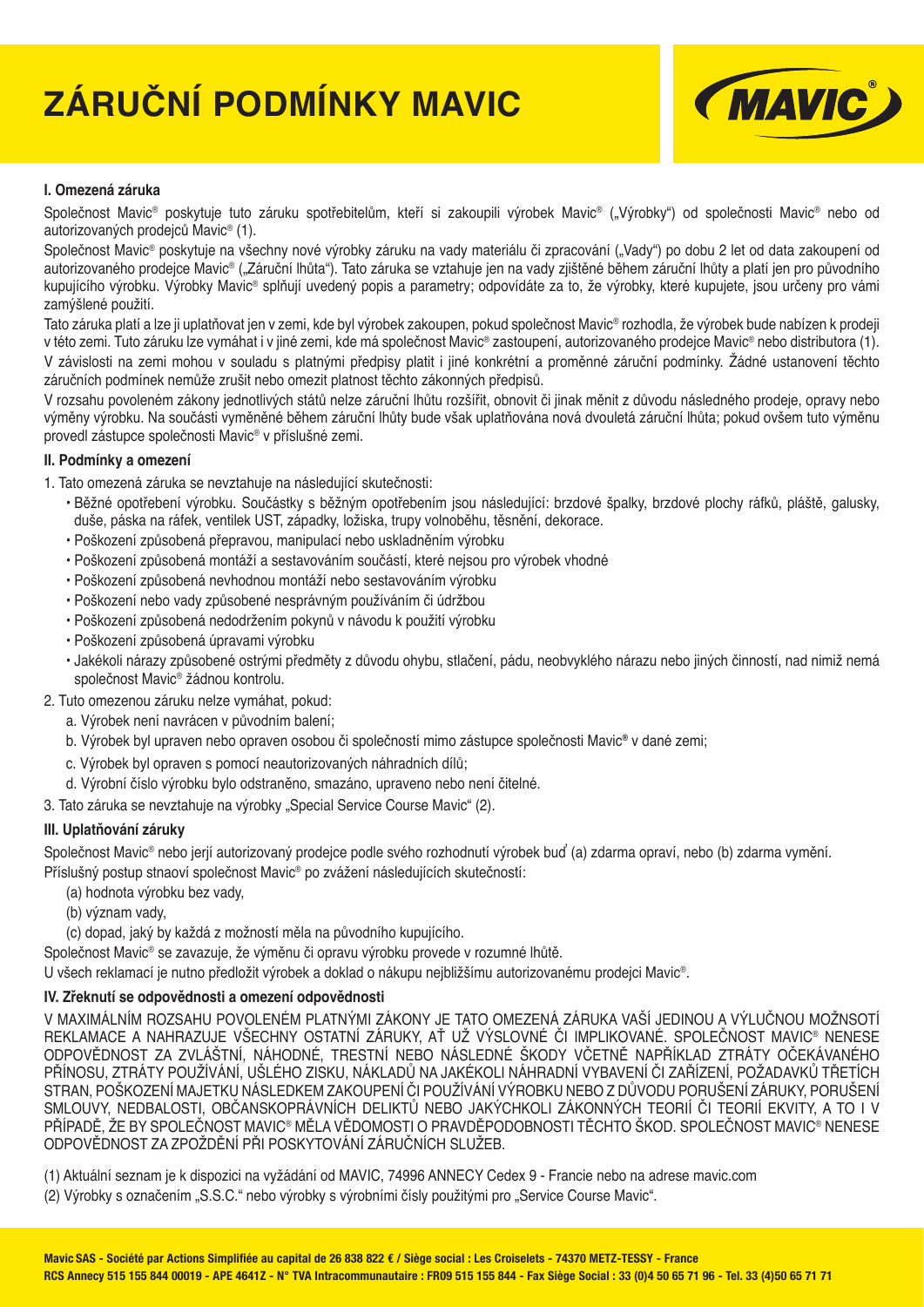# **ZÁRUČNÉ PODMIENKY SPOLOČNOSTI MAVIC**



#### **I. Obmedzená záruka**

Spoločnosť MAVIC poskytuje túto záruku pre spotrebiteľov, ktorí si zakúpili výrobok značky Mavic® ("Výrobok(-y)") od spoločnosti Mavic® alebo predajcov schválených spoločnosťou Mavic® (1).

Spoločnosť MAVIC zaručuje, že všetky nové výrobky budú bez výrobných alebo materiálových chýb (ďalej len "Chyby") po dobu 2 rokov od dátumu nákupu spotrebiteľom od predajcu schváleného spoločnosťou Mavic® ("Záručná doba"). Táto záruka sa vzťahuje iba na chyby zistené počas záručnej doby a poskytnutá je iba pôvodnému kupcovi výrobku. Výrobky značky Mavic® spĺňajú svoj popis a špecifikácie; je vašou zodpovednosťou zaistiť, aby ste vami zakúpené výrobky používali na určené použitie.

Táto záruka je platná a vymáhateľná len v krajine, kde bol výrobok zakúpený za predpokladu, že spoločnosť MAVIC určila výrobok na predaj v tejto krajine. Táto záruka je tiež vykonateľná v krajine, kde má spoločnosť MAVIC dcérsku spoločnosť, predajcu alebo distribútora schváleného spoločnosťou Mavic® (1). Určité a variabilné záručné podmienky sa môžu aplikovať vo vzťahu k platným právnym predpisom v závislosti na príslušnej krajine. Nič v týchto záručných podmienkach nemôže vylúčiť alebo obmedziť tieto zákonné ustanovenia.

Záručnú lehotu nie je možné predĺžiť, obnoviť alebo inak ovplyvniť v rozsahu povolenom vnútroštátnymi právnymi predpismi z dôvodu následného predaja, opravy alebo výmeny výrobku. Na náhradný diel(-y) vymenený počas záručnej doby sa však bude vzťahovať nová dvojročná záručná doba za predpokladu, že takúto výmenu vykonal zástupca spoločnosti Mavic® v danej krajine.

#### **II. Podmienky a obmedzenia**

- 1. Táto obmedzená záruka sa nevzťahuje na:
	- normálne opotrebovanie výrobku. Za opotrebiteľné sa považujú nasledovné diely: brzdové platničky, brzdná plocha ráfiku, pneumatiky, duše, vnútorné duše, páska ráfiku, ventil UST, západky, ložiská, telesá voľnobežného kolesa, tesnenia, ozdoby.
	- Škody spôsobené dopravou, manipuláciou alebo skladovaním výrobku.
	- Škody spôsobené montážou a montovaním dielov, ktoré nie sú vhodné pre tento výrobok.
	- Škody spôsobené nevhodnou montážou alebo zostavením výrobku.
	- Poruchy alebo škoda spôsobená nesprávnym používaním alebo zlou údržbou.
	- Škody spôsobené vlastníkmi výrobkov tým, že nedodržiavajú pokyny uvedené v návode.
	- Škody spôsobené úpravami výrobku.
	- Každá kolízia spôsobená ostrými predmetmi v dôsledku skrútenia, stlačenia, pádu, abnormálneho nárazu alebo iných akcií, ktoré nie sú pod primeranou kontrolou spoločnosti Mavic®.
- 2. Táto obmedzená záruka nie je vykonateľná, ak:
	- a. výrobok nie je vrátený v originálnom obale;
	- b. výrobok upravovala alebo opravovala akákoľvek iná osoba alebo subjekt, než zástupca spoločnosti Mavic® v danej krajine;
	- c. bol výrobok opravovaný s použitím nepovolených náhradných dielov;
	- d. bolo odstránené, vymazané, zmenené alebo je nečitateľné výrobné číslo.

3. Táto záruka sa nevzťahuje na výrobky, ktoré "podliehajú špeciálnemu servisu " spoločnosti Mavic " (2).

### **III. Vykonanie záruky**

Spoločnosť MAVIC alebo jej autorizovaný predajca na základe vlastného uváženia buď (a) výrobok opraví, alebo (b) výrobok bezplatne vymení. Spoločnosť Mavic® určí vhodné nápravné opatrenie na základe nasledujúcich úvah:

- (a) hodnota výrobku bez poruchy;
- (b) závažnosť chyby,
- (c) ťažkosti, ktoré by pôvodnému kupujúcemu mohlo spôsobiť každé nápravné opatrenie.

Spoločnosť MAVIC súhlasí s tým, že každá oprava alebo výmena výrobku sa musí vykonať v primeranej lehote.

Pri uplatňovaní reklamácií v záručnej lehote pošlite výrobok a doklad o jeho zakúpení najbližšiemu predajcovi, ktorý je schválený spoločnosťou Mavic®.

### **IV. Odmietnutie a obmedzenie zodpovednosti**

TÁTO ZÁRUKA JE VÁŠ JEDINÝ A VÝHRADNÝ PROSTRIEDOK V MAXIMÁLNOM ROZSAHU POVOLENOM PLATNÝMI PRÁVNYMI PREDPISMI A NAHRÁDZA VŠETKY OSTATNÉ VYJADRENÉ ALEBO MLČKY PREDPOKLADANÉ ZÁRUKY. SPOLOČNOSŤ MAVIC NENESIE ZODPOVEDNOSŤ ZA OSOBITNÉ, NÁHODNÉ, TRESTNÉ ALEBO NÁSLEDNÉ ŠKODY, VRÁTANE, OKREM INÉHO STRATY OČAKÁVANÝCH VÝHOD, STRATY POUŽÍVANIA, STRATY PRÍJMU, NÁKLADOV NA CELÉ NÁHRADNÉ VYBAVENIE ALEBO ZARIADENIE, NÁROKOV TRETÍCH STRÁN, POŠKODENIA MAJETKU V DȎÔSLEDKU ZAKÚPENIA ALEBO POUŽÍVANIA TOHTO VÝROBKU, ALEBO VYPLÝVAJÚCE Z PORUŠENIA ZÁRUKY, PORUŠENIA ZMLUVY, NEDBANLIVOSTI, PORUŠENIA PRÁVA ALEBO AKEJKOĽVEK PRÁVNEJ ALEBO SPRAVODLIVEJ TEÓRIE, AJ KEĎ SPOLOČNOSŤ MAVIC VEDELA O PRAVDEPODOBNOSTI TAKÝCHTO ŠKÔÔD. POLOČNOSŤ MAVIC NENESIE ZODPOVEDNOSŤ ZA ONESKORENIE PRI POSKYTOVANÍ ZÁRUČNÉHO SERVISU.

(1) Aktuálny zoznam je k dispozícii na vyžiadanie od MAVIC, 74996 ANNECY, Cedex 9 - Francúzsko, alebo na internetovej stránke mavic.com. (2) Výrobky s gravírovaným označením "S.S.C.", alebo ktorých výrobné čísla boli použité pre kurz "Poskytovanie servisu Mavic".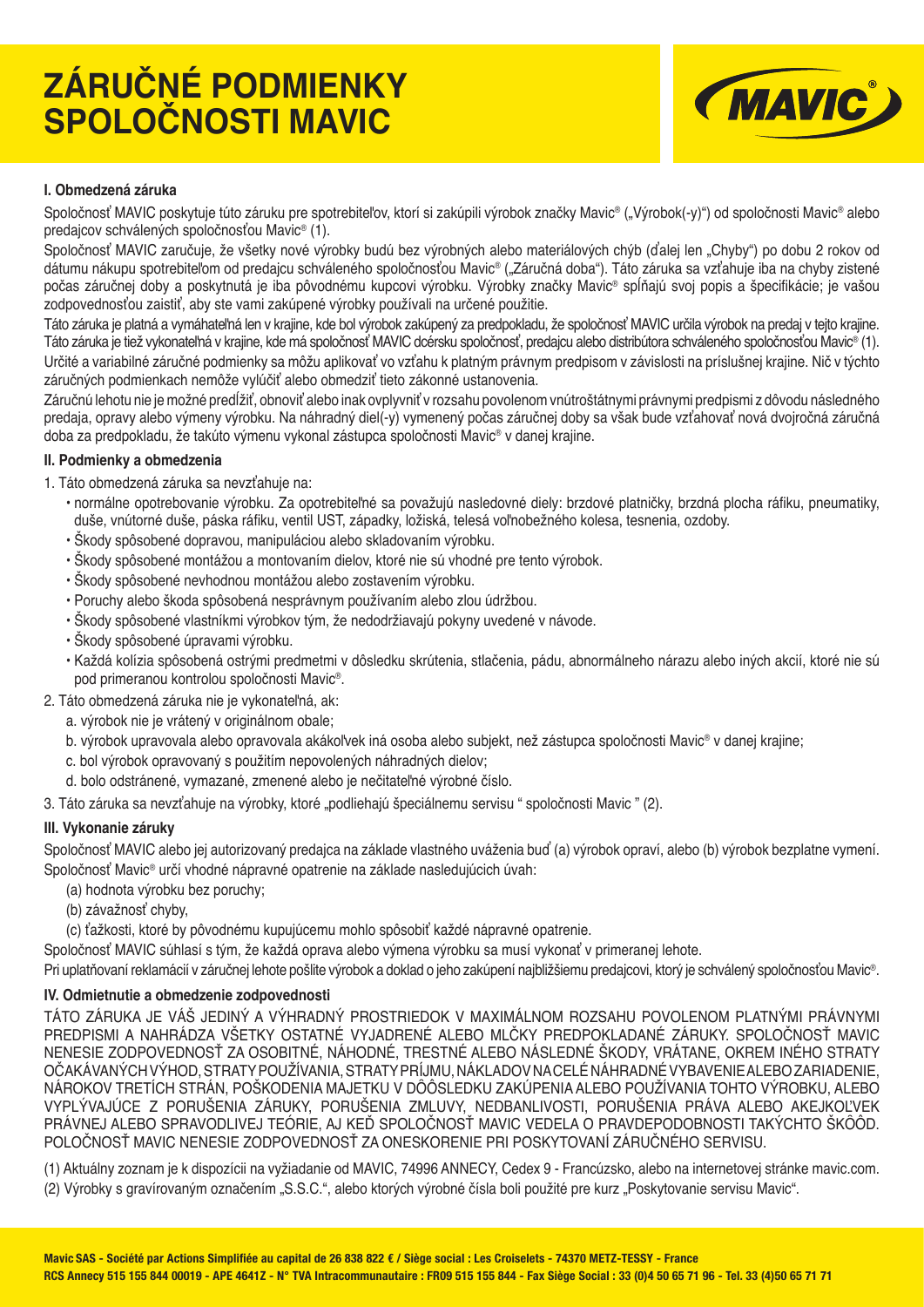# **GARANCIJSKI LIST MAVIC**



#### **I. Omejeno jamstvo**

Mavic® daje kupcem, ki so kupili izdelek Mavic® (izdelek(i)) od podjetja Mavic® ali pooblaščenega zastopnika podjetja Mavic® (1) predmetno garancijo.

Mavic® jamči, da bodo vsi novi izdelki brez napak v proizvodnji ali materialu (napake) v časovnem obdobju 2 let od dneva, ko stranka kupi izdelek pri pooblaščenem zastopniku podjetja Mavic<sup>®</sup> (garancijsko obdobje). Garancija velja le za napake, ki se pokažejo v garancijskem obdobju in se nanaša le na prvotnega kupca izdelka. Izdelki Mavic® ustrezajo svojemu opisu in tehničnim podatkom. Vaša odgovornost je, da poskrbite, da so kupljeni izdelki načrtovani za nameravano uporabo.

Ta garancija je veljavna in izterljiva le v državi, v kateri je bil kupljen izdelek, pod pogojem, da je Mavic® predvidel, da se izdelek prodaja v tej državi. Ta garancija je poleg tega izterljiva v vsaki državi v kateri ima Mavic® podružnico, pooblaščenega zastopnika ali distributerja (1).

V odvisnosti od države se lahko določena in spremenljiva garancija uporablja glede na veljavno zakonodajo. Nič v tem garancijskem listu ne more izločiti ali omejiti teh zakonskih določil.

V obsegu, ki ga dovoljuje državna zakonodaja, se garancijska doba ne podaljša, obnovi ali kako drugače spremeni zaradi naknadne preprodaje, popravila ali zamenjave izdelka. Vendar pa velja za dele, ki so bili zamenjani v garancijskem obdobju novo dvoletno garancijsko obdobje, če je tako zamenjavo opravil zastopnik podjetja Mavic® v predmetni državi.

#### **II. Pogoji in omejitve**

- 1. To omejeno jamstvo ne zajema:
	- Normalne obrabe izdelka. Naslednji deli spadajo med obrabne: zavorne obloge, zavorna površina obroča, pnevmatike, tubularji, zračnice, trak obroča, ventil UST, zaskočniki, ležaji, prosti obroči, tesnila, dekoracija.
	- Škode, nastale med transportom, ravnanjem z izdelkom in njegovim skladiščenjem.
	- Škode nastale pri montaži in sestavljanju delov, ki niso primerni za izdelek.
	- Škode, nastale med nepravilno montažo ali sestavljanjem izdelka.
	- Napake ali škoda, ki jo povzročita nepravilna uporaba ali slabo vzdrževanje.
	- Škode, ki jo povzroči neupoštevanje napotkov navedenih v navodilih za uporabo izdelka.
	- Škode zaradi spreminjanja izdelka.
	- Kakršnihkoli udarcev z ostrimi predmeti, posledic zvijanja, pritiska ali padca, nenormalnega udarca ali drugih dejanj, ki jih Mavic® z razumnimi sredstvi ne more nadzirati.
- 2. Te omejene garancije ni mogoče uveljaviti:
	- a. Če izdelek ni vrnjen v originalni embalaži.
	- b. Če je izdelek spremenjen ali ga je popravljala tretja oseba ali ustanova in ne pooblaščeni zastopnik podietia Mavic® v predmetni državi.
	- c. Če je izdelek popravljen z neodobrenimi rezervnimi deli.
	- d. Če je serijska številka izdelka odstranjena, izbrisana, spremenjena ali zabrisana tako, da je nečitljiva.
- 3. Ta garancija ne velja za izdelke "Special Service Course Mavic" (2)

#### **III. Uveljavljanje garancije**

Mavic® ali njegov pooblaščeni zastopnik se lahko po lastni presoji odločita ali (a) popravita izdelek ali (b) brezplačno zamenjata izdelek. Za ustrezen ukrep se Mavic<sup>®</sup> odloči na osnovi naslednijh dejstev:

- (a) vrednosti izdelka, če bi bil slednji brezhiben,
- (b) pomembnosti okvare,
- (c) neprijetnosti, ki bi jih vsak ukrep povzročil prvotnemu kupcu.

Mavic® soglaša, da bo vsako popravilo ali zamenjava opravljeno v razumnem roku.

Pri vse garancijskih zahtevkih prosimo, da posredujete izdelek in dokazilo o nakupu najbližjemu pooblaščenemu zastopniku podjetja Mavic®.

#### **IV. Omejitev odgovornosti**

V NAJVEČJEM OBSEGU, KI GA DOVOLJUJEJO VELJAVNI TOZADEVNI ZAKONI, JE TA GARANCIJA VAŠE EDINO IN EKSKLUZIVNO SREDSTVO TER NADOMESTI VSE DRUGE IZRECNE ALI NAKAZANE GARANCIJE. MAVIC® NE ODGOVARJA ZA POSEBNO, NEHOTENO, DODATNO ALI POSLEDIČNO ŠKODO, VKLJUČNO Z , VENDAR BREZ OMEJITEV NA PRIČAKOVANE PREDNOSTI, NEZMOŽNOST UPORABE, IZGUBO PRIHODKA, STROŠKE KAKRŠNEKOLI NADOMESTNE OPREME ALI VIROV, ZAHTEVKE TRETJIH OSEB, POŠKODBE LASTNINE KOT POSLEDICA NAKUPA ALI UPORABE IZDELKA, ZA KATEREGA SE UVELJAVLJA KRŠITEV JAMSTVA, PREKINITEV POGODBE, MALOMARNOST, OBJEKTIVNO ŠKODO ALI VSAKO PRAVNO ALI PORAVNALNO TEORIJO, ČETUDI BI MAVIC® VEDAL ZA MOŽNOST POJAVA TAKIH POŠKODB. MAVIC® NE ODGOVARJA ZA ZAMUDO PRI IZVAJANJU GARANCIJSKIH STORITEV.

(1) Posodobljeni seznam lahko dobite, če pošljete zahtevo na naslov MAVIC 74996 ANNECY Cedex 9 - Francija ali na mavic.com (2) Izdelki, v katere je vgravirano "S.S.C." ali izdelki, katerih serijske številke so bile uporabljene za "Service Course Mavic".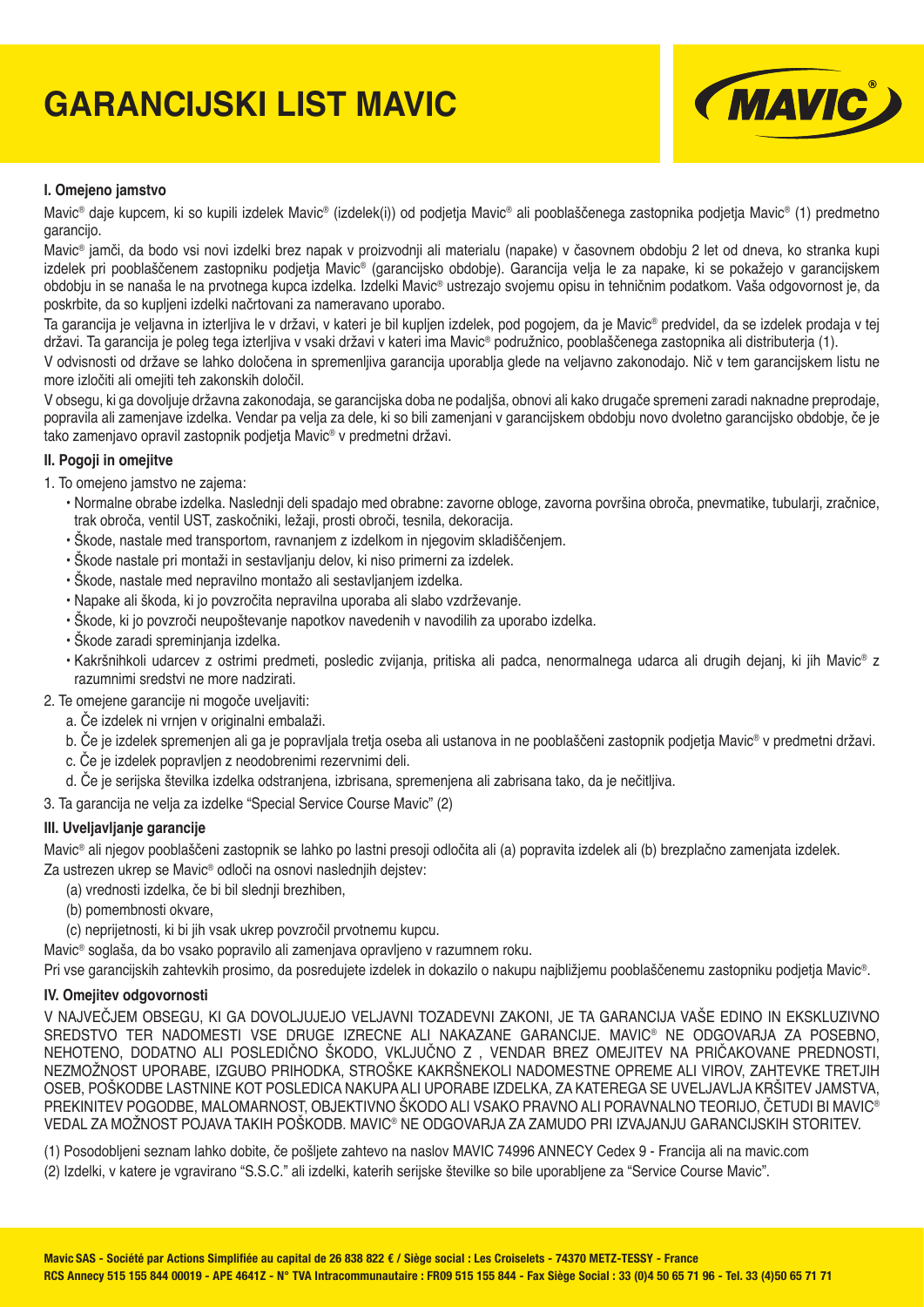# **GWARANCJA MAVIC**



#### **I. Ograniczona gwarancja**

Mavic<sup>®</sup> udziela konsumentom gwarancji na produkty Mavic<sup>®</sup> ("Produkt(y)") zakupione bezpośrednio od Mavic<sup>®</sup> lub autoryzowanych dealerów Mavic<sup>®</sup> (1).

Mavic® udziela gwarancji na wady produkcyjne i materiałowe ("Wady") wszystkich nowych Produktów na okres 2 lat od daty zakupu przez konsumenta od autoryzowanego dealera Mavic® ("Okres gwarancyjny"). Gwarancja ta ma zastosowanie wyłącznie do Wad wykrytych w Okresie gwarancyjnym i dotyczy wyłącznie początkowego nabywcy Produktu. Produkty Mavic<sup>®</sup> są zgodne z opisami i specyfikacjami. Za używanie Produktów w sposób zgodny z ich przeznaczeniem odpowiedzialność ponosi użytkownik.

Niniejsza gwarancja jest ważna i obowiązuje jedynie w kraju, w którym Produkt został nabyty pod warunkiem, że jest on oferowany przez Mavic® do sprzedaży w tym kraju. Gwarancja ta obowiązuje również we wszystkich krajach, w których istnieją przedstawicielstwa Mavic® lub autoryzowani dealerzy lub dystrybutorzy Mavic® (1).

W zależności od kraju, mogą mieć zastosowanie gwarancje szczególne i zmienne, w zależności od przepisów obowiązujących lokalnie. Żaden zapis niniejszej gwarancji nie wyłącza ani nie ogranicza tych zapisów prawa.

W zakresie dozwolonym przez przepisy krajowe, Okres gwarancyjny nie zostanie wydłużony, odnowiony, ani w żaden inny sposób zmieniony z powodu odsprzedaży, naprawy lub wymiany Produktu. Jednakże, do części wymienionych podczas Okresu gwarancyjnego stosuje się nowy, dwuletni Okres gwarancyjny pod warunkiem, że wymiana ta została dokonana przez przedstawiciela Mavic® w danym kraju.

#### **II. Warunki i ograniczenia**

1. Niniejsza ograniczona gwarancja nie obejmuje:

- Normalnego zużycia Produktu. Za części podlegające zużyciu uznaje się następujące części: klocki hamulcowe, powierzchnie hamowania na obręczach, opony, szytki, dętki, opaski na obręcze, zawory UST, zapadki, łożyska, korpusy wolnych kół, uszczelki, elementy dekoracyjne.
- Szkód spowodowanych podczas transportu, przenoszenia lub przechowywania Produktu.
- Szkód spowodowanych przez montaż elementów niewłaściwych dla Produktu.
- Szkód spowodowanych przez nieprawidłowy montaż Produktu.
- Uszkodzeń lub szkód spowodowanych przez nieprawidłowe użytkowanie lub niewłaściwą konserwację.
- Szkód spowodowanych nieprzestrzeganiem instrukcji podanych przez producenta.
- Szkód spowodowanych modyfi kacjami dokonanymi w Produkcie.
- Wszelkich uderzeń wywołanych elementami ostrymi, spowodowanych skręceniem, ściśnięciem, upadkiem, nieprawidłowym uderzeniem oraz wszelkimi innymi działaniami pozostającymi poza rozsądną kontrolą Mavic®.
- 2. Niniejsza ograniczona gwarancja nie obowiązuje, jeżeli:
	- a. Produkt nie został odesłany w opakowaniu oryginalnym;
	- b. Produkt został zmodyfikowany lub naprawiony przez osobę lub firmę inną niż przedstawiciel Mavic® w danym kraju;
	- c. Produkt został naprawiony z zastosowaniem nieautoryzowanych części zamiennych;
	- d. Numer seryjny Produktu został zdjęty, usunięty, zmieniony lub stał się nieczytelny.
- 3. Niniejsza gwarancja nie ma zastosowania do Produktów wyścigowych "Special Service Course Mavic" (2).

#### **III. Wymagalność gwarancji**

Mavic® lub jego autoryzowany sprzedawca wg własnego uznania bezpłatnie (a) naprawi Produkt lub (b) wymieni Produkt.

Odpowiednie środki zaradcze zostaną określone przez Mavic® na podstawie następujących rozważań:

- (a) wartość Produktu bez Wad,
- (b) istotność Wady,

(c) niedogodność każdego ze środków zaradczych dla oryginalnego nabywcy.

Mavic® zobowiązuje się do naprawy lub wymiany Produktu w rozsądnych terminach.

Przy wszystkich reklamacjach w ramach gwarancyjnych należy przedstawić Produkt i dowód zakupu najbliższemu autoryzowanemu dealerowi Mavic®.

#### **IV. Zrzeczenie się i ograniczenie odpowiedzialności**

W MAKSYMALNYM ZAKRESIE DOZWOLONYM PRZEZ OBOWIĄZUJĄCE PRZEPISY, NINIEJSZA OGRANICZONA GWARANCJA STANOWI JEDYNY I WYŁĄCZNY ŚRODEK ZARADCZY I ZASTĘPUJE WSZELKIE INNE GWARANCJE, WYRAŹNE LUB DOROZUMIANE. MAVIC® NIE PONOSI ODPOWIEDZIALNOŚCI ZA SZKODY SZCZEGÓLNE, SPOWODOWANE WYPADKIEM, KARNE ANI WYNIKAJĄCE Z NICH, OBEJUMUJĄCE, ALE NIE OGRANICZONE DO UTRATY ZAMIERZONYCH ZYSKÓW, STRAT UŻYTKOWYCH, STRAT PRZYCHODÓW, KOSZTÓW SPRZĘTU LUB POMIESZCZEŃ ZASTĘPCZYCH, ROSZCZEŃ STRON TRZECICH, SZKÓD W MIENU WYNIKAJĄCYCH Z ZAKUPU LUB UŻYTKOWANIA PRODUKTU ALBO POWSTAŁYCH W WYNIKU ZERWANIA GWARANCJI, ZERWANIA UMOWY, ZANIEDBAŃ, ŚCISŁEJ WINY LUB DOWOLNEJ TEORII PRAWNEJ LUB DOCHODZENIA SŁUSZNOŚCI, NAWET JEŻELI MAVIC® ZNAŁ MOŻLIWOŚĆ WYSTĄPIENIA TAKICH SZKÓD. MAVIC® NIE PONOSI ODPOWIEDZIALNOŚCI ZA OPÓŹNIENIA W ŚWIADCZENIU USŁUG GWARANCYJNYCH.

(1) Aktualna lista dostępna na żądanie w MAVIC 74996 ANNECY Cedex 9 - Francja lub na stronie mavic.com

(2) Produkty z wytłoczonym oznaczeniem "S.S.C" lub produkty, których numery seryjne zostały wykorzystane w "Service Course Mavic".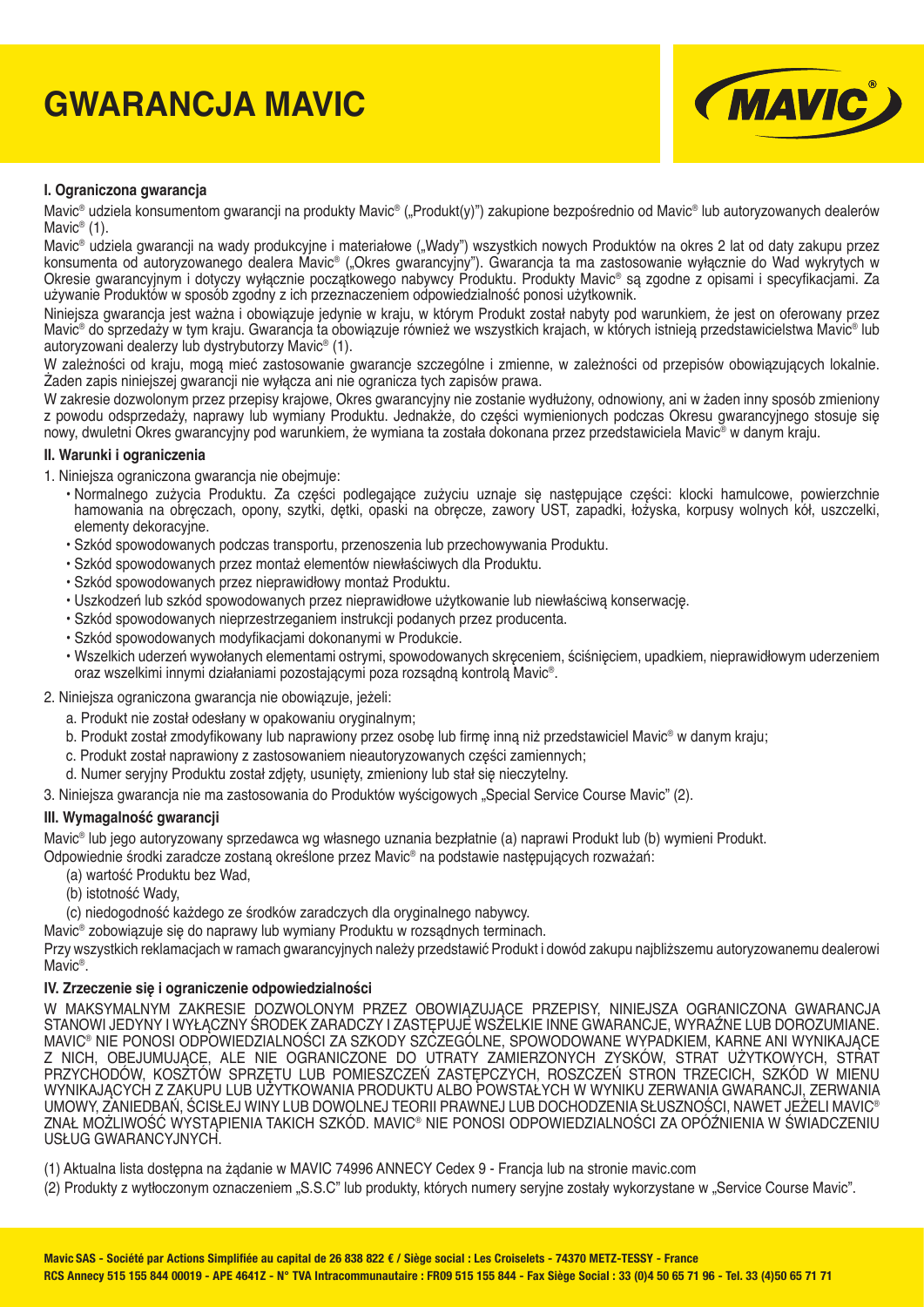# **MAVIC JÓTÁLLÁSI FELTÉTELEK**



#### **I. Korlátozott jótállás**

A Mavic® azon fogyasztók számára biztosítja a jelen garanciát, akik a Mavic®-tól vagy a Mavic® hivatalos viszonteladóitól (1) vásároltak Mavic<sup>®</sup> terméket ("Termék(ek)").

A Mavic<sup>®</sup> garantálja, hogy minden új Termék gyártási és anyaghibától ("Hiba") mentes lesz a hivatalos Mavic<sup>®</sup> viszonteladótól történő vásárlás napjától számított 2 évig ("Jótállási időszak"). Jelen garancia kizárólag azon Hibákra vonatkozik, melyek a Jótállási időszakon belül következnek be, és a garancia érvényessége kizárólag a Termék eredeti vásárlójára terjed ki. A Mavic® Termékek megfelelnek a leírásban és specifikációkban közölteknek; az Ön felelőssége, hogy a megvásárolt Termékek megfeleljenek az Ön felhasználási igényeinek.

Jelen garancia kizárólag a vásárlás helye szerinti országra terjed ki, feltéve, hogy a Mavic® szándéka szerint az adott országban értékesítik a Terméket. Jelen garancia ezenkívül azon országokban is érvényesíthető, ahol a Mavic® leányvállalattal, hivatalos forgalmazóval vagy disztribútorral (1) is rendelkezik.

Az adott ország törvényi rendelkezéseitől függően a garanciális feltételek eltérőek lehetnek. Jelen garancia nem korlátozhatja vagy zárhatja ki ezeket a rendelkezéseket.

Az adott ország törvényei által megengedett mértékig a Jótállási időszak nem hosszabbítható meg, újítható meg vagy más módon befolyásolható a Termék további értékesítése, javítása vagy cseréje okán. A Jótállási időszakban kiadott cserealkatrészek esetében azonban újraindul a kétéves Jótállási időszak, feltéve, hogy a cserét a Mavic® képviselete hajtotta végre az érintett országban.

#### **II. Feltételek és korlátok**

1. Jelen korlátozott jótállás nem terjed ki a következőkre:

- A Termék rendes kopása és elhasználódása. Kopóalkatrésznek a következők minősülnek: fékpofák, abroncs fékező felülete, gumik, gumibelsők, abroncsszalag, UST szelep, karmok, csapágyak, szabadonfutó kerék testek, tömítések, dekoráció.
- A Termék szállítása, kezelése vagy tárolása során keletkezett sérülések
- A Termékkel nem kompatibilis alkatrészek felszerelése/felrögzítése okozta sérülések
- A Termék nem megfelelő felszerelése/felrögzítése által okozott sérülések
- Nem rendeltetésszerű használat vagy elégtelen karbantartás miatt bekövetkező hibák vagy sérülések
- A Termék használati útmutatójában szereplő utasítások figyelmen kívül hagyásából eredő sérülések
- A Termék módosításából származó sérülések
- Éles tárgyak okozta behatás, torzió, nyomás, zuhanás, rendellenes behatás vagy bármely más olyan esemény, amelyre a Mavic®-nak nincs ráhatása.
- 2. Jelen korlátozott jótállás nem érvényesíthető, ha:
	- a. A Terméket nem az eredeti csomagolásában küldik vissza;
	- b. A Terméken módosításokat vagy javítási műveleteket hajtott végre bárki a Mavic® képviselőjén kívül az érintett országban;
	- c. A Termék nem engedélyezett cserealkatrészekkel lett megjavítva;
	- d. A Termék gyári száma el lett távolítva, módosítva lett vagy olvashatatlanná lett téve.
- 3. Jelen jótállás nem vonatkozik a "Különleges Mavic szervizműveleti" Termékekre (2).

#### **III. A garancia érvényesítése**

A Mavic® vagy annak hivatalos forgalmazója saját belátása szerint dönthet (a) a Termék javítása, vagy (b) a Termék ingyenes cseréje mellett. A megfelelő megoldásról a Mavic® dönt, a következők figyelembe vétele alapján:

- (a) a Hibátlan Termék értéke,
- (b) a Hiba nagysága,
- (c) a kényelmetlenség, amit az eredeti vásárló kénytelen lenne elszenvedni.

A Mavic® elfogadja, hogy minden javítási vagy csereműveletet ésszerű időn belül teljesít.

Jótállási igény esetén juttassa el a Terméket és a bizonylatot a legközelebbi hivatalos Mavic® forgalmazónak.

#### **IV. Lemondó nyilatkozat, korlátozott felelősség**

A JELEN KORLÁTOZOTT JÓTÁLLÁS – A HATÁLYOS TÖRVÉNYEK ÁLTAL MAXIMÁLISAN MEGENGEDETT MÉRTÉKIG – AZ ÖN EGYETLEN ÉS KIZÁRÓLAGOS JOGORVOSLATA, MELY MINDEN MÁS, KIFEJEZETT VAGY BENNEFOGLALT GARANCIÁT KIVÁLT. A MAVIC® NEM VALLAL FELELÖSSÉGET A KÜLÖNLEGES, VELETLENSZERŰ, BÜNTETŐ-JELLEGŰ VAGY KÖVETKEZETES KAROKÉRT, IDEÉRTVE, DE NEM KIZAROLAG A VÁRT ELÖNYÖK ELVESZTÉSET, A FELHASZNÁLAS ELVESZTÉSÉT, A BEVÉTEL ELVESZTÉSÉT, A HELYETTESÍTŐ BERENDEZÉSEK VAGY INTÉZMÉNYEK KÖLTSÉGEIT, A HARMADIK FELEK KÖVETELÉSEIT, A TERMÉK MEGVÁSÁRLÁSÁBÓL VAGY HASZNÁLATÁBÓL EREDŐ VAGYONI KÁROKAT, VAGY A JÓTÁLLÁS MEGSZEGÉSÉBŐL, A SZERZŐDÉS MEGSZEGÉSÉBŐL, FIGYELMEN KÍVÜL HAGYÁSÁBÓL, SZÁNDÉKOS MEGSZEGÉSÉBŐL, VAGY BÁRMELY JOGI VAGY MÉLTÁNYOS ELMÉLETBŐL EREDŐ KÁROKAT, AKKOR SE, HA A MAVIC® TUDATÁBAN VOLT AZ ILYEN KÁROK ESETLEGES ELŐFORDULÁSI ESÉLYÉNEK. A MAVIC® NEM VÁLLAL FELELŐSSÉGET A JÓTÁLLÁS TELJESÍTÉSÉBEN BEKÖVETKEZŐ KÉSLEKEDÉSEKÉRT.

(1) Naprakész lista igénylése: MAVIC 74996 ANNECY Cedex 9 - Franciaország, vagy mavic.com

(2) "S.S.C." felirattal ellátott termékek, vagy melyek gyári száma fel lett használva a "Mavic szervizműveletnél".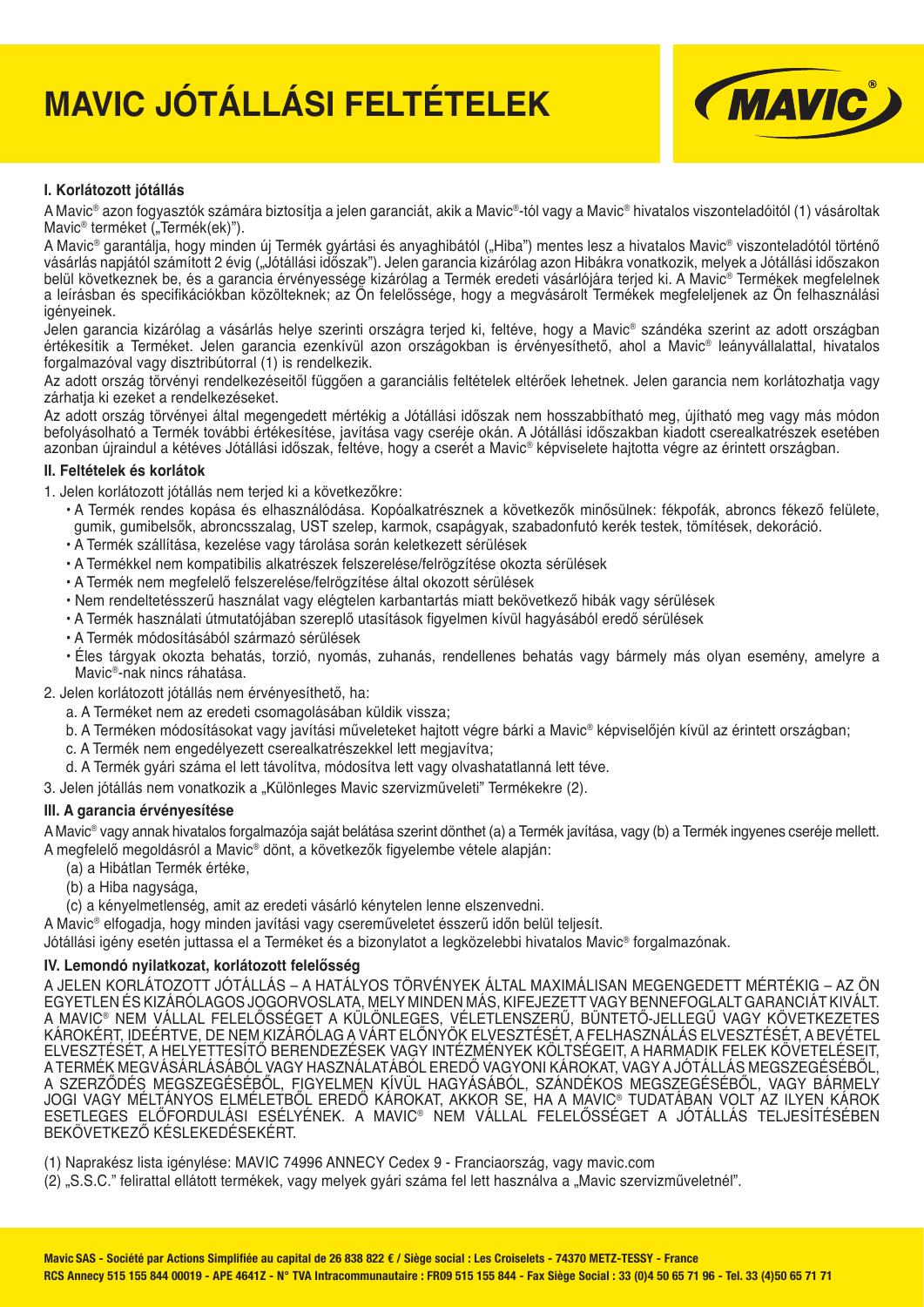# **MAVICI GARANTIIPOLIITIKA**



#### **I. Piiratud garantii**

Mavic<sup>®</sup> tagab garantii tarbijatele, kes on ostnud Mavic<sup>®</sup> ilt või Mavic<sup>®</sup>i volitatud edasimüüjatelt (1) Mavic<sup>®</sup>i toote (edaspidi: toode (tooted)).

Mavic® garanteerib, et ühelgi uuel tootel ei ilmne tootmisvigu ega materjalidefekte (edaspidi: defektid) kahe aasta jooksul alates kuupäevast, mil tarbija toote Mavic®i volitatud edasimüüjalt ostis (edaspidi: garantiiperiood). Garantii kehtib üksnes garantiiperioodil avastatud defektide korral ja laieneb ainult toote algsele ostiale. Mavic<sup>®</sup>i tooted vastavad kirjeldusele ja tehnilistele andmetele. Teie kohustus on tagada ostetud toote sihipärane kasutamine.

Garantii kehtib ja seda tuleb täita ainult selles riigis, kust toode osteti, tingimusel, et Mavic® kavatses toodet kõnealuses riigis müügiks pakkuda. Samuti tuleb garantiid täita riigis, kus asub Mavic®i tütarettevõte, volitatud edasimüüja või turustaja (1).

Olenevalt riigist võivad kohaldatavate õigusaktide järgi kehtida konkreetsed või muutuvad garantiitingimused. See garantiipoliitika ei välista ega piira neid õigusaktide sätteid.

Riiklike õigusaktidega lubatud ulatuses ei pikenda ega mõjuta garantiiperioodi muul viisil toote edasimüük, remont või asendamine. Ent garantiiperioodil väljastatud vahetusosa(de)le kehtib uus kaheaastane garantiiperiood; tingimusel, et toote asendas asjaomases riigis olev Mavic®i esindaja.

#### **II. Tingimused ja piirangud**

1. See piiratud garantii ei hõlma:

- toote tavapärast kulumist. Kuluosadeks peetakse järgmisi osi: piduriklotsid, pöia pidurduspind, rehvid, torukujulised rehvid, sisekummid, pöialint, UST ventiil, kinnitusnukid, laagrid, vabajooksukorpused, tihendid, kaunistused;
- toote transportimise, käitlemise või hoiustamise käigus tekkinud kahjustusi;
- tootega mittesobivate osade paigaldamisel ja monteerimisel tekkinud kahjustusi;
- toote ebaõigel paigaldamisel või monteerimisel tekkinud kahjustusi;
- väärast kasutusest või halvast hooldusest tingitud defekte või kahjustusi;
- toote kasutusjuhendi mittejärgimisest tingitud kahjustusi;
- toote modifitseerimisest tingitud kahjustusi:
- mis tahes mõju, mille on põhjustanud teravad esemed või mis on tingitud väänamisest, kokkusurumisest, kukkumisest, ebatavalisest kokkupõrkest või muust tegevusest, mille üle puudub Mavic® il mõistlik kontroll.

#### 2. Seda piiratud garantiid ei täideta, kui:

- a. toodet ei tagastata originaalpakendis;
- b. toodet on modifitseerinud või parandanud muu isik või ettevõte kui Mavic®i esindaja asjaomases riigis;
- c. toote parandamisel on kasutatud lubamatuid varuosi;
- d. toote seerianumber on eemaldatud, kustutatud, seda on muudetud või tehtud loetamatuks.
- 3. Garantii ei kehti profitoodete Special Service Course Mavic kohta (2).

#### **III. Garantii täitmine**

Mavic® või tema volitatud edasimüüja võivad toote omal äranägemisel tasuta a) remontida või b) asendada.

Mavic® määrab sobiva hüvitusmeetme, võttes arvesse järgmist:

- a) defektita toote väärtus;
- b) defekti olulisus;
- c) ebamugavused, mida hüvitusmeetmed algsele ostjale põhjustavad.

Mavic® kohustub toote remontima või asendama mõistliku aja jooksul.

Kõikide garantiinõuete korral esitage toode ja ostutõend lähimale volitatud Mavic® i edasimüüjale.

### **IV. Vastutusest lahtiütlemine ja selle piiramine**

SEE PIIRATUD GARANTII ON KOHALDATAVATE KOHUSTUSLIKE ÕIGUSAKTIDE MAKSIMAALSES LUBATUD ULATUSES TEIE AINUS ÕIGUSKAITSEVAHEND, ASENDADES KÕIK MUUD SELGESÕNALISED VÕI KAUDSED GARANTIID. MAVIC® EI VASTUTA ERAKORRALISTE, ETTENÄGEMATUTE VÕI TEGEVUSE TULEMUSEST JOHTUVATE KAHJUDE EGA KAHJUTASUDE EEST, MUU HULGAS EELDATAVA KASUMI KAOTUS, KASUTUSVÕIMALUSEST ILMAJÄÄMINE, SAAMATA JÄÄNUD TULU, KULUTUSED ASENDUSSEADMETELE VÕI -VAHENDITELE, KOLMANDATE ISIKUTE NÕUDED, VARALINE KAHJU, MILLE PÕHJUSEKS ON TOOTE OSTMINE VÕI KASUTAMINE VÕI MIS ON TINGITUD GARANTIITINGIMUSTE RIKKUMISEST, LEPINGU RIKKUMISEST, HOOLETUSEST, LEPINGUVÄLISEST KAHJUST VÕI MÕNEST ÕIGUSLIKUST VÕI ÕIGUSPÄRASEST ALUSEST, ISEGI KUI MAVIC® OLI TEADLIK SELLISE KAHJU TEKKIMISE VÕIMALIKKUSEST. MAVIC® EI VASTUTA GARANTIITEENUSE OSUTAMISEL TEKKINUD VIIVITUSE EEST.

(1) Ajakohase loetelu saate, kui esitate taotluse MAVIC ile aadressil 74996 ANNECY Cedex 9, Prantsusmaa või veebilehel mavic.com.

(2) Tooted, millele on graveeritud "S.S.C." või mille seerianumbreid on kasutatud Service Course Mavic i puhul.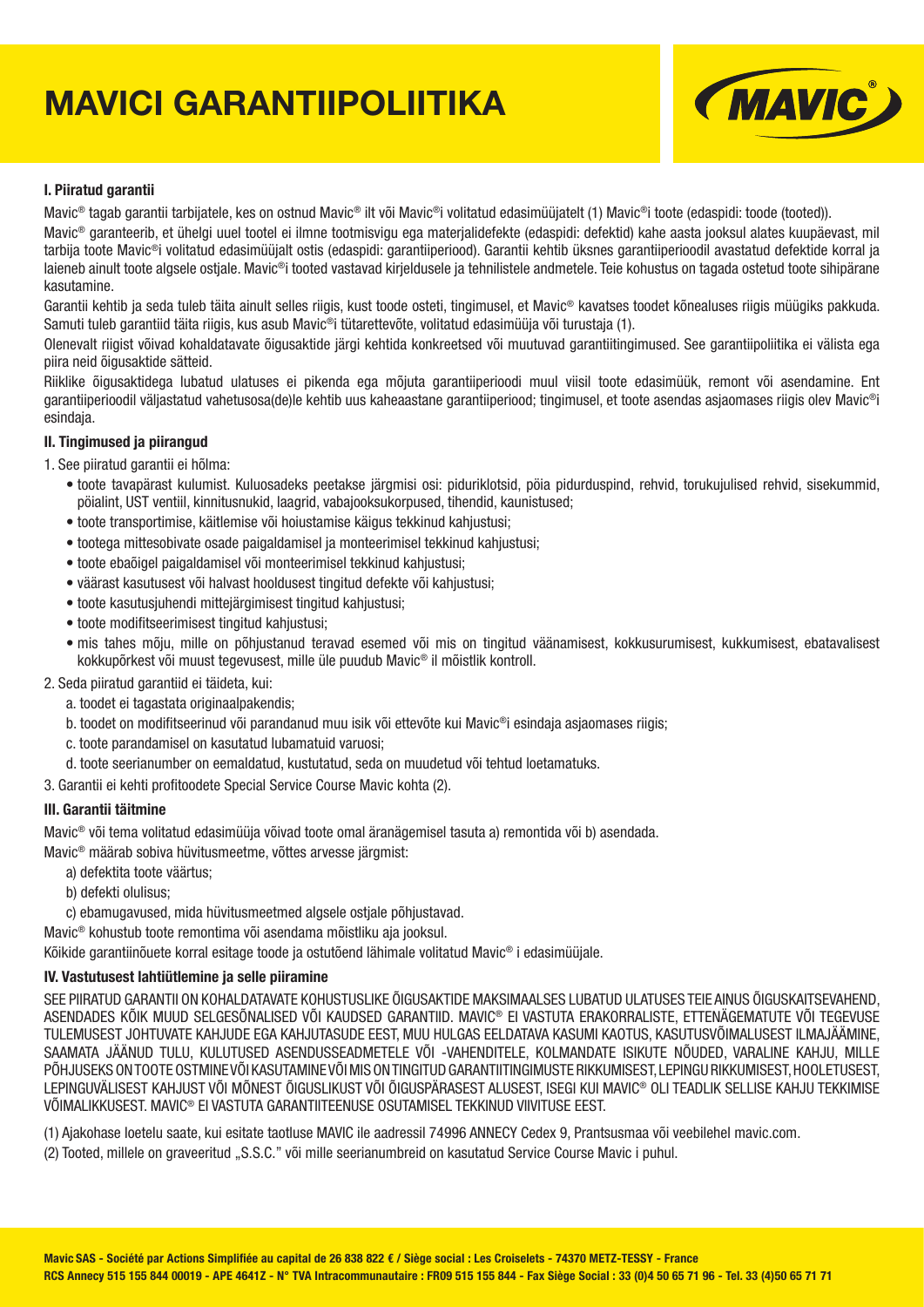# **PRAVILA O JAMSTVU TVRTKE MAVIC**



#### **I. Ograničeno jamstvo**

Mavic® daje ovo jamstvo potrošačima koji su kupili proizvod tvrtke Mavic® ("Proizvod(i)") od tvrtke Mavic® ili ovlaštenih prodavatelja tvrtke Mavic® (1). Mavic® jamči da nijedan novi Proizvod neće imati proizvodnih ni materijalnih nedostataka ("Nedostaci") tijekom 2 godine od datuma kad ga potrošač kupi od ovlaštenog prodavatelja tvrtke Mavic® ("Jamstveno razdoblje"). Ovo jamstvo vrijedi samo u slučaju nedostataka otkrivenih u Jamstvenom razdoblju i odnosi se samo na prvog kupca Proizvoda. Proizvodi Mavic® zadovoljavaju opise i specifi kacije; vaša je odgovornost da provjerite jesu li Proizvodi koje kupujete namijenjeni za namjeravanu uporabu.

Ovo jamstvo je važeće i provedivo samo u zemlji u kojoj je Proizvod kupljen, pod uvjetom da je namjera tvrtke Mavic® bila da se Proizvod nudi na prodaju u toj zemlji. Ovo jamstvo je provedivo i u bilo kojoj zemlji gdje Mavic® ima svoju podružnicu, ovlaštenog prodavatelja ili distributera tvrtke Mavic® (1).

Ovisno o zemlji mogu biti primjenjiva posebna i promjenjiva jamstva u odnosu na važeće zakonske propise. Ništa u ovim pravilima o jamstvu ne može isključiti ili ograničiti primjenu tih zakonskih odredaba.

Koliko to dopuštaju nacionalni zakoni, Jamstveno razdoblje ne može se produžiti, obnoviti ili na neki drugi način mijenjati zbog naknadne preprodaje, popravka ili zamjene Proizvoda. Međutim, dio/dijelovi zamijenjeni tijekom jamstvenog razdoblja bit će pokriveni jamstvom tijekom novog Jamstvenog razdoblja od dvije godine, pod uvjetom da je takvu zamjenu izvršio predstavnik tvrtke Mavic® u dotičnoj zemlji.

#### **II. Uvjeti i ograničenja**

- 1. Ovo Ograničeno jamstvo ne pokriva:
	- Habanje Proizvoda normalnom uporabom. Sljedeći dijelovi se smatraju potrošnima: kočione obloge, površina za kočenje na obruču, gume, tubular gume, zračnice, trake za obruč, UST ventili, pera, ležajevi, čegrtaljke, brtve, ukrasi.
	- Štete uzrokovane prijevozom, rukovanjem ili skladištenjem Proizvoda
	- Štete uzrokovane montažom i sklapanjem dijelova koji nisu primjereni Proizvodu
	- Štete uzrokovane neodgovarajućom montažom ili sklapanjem Proizvoda
	- Nedostaci ili šteta uzrokovana nepravilnom uporabom ili lošim održavanjem
	- Štete nastale uslijed nepridržavanja uputa iz korisničkog priručnika
	- Štete nastale uslijed izmjena na Proizvodu
	- Utjecaje uzrokovane oštrim predmetima, torzijom, kompresijom, padom, abnormalnim utjecajem ili drugim djelovanjem koje nije pod razumnim nadzorom Mavica.
- 2. Ovo ograničeno jamstvo nije provedivo ako:
	- a. proizvod nije vraćen u originalnom pakiranju;
	- b. je Proizvod mijenjala ili popravljala fizička ili pravna osoba koja nije predstavnik Mavica u dotičnoj zemlji:
	- c. je Proizvod popravljen s neovlaštenim rezervnim dijelovima;
	- d. je serijski broj Proizvoda uklonjen, izbrisan, izmijenjen ili nečitak.

3. Ovo jamstvo ne odnosi se na Mavicove Proizvode "Special Service Course" (2).

#### **III. Provedba jamstva**

Mavic® ili njegov ovlašteni trgovac će po vlastitom nahođenju (a) popraviti Proizvod ili (b) zamijeniti Proizvod bez naknade.

- Mavic® odgovarajući pravni lijek određuje na temelju sljedećega:
	- (a) vrijednosti Proizvoda bez Nedostatka,
	- (b) značaja Nedostatka,
	- (c) neugodnosti koje svaki pravni lijek stavlja pred izvornog kupca.

Mavic® je suglasan da se svaki popravak ili zamjena Proizvoda mora obaviti u razumnom roku.

Molimo Vas da za sve jamstvene zahtjeve Proizvod i dokaz o kupnji predate najbližem ovlaštenom prodavatelju tvrtke Mavic®.

### **IV. Odricanje i ograničenje odgovornosti**

U NAJVEĆOJ MJERI DOPUŠTENOJ PRIMJENJIVIM VAŽEĆIM PROPISIMA OVO OGRANIČENO JAMSTVO VAŠ JE JEDINI I ISKLJUČIVI PRAVNI LIJEK I ZAMJENJUJE SVA DRUGA JAMSTVA, IZRIČITA ILI IMPLICIRANA. MAVIC® NIJE ODGOVORAN ZA POSEBNE, USPUTNE, KAZNENE ILI POSLJEDIČNE ŠTETE, UKLJUČUJUĆI, ALI NE OGRANIČAVAJUĆI SE NA GUBITAK OČEKIVANE KORISTI, GUBITAK UPORABE, GUBITAK PRIHODA, TROŠKOVE ZAMJENSKE OPREME ILI OBJEKATA, POTRAŽIVANJA TREĆIH OSOBA, ŠTETE NA IMOVINI NASTALE ZBOG KUPNJE ILI UPORABE PROIZVODA ILI PROIZIŠLE IZ POVREDE JAMSTVA, KRŠENJA UGOVORA, NEMARA, PREKRŠAJA, ILI BILO KOJE PRAVNE ILI PRAVIČNE TEORIJE, ČAK I AKO JE MAVIC® ZNAO ZA VJEROJATNOST TAKVIH ŠTETA. MAVIC® NIJE ODGOVORAN ZA KAŠNJENJE U PROVEDBI JAMSTVENIH USLUGA.

(1) Ažuran popis dostupan je na zahtjev upućen tvrtki MAVIC 74996 ANNECY Cedex 9 - Francuska ili na mavic.com

(2) Proizvodi s urezanom oznakom "SSC" ili čiji su serijski brojevi korišteni za "Service Course Mavic".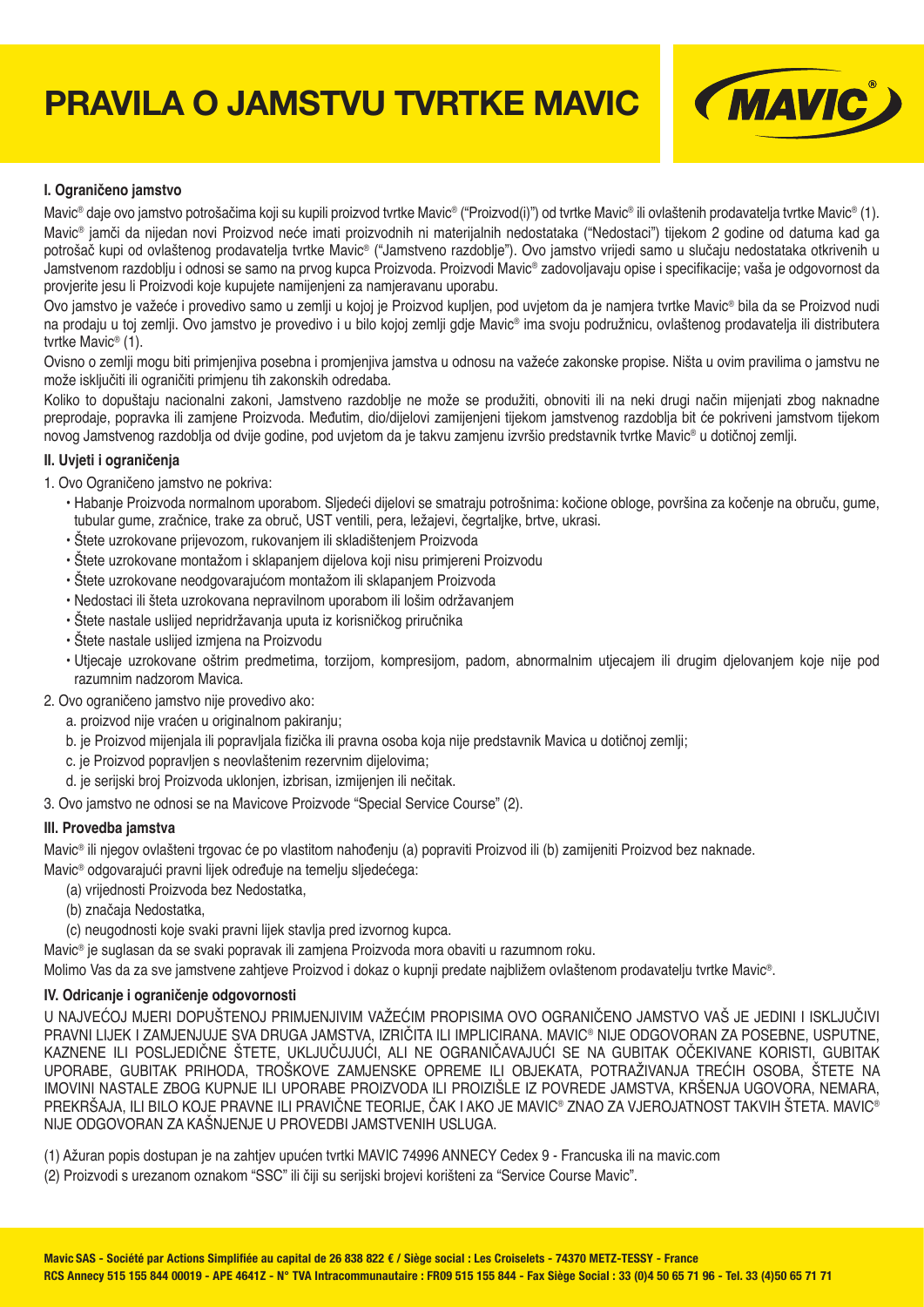# **ГАРАНЦИОННА ПОЛИТИКА НА MAVIC**



#### **I. Ограничена гаранция**

Маvic® предлага тази гаранция на клиенти, които са закупили продукт на Mavic® ("Продукта(ите)") от Mavic® или от оторизиран търговец на Mavic® (1).

Маvic® гарантира, че всички нови продукти се предлагат без производствени или материални дефекти ("Дефекти") в продължение на 2 години от датата на закупуване от клиента от оторизиран търговец на Mavic® ("Гаранционният период"). Тази гаранция е приложима само при установени дефекти в рамките на гаранционния период и важи само за първоначалния клиент, закупил продукта. Продуктите на Mavic® отговарят на описанието и спецификациите; клиентът носи отговорност да използва закупените продукти съгласно предназначението им.

Тази гаранция е валидна и приложима само в държава, в която е закупен продуктът, при условие, че Mavic® възнамерява да предлага продукта за продажба в тази държава. Тази гаранция е приложима и във всяка държава, в която Mavic® има поделение, оторизиран търговец или дистрибутор на Mavic® (1).

В зависимост от държавата се прилагат и конкретни и променливи гаранции, съобразени с приложимото законодателство. Нищо в настоящата гаранционна политика не може да изключи или ограничи тези законови разпоредби.

До степен, допустима от националното законодателство, гаранционният период не може да се удължава, подновява или променя въз основа на последващи повторни продажби, ремонти или подмяна на продукта. Въпреки това, подменените по време на гаранционния период части се предлагат с нов гаранционен период от две години, при условие че подмяната е извършена от представител на Mavic® в съответната държава.

#### **II. Условия и ограничения**

#### 1. Тази ограничена гаранция не покрива:

- Нормалното износване на продукта. Частите, които се износват, са следните: спирачни накладки, спирачна повърхност на каплата, гуми, външни гуми, вътрешни гуми, лента на каплата, UST вентил, палци, лагери, корпуси на механизма за свободен ход, уплътнение, декорация.
- Щети, предизвикани при транспортиране, използване или съхранение на продукта
- Щети, предизвикани от сглобяване и монтиране на части, които не са предназначени за продукта
- Щети, предизвикани от неправилно монтиране или сглобяване на продукта
- Дефекти или щети, предизвикани от неправилна употреба и поддръжка
- Щети, предизвикани от неспазване на указанията от ръководството на потребителя за продукта
- Щети вследствие на извършени модификации на продукта
- Всяко въздействие от остри предмети, усукване, компресия или падане, необичайно въздействие или други действия извън разумния контрол на Mavic®.

2. Тази ограничена гаранция не е приложима, ако:

- a. продуктът не е върнат в оригиналната опаковка;
- b. продуктът е модифициран или ремонтиран от лице или фирма, които не представители на Mavic® във въпросната държава;
- c. продуктът е ремонтиран с неоригинални резервни части;
- d. серийният номер на продукта е отстранен, изтрит, подменен или незаконен.
- 3. Тази гаранция не е приложима за продукти на "Mavic със специално предназначение" (2).

#### **III. Изпълнение на гаранцията**

Mavic® или упълномощен търговец на Mavic® трябва по собствено усмотрение (a) да ремонтира продукта или (b) да подмени продукта безплатно. Съответното действие се определя от Mavic® въз основа на следните съображения:

- (a) стойността на продукта без дефект,
- (b) степента на важност на дефекта,
- (c) неудобството, което всяко коригиращо действия ще причини на първоначалния купувач.

Mavic® се съгласява подмяната или ремонтът на продукта да се изпълнят в рамките на разумен период.

За всички гаранционни искове се обръщайте към упълномощен търговец на Mavic® в близост до вас, като носите продукта и документа за покупка.

#### **IV. Отказ от права и ограничаване на отговорността**

ДО МАКСИМАЛНАТА СТЕПЕН, ДОПУСТИМА ОТ ПРИЛОЖИМОТО ЗАДЪЛЖИТЕЛНО ЗАКОНОДАТЕЛСТВО, ТАЗИ ОГРАНИЧЕНА ГАРАНЦИЯ Е ВАШЕ ЕДИНСТВЕНО И ИЗКЛЮЧИТЕЛНО ПРАВО И ОТМЕНЯ ВСИЧКИ ДРУГИ ГАРАНЦИИ, ЯВНИ ИЛИ НЕЯВНИ. MAVIC® НЕ НОСИ ОТГОВОРНОСТ ЗА СПЕЦИАЛНИ, НЕУМИШЛЕНИ, НАКАЗАТЕЛНИ ИЛИ ПОСЛЕДВАЩИ ЩЕТИ, ВКЛЮЧИТЕЛНО НО НЕ САМО ЗАГУБА НА ОЧАКВАНИ ПОЛЗИ, ЗАГУБА ОТ УПОТРЕБА, ЗАГУБА НА ПРИХОДИ, РАЗХОДИ ЗА ЗАМЕСТВАЩО ОБОРУДВАНЕ ИЛИ СЪОРЪЖЕНИЯ, ИСКОВЕ НА ТРЕТИ СТРАНИ, ЩЕТИ ВЪРХУ СОБСТВЕНОСТТА В РЕЗУЛТАТ НА ПОКУПКАТА ИЛИ ИЗПОЛЗВАНЕТО НА ПРОДУКТА ИЛИ ПРОИЗТИЧАЩИ ОТ НАРУШЕНИЕ НА ГАРАНЦИЯТА, НЕБРЕЖНОСТ, ПЪЛНО ЗАКОНОНАРУШЕНИЕ ИЛИ ДРУГА ПРАВНА ИЛИ СПРАВЕДЛИВА ТЕОРИЯ ДОРИ И MAVIC® ДА ЗНАЕ ЗА ВЕРОЯТНОСТТА ОТ ПОДОБНИ ЩЕТИ. MAVIC НЕ НОСИ ОТГОВОРНОСТ ЗА ЗАБАВЯНЕ ПРИ ИЗПЪЛНЕНИЕ НА ГАРАНЦИОННОТО ОБСЛУЖВАНЕ.

(1) Актуален списък е на разположение при поискване от MAVIC, 74996 ANNECY Cedex 9 – Франция или на mavic.com

(2) Продукти с надпис "S.S.C." или чийто сериен номер се използва за "MAVIC със специално предназначение".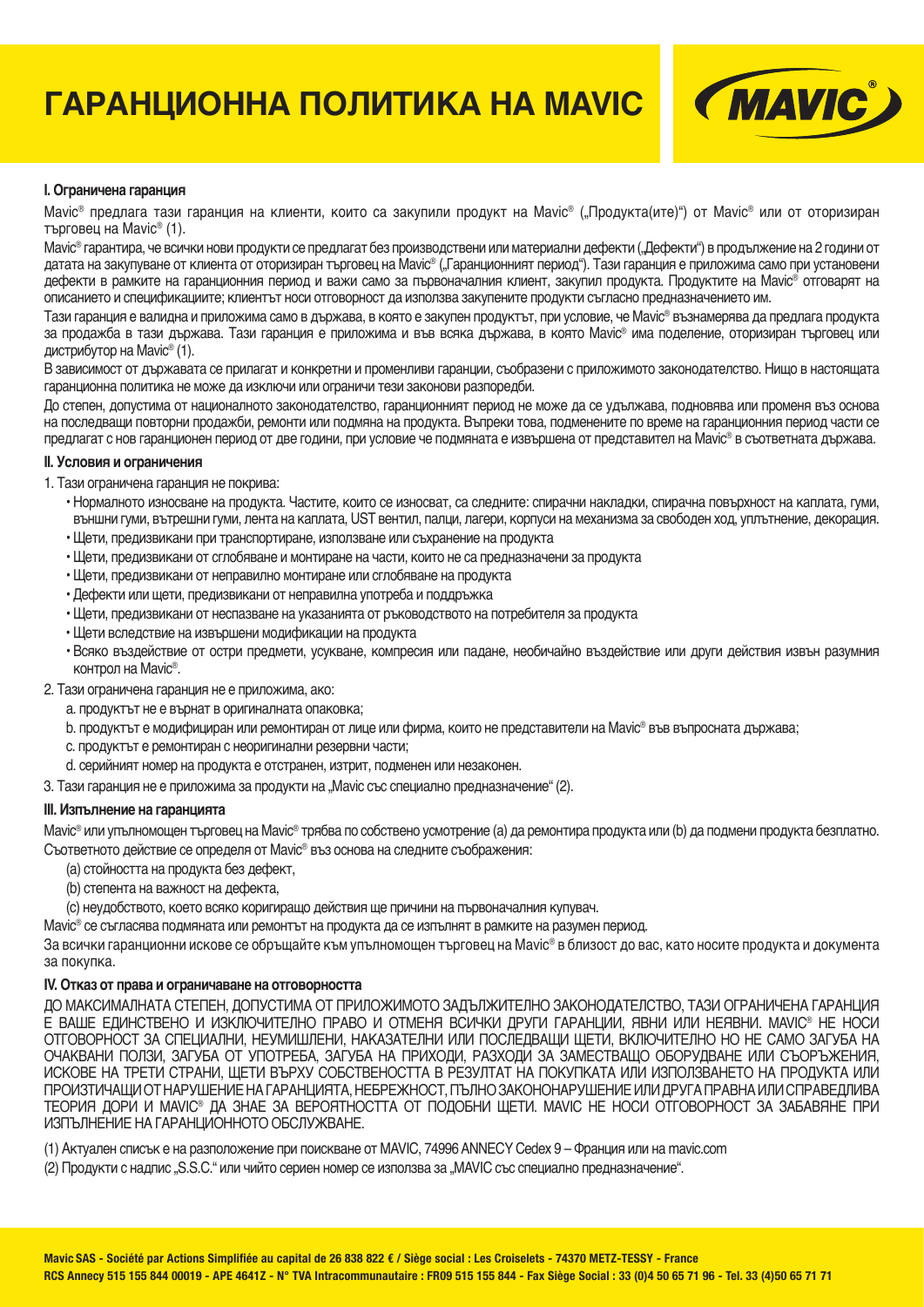# **ΠΟΛΙΤΙΚΗ ΕΓΓΥΗΣΗΣ ΤΗΣ MAVIC**



#### **I. Περιορισμένη εγγύηση**

Η Mavic® παρέχει την παρούσα εγγύηση σε καταναλωτές που έχουν αγοράσει προϊόν Mavic® ("Προϊόν(τα)") από τη Mavic® ή εγκεκριμένους αντιπροσώπους της Mavic® (1).

Η Mavic® εγγυάται ότι όλα τα καινούργια Προϊόντα είναι χωρίς ατέλειες κατασκευής ή υλικού ("Ατέλειες") για διάρκεια 2 ετών από την ημερομηνία της αγοράς που πραγματοποίησε ο καταναλωτής από εγκεκριμένο αντιπρόσωπο της Mavic® ("Περίοδος εγγύησης"). Η παρούσα εγγύηση ισχύει μόνο για Ατέλειες που εντοπίζονται εντός της Περιόδου εγγύησης και καλύπτει μόνο τον αρχικό αγοραστή του Προϊόντος. Τα προϊόντα Mavic® πληρούν την περιγραφή και τις προδιαγραφές τους. Αποτελεί δική σας ευθύνη η διασφάλιση ότι τα Προϊόντα που αγοράζετε είναι σχεδιασμένα για τη χρήση που τα προορίζετε.

Η παρούσα εγγύηση είναι έγκυρη και ισχύει μόνο στη χώρα στην οποία αγοράστηκε το Προϊόν, με την προϋπόθεση ότι η Mavic® έχει εγκρίνει την προσφορά του Προϊόντος προς πώληση στη συγκεκριμένη χώρα. Η παρούσα εγγύηση ισχύει επίσης σε κάθε χώρα στην οποία η Mavic® έχει υποκατάστημα, εγκεκριμένο αντιπρόσωπο Mavic® ή διανομέα (1).

Ανάλογα με τη χώρα, ενδέχεται να ισχύουν ειδικές και διάφορες εγγυήσεις σχετικά με την ισχύουσα νομοθεσία. Κανένα σημείο της παρούσας πολιτικής εγγύησης δεν μπορεί να αποκλείσει ή να περιορίσει αυτές τις θεσμικές διατάξεις.

Στον βαθμό που επιτρέπεται από την κρατική νομοθεσία, η Περίοδος εγγύησης δεν θα επεκτείνεται, ανανεώνεται ή επηρεάζεται με άλλο τρόπο λόγω επακόλουθης μεταπώλησης, επισκευής ή αντικατάστασης του Προϊόντος. Ωστόσο, για τα μέρη που αντικαθίστανται εντός της Περιόδου εγγύησης θα παρέχεται εγγύηση για νέα Περίοδο εγγύησης δύο ετών, με την προϋπόθεση ότι η εν λόγω αντικατάσταση έχει πραγματοποιηθεί από αντιπρόσωπο της Mavic® στη συγκεκριμένη χώρα.

#### **II. Συνθήκες και περιορισμοί**

- 1. Η παρούσα περιορισμένη εγγύηση δεν καλύπτει:
	- Φυσιολογική φθορά του Προϊόντος. Φθειρόμενα μέρη θεωρούνται τα ακόλουθα: τακάκια φρένων, επιφάνεια πέδησης στη ζάντα, ελαστικά, ελαστικά μπουαγιό, αεροθάλαμοι, βάση ζάντας, βαλβίδα UST, νύχια, έδρανα, σώματα ελεύθερου τροχού, σύνδεσμοι στεγανοποίησης, διακοσμητικά.
	- Ζημιές που οφείλονται στη μεταφορά, τον χειρισμό ή την αποθήκευση του Προϊόντος
	- Ζημιές που οφείλονται στην τοποθέτηση και συναρμολόγηση μερών τα οποία δεν είναι κατάλληλα για το Προϊόν
	- Ζημιές που οφείλονται σε μη κατάλληλη τοποθέτηση ή συναρμολόγηση του Προϊόντος
	- Ατέλειες ή ζημιά λόγω μη κατάλληλης χρήσης ή ελλιπούς συντήρησης
	- Ζημιές λόγω μη τήρησης των οδηγιών του εγχειριδίου κατόχου προϊόντος
	- Ζημιές λόγω τροποποιήσεων του Προϊόντος
	- Τυχόν πρόσκρουση που προκληθεί από αιχμηρά αντικείμενα, λόγω στρέψης, συμπίεσης, πτώση, μη φυσιολογική πρόσκρουση ή άλλες ενέργειες εκτός του εύλογου ελέγχου της Mavic®.
- 2. Η παρούσα περιορισμένη εγγύηση δεν ισχύει εάν:
	- a. Το Προϊόν δεν επιστραφεί στην αρχική συσκευασία του
	- b. Το Προϊόν έχει τροποποιηθεί ή επισκευαστεί από άτομο ή οντότητα εκτός του αντιπροσώπου της Mavic® στη συγκεκριμένη χώρα
	- c. Το Προϊόν έχει επισκευαστεί με τη χρήση μη εξουσιοδοτημένων ανταλλακτικών
	- d. Ο αριθμός σειράς του Προϊόντος έχει αφαιρεθεί, διαγραφεί, τροποποιηθεί ή καταστεί μη αναγνώσιμος.

3. Η παρούσα εγγύηση δεν ισχύει για Προϊόντα "Special Service Course Mavic" (2).

#### **III. Εφαρμογή εγγύησης**

Η Mavic® ή ο εξουσιοδοτημένος έμπορος, κατά την κρίση του, (α) θα επισκευάσει το Προϊόν ή (β) θα αντικαταστήσει το Προϊόν, χωρίς χρέωση. Η κατάλληλη ενέργεια θα προσδιοριστεί από τη Mavic® με βάση τα ακόλουθα:

- (α) τιμή του Προϊόντος χωρίς Ατέλεια,
- (β) σπουδαιότητα της Ατέλειας,
- (γ) αναστάτωση που θα προκαλέσει η κάθε ενέργεια για τον αρχικό αγοραστή.

Η Mavic® συμφωνεί ότι όλες οι επισκευές ή η αντικατάσταση του Προϊόντος θα πραγματοποιηθούν εντός εύλογης χρονικής περιόδου. Για όλες τις αξιώσεις εγγύησης, προσκομίστε το Προϊόν και την απόδειξη αγοράς στον πλησιέστερο εγκεκριμένο αντιπρόσωπο της Mavic®.

#### **IV. Αποποίηση και περιορισμός ευθύνης**

ΣΤΟΝ ΜΕΓΙΣΤΟ ΒΑΘΜΟ ΠΟΥ ΕΠΙΤΡΕΠΕΤΑΙ ΑΠΟ ΤΗΝ ΙΣΧΥΟΥΣΑ ΥΠΟΧΡΕΩΤΙΚΗ ΝΟΜΟΘΕΣΙΑ, Η ΠΑΡΟΥΣΑ ΠΕΡΙΟΡΙΣΜΕΝΗ ΕΓΓΥΗΣΗ ΑΠΟΤΕΛΕΙ ΤΟΝ ΜΟΝΑΔΙΚΟ ΚΑΙ ΑΠΟΚΛΕΙΣΤΙΚΟ ΓΙΑ ΕΣΑΣ ΤΡΟΠΟ ΑΠΟΚΑΤΑΣΤΑΣΗΣ ΚΑΙ ΑΝΤΙΚΑΘΙΣΤΑ ΟΛΕΣ ΤΙΣ ΑΛΛΕΣ ΕΓΓΥΗΣΕΙΣ, ΡΗΤΕΣ Η ΣΙΩΠΗΡΕΣ. Η MAVIC® ΔΕΝ ΦΕΡΕΙ ΕΥΘΥΝΗ ΓΙΑ ΕΙΔΙΚΕΣ, ΠΑΡΕΠΟΜΕΝΕΣ, ΠΟΙΝΙΚΕΣ Η ΕΜΜΕΣΕΣ ΖΗΜΙΕΣ, ΣΥΜΠΕΡΙΛΑΜΒΑΝΟΜΕΝΩΝ ΕΝΔΕΙΚΤΙΚΑ ΤΗΣ ΑΠΩΛΕΙΑΣ ΑΝΑΜΕΝΟΜΕΝΩΝ ΚΕΡΔΩΝ, ΑΠΩΛΕΙΑΣ ΧΡΗΣΗΣ, ΑΠΩΛΕΙΑΣ ΕΣΟΔΩΝ, ΚΟΣΤΟΥΣ ΕΞΟΠΛΙΣΜΟΥ Η ΥΠΗΡΕΣΙΩΝ ΑΝΤΙΚΑΤΑΣΤΑΣΗΣ, ΑΞΙΩΣΕΩΝ ΤΡΙΤΩΝ, ΖΗΜΙΑΣ ΣΕ ΙΔΙΟΚΤΗΣΙΑ ΠΟΥ ΟΦΕΙΛΕΤΑΙ ΣΤΗΝ ΑΓΟΡΑ Η ΣΤΗ ΧΡΗΣΗ ΤΟΥ ΠΡΟΪΟΝΤΟΣ Η ΠΟΥ ΠΡΟΚΥΠΤΕΙ ΑΠΟ ΤΗΝ ΠΑΡΑΒΙΑΣΗ ΤΗΣ ΕΓΓΥΗΣΗΣ, ΠΑΡΑΒΙΑΣΗ ΤΗΣ ΣΥΜΒΑΣΗΣ, ΑΜΕΛΕΙΑ, ΑΥΣΤΗΡΟ ΑΔΙΚΗΜΑ Η ΑΛΛΗ ΝΟΜΙΚΗ Η ΙΣΟΔΥΝΑΜΗ ΘΕΩΡΙΑ, ΑΚΟΜΗ ΚΙ ΕΑΝ Η MAVIC® ΓΝΩΡΙΖΕ ΤΗΝ ΠΙΘΑΝΟΤΗΤΑ ΤΕΤΟΙΩΝ ΖΗΜΙΩΝ. Η MAVIC® ΔΕΝ ΦΕΡΕΙ ΕΥΘΥΝΗ ΓΙΑ ΘΕΜΑΤΑ ΠΟΥ ΑΦΟΡΟΥΝ ΤΗΝ ΠΑΡΟΧΗ ΤΗΣ ΥΠΗΡΕΣΙΑΣ ΕΓΓΥΗΣΗΣ.

- (1) Ενημερωμένη λίστα διατίθεται κατόπιν αίτησης στην ταχυδρομική διεύθυνση MAVIC 74996 ANNECY Cedex 9 France (Γαλλία) ή τον ιστότοπο mavic.com
- (2) Τα προϊόντα που φέρουν το ανάγλυφο "S.S.C." ή των οποίων ο αριθμός σειράς έχει χρησιμοποιηθεί για το "Service Course Mavic".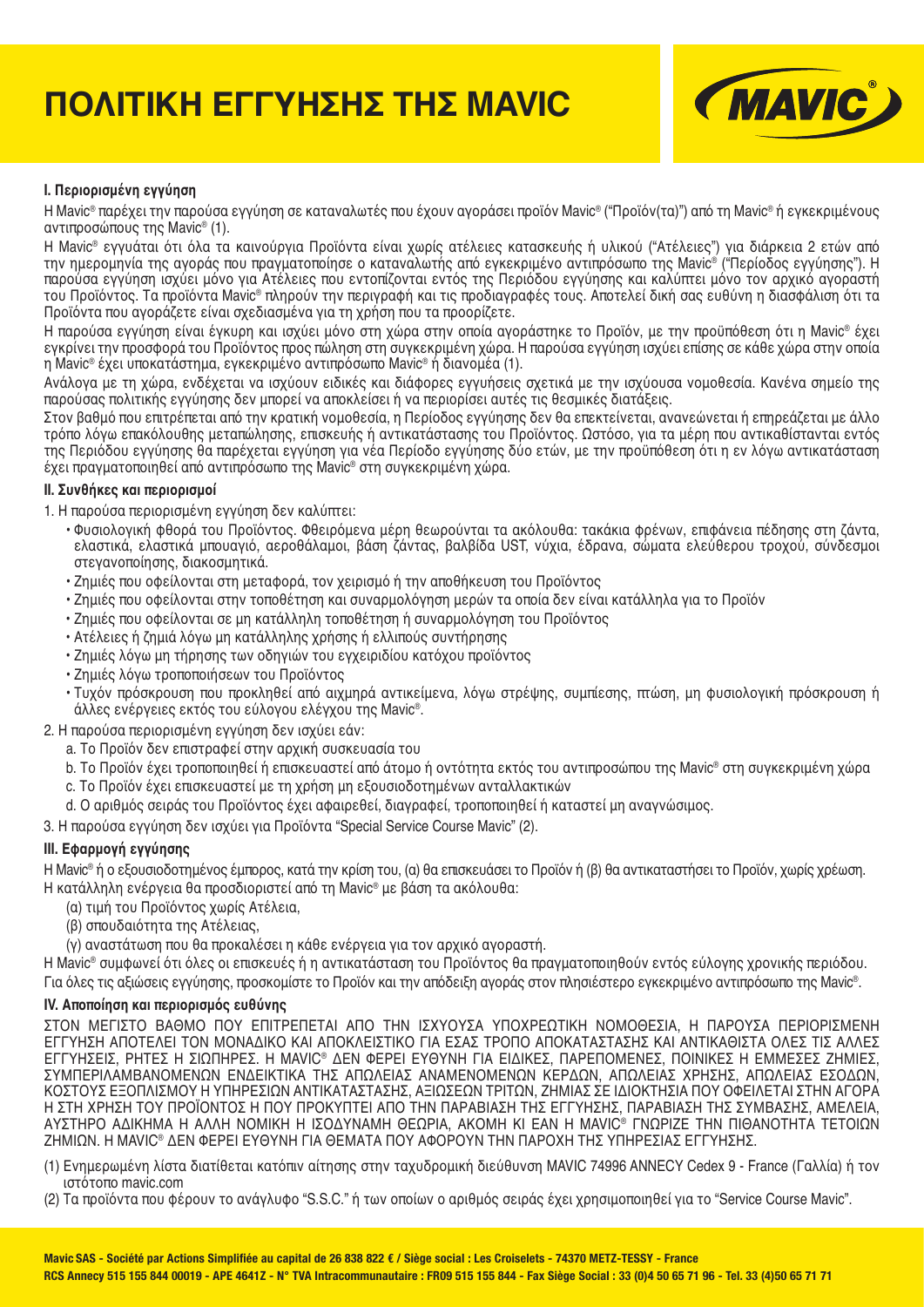# **ГАРАНТИЙНЫЕ ОБЯЗАТЕЛЬСТВА КОМПАНИИ MAVIC®**



#### **I. Ограниченная гарантия**

Компания Mavic® предоставляет данную гарантию потребителям, которые приобрели продукт Mavic® («Продукт(ы)») у компании Mavic® или авторизованных торговых представителей Mavic® (1).

Компания Mavic® гарантирует, что все новые Продукты не имеют дефектов изготовления или дефектов материала («Дефектов»), которые проявятся в течение 2 лет с даты приобретения Продукта потребителем у авторизованного торгового представителя Mavic® («Гарантийный срок»). Данная гарантия имеет силу в отношении Дефектов, выявленных в течение Гарантийного срока и распространяется исключительно на первоначального покупателя Продукта. Продукты Mavic® соответствуют своему описанию и техническим характеристикам. Ответственность за то, что приобретенные Продукты предназначены для предполагаемого покупателем способа использования, лежит на покупателе.

Данная гарантия действует и имеет силу исключительно в стране приобретения Продукта, при условии, что компания Mavic® предполагала продажу Продукта в данной стране. Данная гарантия также имеет силу в любой стране, где Mavic® имеет дочернюю компанию, авторизованного торгового представителя или дистрибьютора Mavic® (1).

В зависимости от страны и действующего законодательства могут применяться особые или поддающиеся изменению условия гарантии. Никакая часть данных гарантийных обязательств не может исключать или ограничивать эти предписания закона.

В степени, допускаемой государственными законами, Гарантийный срок не может быть увеличен, продлен или каким-либо иным образом изменен в связи с последующей перепродажей, ремонтом или заменой Продукта. Тем не менее, замененная деталь (детали), выпущенная в течение Гарантийного срока, будет иметь новый Гарантийный срок продолжительностью два года, при условии, что данная замена выполнялась представителем Mavic® в соответствующей стране.

#### **II. Условия и ограничения**

1. Данная ограниченная гарантия не распространяется на:

- обычный износ Продукта. К изнашиваемым деталям относятся следующие: тормозные колодки, тормозная поверхность обода, шины, замкнутые шины с камерой внутри, ободная лента, ниппель UST, предохранители, подшипники, корпуса колес свободного хода, уплотнительные материалы и элементы декора;
- повреждения, возникшие в результате транспортировки, погрузочно-разгрузочных операций и хранения Продукта;
- повреждения, возникшие в результате установки и монтажа деталей, не предназначенных для Продукта;
- повреждения, возникшие в результате ненадлежащей установки или сборки Продукта;
- повреждения, возникшие в результате ненадлежащего использования или технического обслуживания;
- повреждения, возникшие в результате несоблюдения инструкций руководства пользователя Продукта;
- повреждения, возникшие в результате модификации Продукта;
- любые повреждения, вызванные острыми предметами, а также возникшие вследствие перекоса, деформации, падения, непредусмотренного воздействия или других действий, которые компания Mavic® не может проконтролировать.
- 2. Данная ограниченная гарантия не имеет силу в следующих случаях:
	- а) Продукт не был возвращен в оригинальной упаковке.
	- б) Продукт был модифицирован или отремонтирован лицом или организацией, не являющейся представителем Mavic® в соответствующей стране.
	- в) Продукт был отремонтирован с использованием несанкционированных запасных частей.
	- г) Серийный номер Продукта был снят, удален, изменен или сделан нечитаемым.

3. Данная гарантия не распространяется на Продукты со «специальным порядком обслуживания» (2).

#### **III. Исполнение гарантийных обязательств**

Компания Mavic® или авторизованный магазин розничной торговли компании по собственному усмотрению безвозмездно выполняет (а) ремонт Продукта или (б) замену Продукта.

Для выбора соответствующего варианта компанией Mavic® будут приняты в расчет следующие соображения:

(а) стоимость Продукта без Дефекта;

(б) серьезность Дефекта;

(в) неудобства, которые мог бы испытать первоначальный покупатель при выборе каждого из вариантов.

Компания Mavic® соглашается, что все виды ремонта и замены Продукта будут выполнены в разумные сроки.

Для урегулирования гарантийных претензий верните Продукт вместе с документами, подтверждающими факт его приобретения, ближайшему авторизованному торговому представителю Mavic® .

#### **IV. Заявление об отказе от ответственности и ограничение ответственности**

В НАИБОЛЬШЕЙ СТЕПЕНИ, ДОПУСТИМОЙ ОБЯЗАТЕЛЬНЫМ ДЕЙСТВУЮЩИМ ЗАКОНОДАТЕЛЬСТВОМ, ДАННАЯ ОГРАНИЧЕННАЯ ГАРАНТИЯ ЯВЛЯЕТСЯ ЕДИНСТВЕННЫМ И ИСКЛЮЧИТЕЛЬНЫМ СРЕДСТВОМ ПРАВОВОЙ ЗАЩИТЫ И ЗАМЕНЯЕТ ВСЕ ДРУГИЕ ГАРАНТИИ, ЯВНО ВЫРАЖЕННЫЕ ИЛИ ПОДРАЗУМЕВАЕМЫЕ. КОМПАНИЯ MAVIC® НЕ НЕСЕТ ОТВЕТСТВЕННОСТИ ЗА ПРИЧИНЕНИЕ ОСОБЫХ, СЛУЧАЙНЫХ, ШТРАФНЫХ ИЛИ КОСВЕННЫХ УБЫТКОВ, ВКЛЮЧАЯ ПОМИМО ПРОЧЕГО ПОТЕРЮ ПРЕДПОЛАГАЕМЫХ ВЫГОД, УТРАТУ ВОЗМОЖНОСТИ ЭКСПЛУАТАЦИИ, ПОТЕРЮ ДОХОДА, УБЫТКИ, СВЯЗАННЫЕ С ПРИОБРЕТЕНИЕМ ОБОРУДОВАНИЯ ИЛИ ИНВЕНТАРЯ НА ЗАМЕНУ, ПРЕТЕНЗИЯМИ ТРЕТЬИХ ЛИЦ, ПОВРЕЖДЕНИЕМ ИМУЩЕСТВА, ВОЗНИКШИМ В РЕЗУЛЬТАТЕ ПРИОБРЕТЕНИЯ ИЛИ ИСПОЛЬЗОВАНИЯ ПРОДУКТА ЛИБО ПО ПРИЧИНЕ НАРУШЕНИЯ УСЛОВИЙ ГАРАНТИИ, НАРУШЕНИЯ ДОГОВОРА, НЕБРЕЖНОСТИ, СОВЕРШЕНИЯ ГРАЖДАНСКОГО ПРАВОНАРУШЕНИЯ, ВЛЕКУЩЕГО ПРИВЛЕЧЕНИЕ К СТРОГОЙ ОТВЕТСТВЕННОСТИ ИЛИ В СВЯЗИ С ЛЮБЫМИ ДРУГИМИ ЮРИДИЧЕСКИМИ НОРМАМИ ИЛИ НОРМАМИ ПРАВА СПРАВЕДЛИВОСТИ, ДАЖЕ ЕСЛИ КОМПАНИИ MAVIC® БЫЛО ИЗВЕСТНО О ВОЗМОЖНОСТИ ВОЗНИКНОВЕНИЯ ПОДОБНЫХ УБЫТКОВ. КОМПАНИЯ MAVIC® НЕ НЕСЕТ ОТВЕТСТВЕННОСТИ ЗА ЗАДЕРЖКИ В ПРЕДОСТАВЛЕНИИ ГАРАНТИЙНОГО ОБСЛУЖИВАНИЯ.

(1) Актуальный список можно получить, направив запрос в компанию MAVIC по почтовому адресу 74996 ANNECY Cedex 9 - France или на веб-сайт mavic.com.

(2) Продукты с гравировкой S.S.C. (специальный порядок обслуживания), а также продукты, которые использовались для «Курса обслуживания Mavic».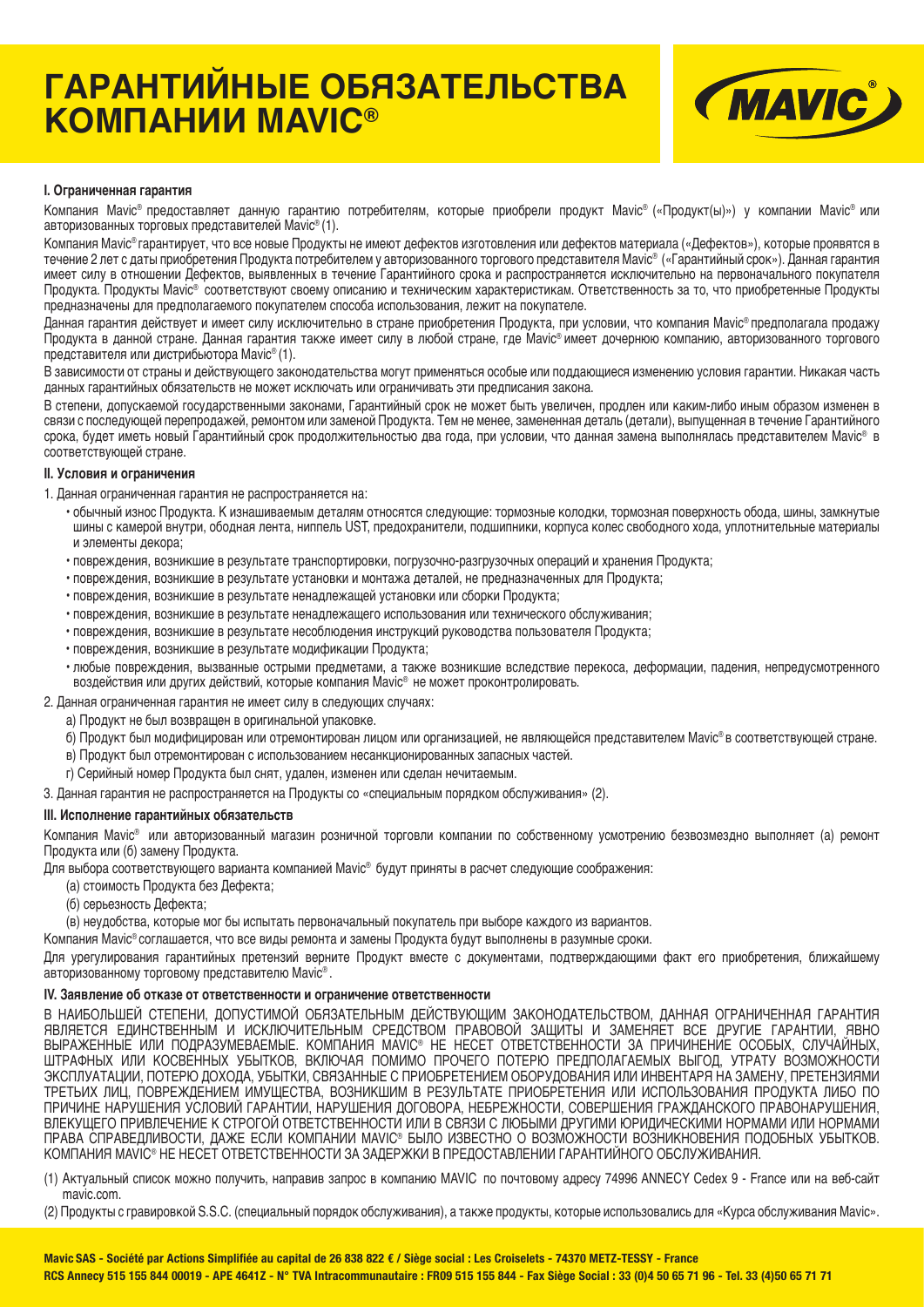# **MAVİC® GARANTİ POLİTİKASI**



# **I. Sınırlı Garanti**

Mavic® , Mavic® ürünlerini ("Ürünler") Mavic® veya yetkili Mavic® bayilerinden (1) satın alan tüketicilere bu garantiyi sağlar.

Mavic® , yetkili bir Mavic® bayisinden satın alındıktan sonraki 2 yıl boyunca ("Garanti Süresi") tüm yeni Ürünlerde üretim veya malzeme kusurları ("Kusurlar") bulunmadığını garanti eder. Bu agranti yalnızca Garanti Süresi kapsamındaki Kusurlar için ve yalnızca Ürünü asıl satın alan kişi için geçerlidir. Mavic® Ürünleri tanımlarına ve belirtimlerine uygundur; satın aldığınız Ürünlerin amaçladığınız kullanıma uygun olduğunu doğrulamak sizin sorumluluğunuzdur.

Bu garanti yalnızca Ürünün satın alındığı ülkede ve Ürünün söz konusu ülkede satışının Mavic® tarafından yapılması koşuluyla geçerli ve uygulanabilirdir. Bu garanti ayrıca bir Mavic® bağlı şirketinin, bir Mavic® yetkili bayisinin veya distribütörünün (1) bulunduğu ülkelerde uygulanabilir.

Ülkeye bağlı olarak, ilgili mevzuat gereğince kısmi veya değişken garanti koşulları geçerli olabilir. Bu garanti politikasındaki hiçbir ifade yasal hükümleri geçersiz kılmaz veya sınırlandırmaz.

Ulusal yasalar gereğince Garanti Süresi uzatılamaz, yenilenemez veya Ürünün daha sonra yeniden satışı, onarımı veya değiştirilmesi için geçerli olmaz. Ancak Garanti Süresi kapsamında değiştirilen parçalar, söz konusu değişikliğin bu ülkede bulunan yetkili Mavic® temsilcisi tarafından yapılmış olması koşuluyla, yeni iki yıllık Garanti Süresi'ne sahiptir.

### **II. Koşullar ve Sınırlamalar**

1. Bu Sınırlı garanti şunları kapsamaz:

- Ürünün normal yollarla aşınması veya yırtılması. Aşınan veya yırtılan parçalar olarak şunlar dikkate alınır: fren pabuçları, jant fren yüzeyi, dış lastikler, tubular lastikler, iç lastikler, jant bandı, UST subabı, mandallar, rulmanlar, serbest teker parçaları, contalar ve aksesuarlar.
- Üründe nakliye, taşıma ve saklama nedeniyle oluşan hasarlar
- Ürüne uygun olmayan parçaların montajından ve takılmasından kaynaklanan hasarlar
- Ürünün yanlış montajından veya birleştirilmesinden kaynaklanan hasarlar
- Hatalı kullanım veya seyrek bakım yapılmasından kaynaklanan hasarlar veya zararlar
- Ürünlerin kullanıcı kılavuzunda belirtilen talimatlara uyulmamasından kaynaklanan hasarlar
- Ürünün modifive edilmesinden kavnaklanan hasarlar
- Mavic® 'in makul kontrolü dışında ortaya çıkmış olan ve sivri nesnelerden, bükme, sıkıştırma, düşme, anormal etki veya diğer işlemlerden kaynaklanan her türlü etki.
- 2. Aşağıdaki durumlar söz konusuysa bu sınırlı garanti uygulanamaz:
	- a. Ürün orijinal ambalajında iade edilmediyse;
	- b. Ürün söz konusu ülkede bulunan Mavic® temsilciliğinden başka bir kişi tarafından modifiye edildiyse veya onarıldıysa;
	- c. ürün onaylı olmayan yedek parçalar kullanılarak tamir edildiyse;
	- d. Ürünün seri numarası çıkarıldıysa, silindiyse, değiştirildiyse veya okunmayacak hale getirildiyse.

3. Bu garanti "Special Service Course Mavic" Ürünleri (2) için geçerli değildir.

### **III. Garanti Uygulaması**

Mavic® veya yetkili bayileri kendi karar verme yetkilerine bağlı olarak (a) Ürünü tamir edebilir veya (b) Ürünü ücret almadan değiştirebilir. Aşağıdaki konular dikkate alınarak uygun çözüm yolu Mavic® tarafından sağlanacaktır:

- (a) Kusurlu olmayan Ürün bedeli,
- (b) Kusura ilişkin fark,
- (c) her bir çözüm yolunun asıl satın alan kişi açısından oluşturacağı rahatsızlık.

Mavic® , Ürüne ilişkin her türlü onarım ve değiştirme girişiminin makul bir süre içinde gerçekleşeceğini kabul eder.

Tüm garanti talepleri için lütfen Ürünü ve satınalma ispatını en yakın yetkili Mavic® bayisine gönderin.

### **IV. Feragatname ve Sorumluluğun Sınırlandırılması**

YÜRÜRLÜKTEKİ YASALARIN İZİN VERDİĞİN MAKSİMUM KAPSAMDA BU SINIRLI GARANTİ SİZİN TEK VE MÜNHASIR ÇÖZÜM YOLUNUZDUR VE AÇIK VEYA ÖRTÜK DİĞER HER TÜRLÜ GARANTİNİN YERİNE GEÇEBİLİR. MAVİC® BEKLENEN AVANTAJLARIN ELDE EDİLEMEMESİ, KULLANIM OLANAĞI KAYBI, GELİR KAYBI, KULLANIMA ALINAN DİĞER EKİPMANLARIN VEYA ÖZELLİKLERİN MALİYETİ, ÜÇÜNCÜ TARAFLARIN İDDİALARI, SATINALMADAN VEYA ÜRÜNÜN KULLANIMINDAN KAYNAKLANAN MAL ZARARLARI YA DA GARANTİNİN İHLAL EDİLMESİNDEN, SÖZLEŞME KOŞULLARININ İHLAL EDİLMESİNDEN, İHMALDEN, TAZMİNAT YÜKÜMLÜLÜĞÜNDEN VEYA HERHANGİ BİR YASAL YA DA TEMİNATA DAYALI KURAMDAN DOĞAN DURUMLAR DAHİL ANCAK BUNLARLA SINIRLI OLMAMAK KAYDIYLA HER TÜRLÜ ÖZEL, ARIZİ, CEZAİ VEYA DOLAYLI HASARLARI, MAVİC® SÖZ KONUSU HASARLARIN ORTAYA ÇIKABİLECEĞİNİ BİLSE BİLE BU HASARLARDAN SORUMLU TUTULAMAZ. MAVİC®, GARANTİ SERVİSİNİN SAĞLANMASINDA YAŞANAN GECİKMELERDEN SORUMLU TUTULAMAZ.

(1) Listenin en güncel hali MAVİC 74996 ANNECY Cedex 9 - France adresinden talep edilebileceği gibi veya mavic.com adresinde de bulunur.

(2) "S.S.C." damgalı veya seri numaraları "Service Course Mavic" için kullanılan ürünler.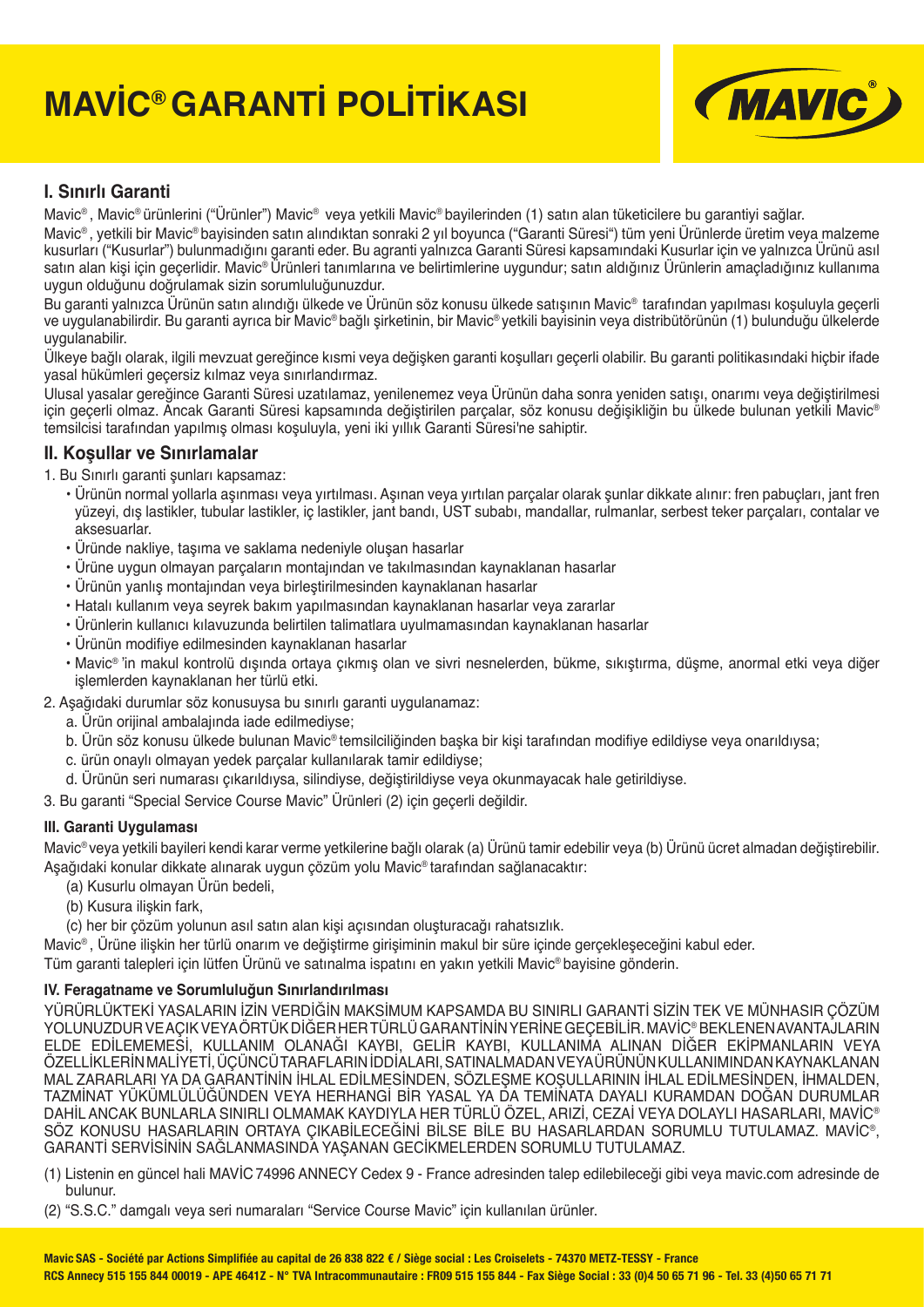# **מדיניות האחריות של RMAVIC**



### **I. אחריות מוגבלת**

חברת RMavic מעניקה אחריות זו ללקוחות שרכשו מוצר של RMavic) להלן "מוצר" או "מוצרים"), מחברת RMavic או ממפיצים מוסכמים של RMavic ) 1(. RMavic ערבה לכך שכל המוצרים החדשים יהיו נטולי פגמים בייצור או בחומרים (להלן "פגמים"), למשך שנתיים מתאריך הרכישה על-ידי הלקוח, ממפיץ מוסכם של RMavic) להלן "תקופת האחריות"). אחריות זו חלה רק כנגד פגמים שהתגלו במהלך תקופת האחריות, ותינתן רק לרוכש המקורי של המוצר. המוצרים של RMavic תואמים לתיאור ולמפרטים שלהם; אתה האחראי לוודא שהמוצרים שאתה רוכש מותאמים לשימוש המיועד.

אחריות זו תקפה וניתנת למימוש רק במדינה שבה נרכש המוצר, ובתנאי שחברת RMavic ייעדה את המוצר למכירה באותה מדינה. אחריות זו ניתנת למימוש גם בארצות אחרות שבהן יש לחברת RMavic חברות-בת, מפיץ או משווק מוסכם של RMavic) 1(.

ייתכנו סעיפי אחריות שונים וספציפיים לארצות שונות, בתלות בחוקים החלים בהן. שום פרט בכתב אחריות זה לא יוכל למנוע או להגביל סעיפים תחיקתיים אלה.

במידה שמתירים חוקי המדינה, תקופת האחריות לא תוארך, תחודש או תשונה באופן אחר כתוצאה ממכירה חוזרת עתידית, תיקון או החלפה של המוצר. עם זאת, חלקי חילוף שהונפקו במהלך תקופת האחריות יכוסו למשך תקופת אחריות חדשה בת שנתיים; ובלבד שהחלפה כזו תבוצע על- ידי נציג RMavic במדינה הרלוונטית.

### **II. תנאים והגבלות**

.1 אחריות מוגבלת זו אינה מכסה:

- בלאי ושחיקה רגילים של המוצר. החלקים הבאים נחשבים כחלקים שמתבלים ונשחקים: רפידות בלם, משטח הבלימה בחישוק, צמיגים, צמיגי tubular, פנימיות, רצועות חישוק, שסתומי UST, תפסים, מיסבים, גופי גלגל חופשי, אטמים, קישוטים.
	- נזקים שנגרמו כתוצאה מהובלה של המוצר, טיפול בו או אחסונו
	- נזקים שנגרמו על-ידי התקנה והרכבה של חלקים שאינם מתאימים למוצר
		- נזקים שנגרמו כתוצאה מהתקנה או הרכבה בלתי הולמות של המוצר
	- פגמים או נזק שנגרמו כתוצאה משימוש בלתי הולם או מתחזוקה לקויה
	- פגמים כתוצאה מאי-הקפדה על ההוראות המפורטות במדריכים למשתמש של המוצרים
		- פגמים כתוצאה משינויים במוצר
- כל פגיעה כתוצאה ממגע עם חפץ חד, פיתול, לחץ או נפילה, מכה חריגה או פעולה אחרת, שאינן נתונות לשליטתה של של RMavic באופן סביר.
	- .2 אחריות מוגבלת זו אינה ניתנת למימוש כאשר:
		- א. המוצר לא הוחזר באריזתו המקורית;
	- ב. המוצר עבר שינוי או תיקון על-ידי אדם או גורם אחר שאינו נציג RMavic במדינה הרלוונטית;
		- ג. המוצר תוקן עם חלקי חילוף בלתי מורשים;
		- ד. המספר הסידורי של המוצר הוסר, נמחק, שונה או הפך לבלתי קריא.
		- .3 אחריות זו אינה חלה על מוצרי Mavic Course Service Special) שירות מיוחד של Mavic) (2(.

### **III. מימוש האחריות**

חברת RMavic או המפיץ המורשה שלה יחליטו, בכפוף לשיקול דעתם הבלעדי, אם (א) לתקן את המוצר או (ב) להחליפו ללא עלות.

הסעד המתאים ייקבע על-ידי RMavic על-פי השיקולים הבאים:

- (א) ערך המוצר ללא פגם,
- (ב) מידת החומרה של הפגם,
- (ג) אי-הנוחות שכל אחד מהסעדים יגרום לרוכש המקורי.

חברת RMavic מסכימה שכל תיקון או החלפה של המוצר יבוצעו בפרק זמן סביר

לשם תביעת אחריות יש לשלוח את המוצר ואת הוכחת הרכישה אל מפיצי RMavic המוסכמים הקרובים ביותר.

#### **IV. תניית פטור והגבלת חבות**

במידה שמתירים החוקים החלים במקום, אחריות מוגבלת זו היא הסעד היחיד והבלעדי המוענק לך, והיא מחליפה כל אחריות אחרת, שניתנה באופן מפורש או מכללא. חברת RMavic לא תישא באחריות על שום נזק מיוחד, מקרי, עונשי או תוצאתי, לרבות, בין היתר, אובדן רווחים צפויים, אובדן שימוש, אובדן הכנסות, עלות ציוד חלופי או מתקנים, תביעות של צדדים שלישיים, נזק לרכוש כתוצאה מהרכישה או מהשימוש במוצר או שנובע מהפרת האחריות, הפרת החוזה, התעלמות, רשלנות, נזיקין או כל נושא משפטי או מן היושר אחר, גם אם נודע לחברת RMavic על סבירות לנזקים כאלה. חברת RMavic אינה אחראית על עיכובים במימוש של שירות במסגרת האחריות.

- (1) ניתן לקבל רשימה עדכנית על-ידי פנייה אל France 9 Cedex ANNECY 74996 MAVIC או באתר com.mavic
- (2) מוצרים הנושאים את הסימון .C.S.S או שהמספרים הסידוריים שלהם נמצאים בשימוש בתוכנית Mavic Course Service.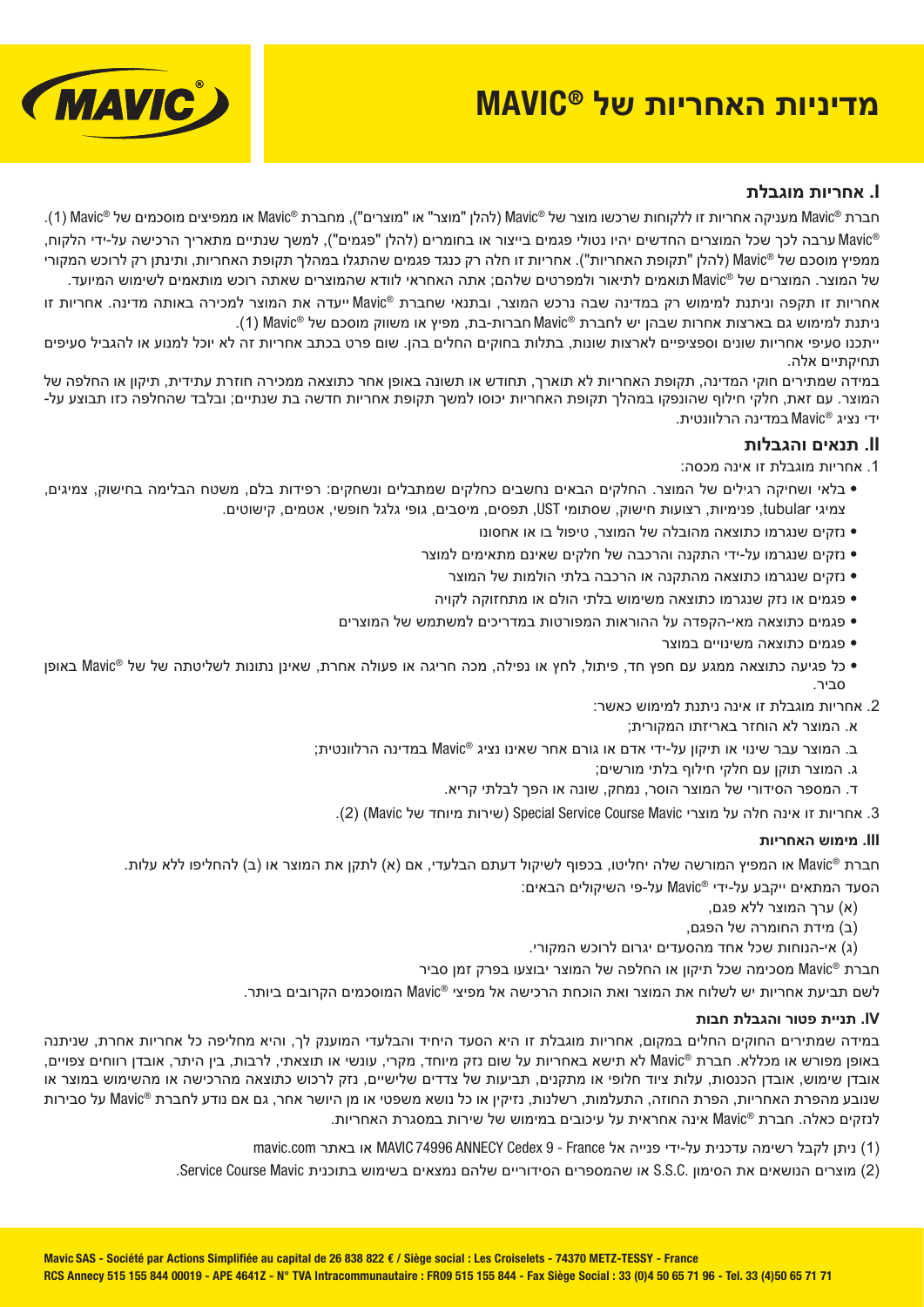**MAVIC®** 保修政策



### **I.** 有限保修

对所有从 Mavic® 或 Mavic® 授权经销商 (1) 购买的 Mavic® 产品, Mavic® 均提供质量保证。

Mavic®向所有从 Mavic® 经销商购买新产品的消费者负责,保证产品离厂两年内不会有制造或材料方面的缺陷(保修期内)。 本保证仅适用于产品在保修期内出现的缺陷,并只针对产品的原始购买者。Mavic® 产品完全符合其描述和规格,消费者有责 任确保所购买产品符合其预期用途。

本保证仅在产品购买国具有效性和执行效力,且前提是 Mavic® 已预计在该国销售该产品。本保证在有 Mavic® 子公司、Mavic® 授权经销商或分销商 (1) 的国家也同样具有执行效力。

根据不同国家,维修保证将会有所区别,以适用于相应法规。本保证政策中的任何规定都将遵循这些法定条文。

在国家法律允许的范围内,保修期将不会因随后转售、维修或产品更换而延长、更新或受到影响。但是,如果该国的 Mavic® 代表对产品进行更换,则保修期间更换的部件将继续拥有一个新的两年保修期。

#### **II.** 条件和限制

1. 本有限保修不包括:

- 产品正常磨损。磨损部分可为以下方面:刹车片、车圈刹车表面、轮胎、管胎、内胎、车圈垫带、UST 气门嘴、棘轮掣 子、轴承、飞轮、密封装置和装饰等。
- 因产品运输、处理或存储造成的损坏
- 因对产品安装和装配不相匹配的部件造成的损坏
- 因不适当的安装或装配造成的损坏
- 因不当使用或维修造成的缺陷或损坏
- 由于不遵守产品说明书造成的损坏
- 因产品改装造成的损坏
- 任何由尖锐物品、或因扭转、压缩、跌落、不正常撞击或其他不在 Mavic® 合理控制下的行为造成的影响。
- 2. 本有限保修将不对以下情况具有执行效力:
	- a. 产品返回时没有原始包装;
	- b. 产品受到非相应国家 Mavic® 代表改造或修理;
	- c. 产品使用未认可的零部件进行了修理;
	- d. 产品序列号被清除、删除、修改或无法辨认。

3. 本保证不适用于 "Special Service Course Mavic"(Mavic 车赛后勤支援小组)产品 (2)。

#### **III.** 执行保修

Mavic® 或其授权零售商应自行免费 (a) 修理产品或 (b) 更换产品。

Mavic® 将根据以下方面采取适当补救措施:

- (a) 无缺陷产品的价值,
- (b) 缺陷的影响,
- (c) 修补措施对原始购买者造成的不便情况。

Mavic® 同意在合理的时间内对产品进行任何修理或更换

有关保修索赔,请将该产品及购买凭证交给最近的 Mavic® 认可经销商。

#### **IV.** 免责声明和责任范围

在适用的强制性法规允许的最大范围内,本有限保修是您唯一且独有的补救方式,并且替代所有其他明示或暗示的质量保 证。MAVIC® 对产品特殊、偶然性、惩罚性或间接性的损失赔偿,包括但不限于,预期利益损失、使用损失、收入损失、任何 替代设备或设施的成本、第三方索赔、因购买或产品使用造成的财产损坏或因违反保证、违反合约、疏忽大意、责任侵权或 因任何法律或公平理论造成的损失概不负责,即使 MAVIC® 了解该损失的可能性。MAVIC® 对延迟提出保修服务概不负责。

(1) 如需最新列表,请致函 MAVIC 74996 ANNECY Cedex 9 - France 或登录 mavic.com 获取 (2) 刻有"S.S.C." 的产品或序列号被用于 "Service Course Mavic" (Mavic 车赛后勤支援小组)的产品。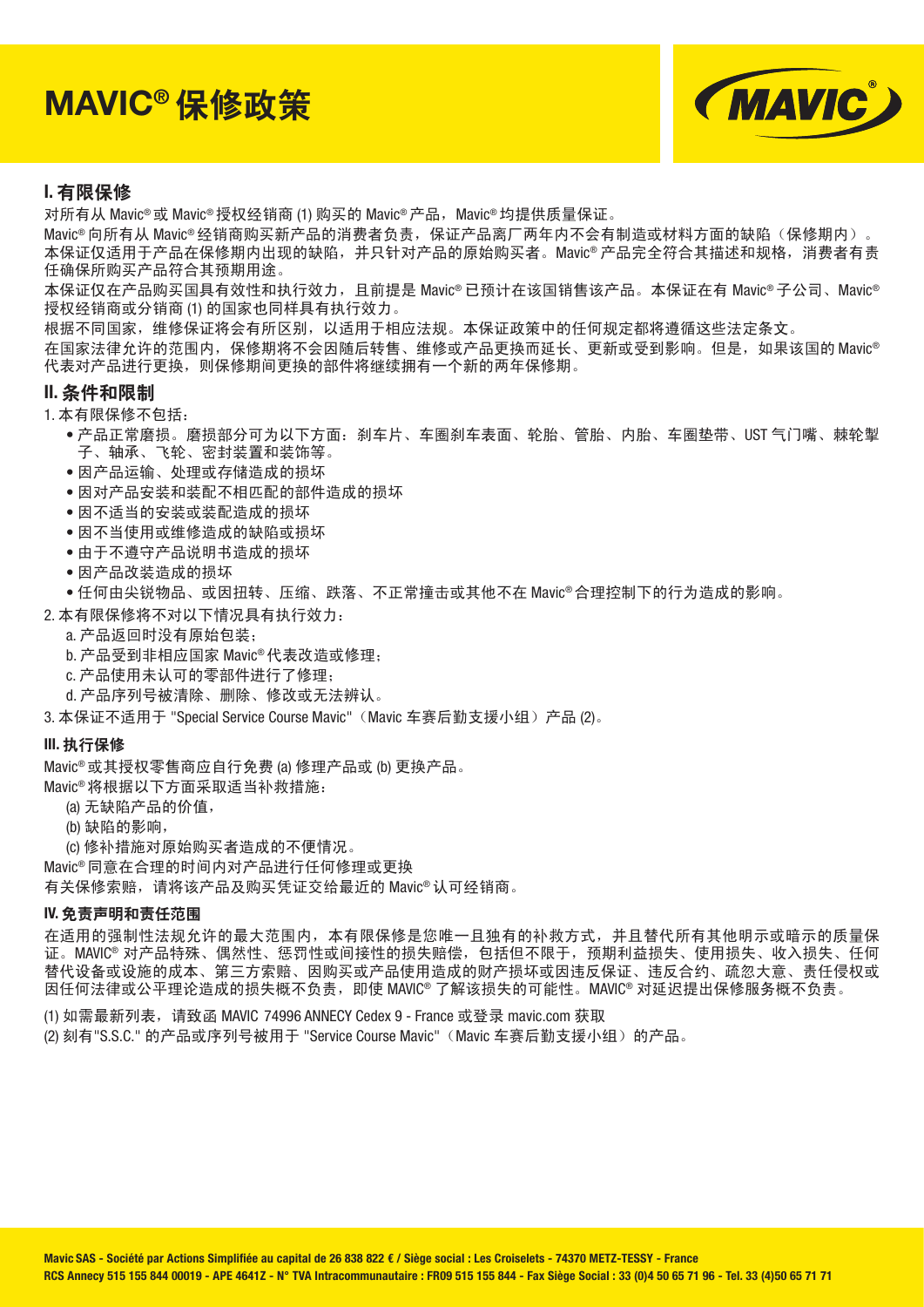# **นโยบายการรับประกั นของ MAVIC®**



# **I. การรับประกันแบบจํากัด**

Mavic® ให้การรับประกันนี้กับลูกค้าที่ซื้อผลิตภัณฑ์ Mavic® (``ผลิตภัณฑ์″) จาก Mavic® หรือจากตัวแทนจำหน่ายที่ได้รับอนุญาตจาก Mavic® เท่านั้น (1)

Mavic® รับประกันว่าผลิตภัณฑ์ใหม่ทั้งหมดจะปราศจากข้อบกพร่องทั้งจากวัสดุและการผลิต ("ข้อบกพร่อง") ในระยะเวลา 2 ปีนับจากวันที่ลูกค้า ซื้อผลิตภัณฑ์ใหม่นี้จากตัวแทนจําหน่ายที่ได้รับอนุญาตจาก Mavic® ("ระยะเวลารับประกัน") การรับประกันนี้มีผลใช้บังคับกับข้อบกพร่องที่พบ ภายในระยะเวลารับประกัน และใช้ได้กับผู้ซื้อผลิตภัณฑ์คนแรกเท่านั้น ผลิตภัณฑ์ Mavic® ผลิตขึ้นได้มาตรฐานตามคําอธิบายและข้อกําหนด ้จำเพาะของผลิตภัณฑ์ คุณมีหน้าที่ต้องตรวจสอบให้มั่นใจว่าผลิตภัณฑ์ที่คุณชื่อได้รับการออกแบบมาตรงตามวัตถุประสงค์ในการใช้งานของคุณ การรับประกันนี้มีผลบังคับใช้และสามารถบังคับใช้ได้ในประเทศที่ซื้อผลิตภัณฑ์เท่านั้น โดยมีเงื่อนไขว่า Mavic® มีจุดประสงค์ที่จะจําหน่าย ผลิตภัณฑ์ในประเทศดังกล่าว นอกจากนี้การรับประกันนี้ยังสามารถบังคับใช้ได้ในประเทศที่ Mavic® มีบริษัทสาขา ตัวแทนจําหน่ายหรือ ผู้จัดจําหน่ายที่ได้รับอนุญาตจาก Mavic® (1)

ขึ้นอย่กับแต่ละประเทศ บริษัทอาจบังคับใช้การรับประกันแบบเฉพาะเจาะจงและแบบแปรผันได้ตามกภหมายที่มีผลบังคับใช้ นโยบายการรับ ประกันนี้ไม่ก่อให้เกิดข้อยกเว้นหรือข้อจํากัดใด ๆ ต่อบทบัญญัติแห่งกฎหมายดังกล่าวนี้

ภายในขอบเขตสูงสุดที่กฎหมายภายในประเทศอนุญาตไว้ระยะเวลารับประกันจะไม่มีผลบังคับใช้ต่ออายุใหม่ หรือส่งผลกระทบใด ๆ ต่อ การจําหน่ายต่อ การซ่อมแซมหรือการเปลี่ยนแทนผลิตภัณฑ์ใด ๆ ทั้งสิ้น อย่างไรก็ดีการเปลี่ยนแทนชิ้นส่วนที่เรียกร้องสิทธิในระหว่างระยะเวลา รับประกันจะได้รับการรับประกันเป็นระยะเวลารับประกันใหม่อีกสองปีโดยมีเงื่อนไขว่าการเปลี่ยนแทนชิ้นส่วนดังกล่าวต้องดําเนินการโดยตัวแทน ของ Mavic® ในประเทศที่กําหนด

# **II. เงื่อนไขและข้อจํากัด**

1. การรับประกันแบบจํากัดนี้ไม่ครอบคลุมถึง:

- การสึกหรอตามปกติของผลิตภัณฑ์ชิ้นส่วนที่ถือว่าสึกหรอได้มีดังนี้: ผ้าเบรค พื้นผิวของผ้าเบรคตรงขอบล้อ ยางนอก ยางฮาล์ฟ ยางใน เทปรองขอบล้อ วาล์ว UST ลิ้นสปริง แบริง ล้ออิสระ ซีล เครื่องตกแต่ง
- ความเสียหายที่เกิดจากการขนส่ง การเคลื่อนย้าย และการจัดเก็บผลิตภัณฑ์
- ความเสียหายที่เกิดจากการติดตั้งและการประกอบชิ้นส่วนที่ไม่เหมาะสมสําหรับผลิตภัณฑ์
- ความเสียหายที่เกิดจากการติดตั้งหรือการประกอบผลิตภัณฑ์อย่างไม่เหมาะสม
- ข้อบกพร่องหรือความเสียหายที่เกิดจากการใช้งานอย่างไม่เหมาะสมหรือการดูแลรักษาไม่ดี
- ความเสียหายที่เกิดจากการไม่ปฏิบัติตามคําแนะนําในคู่มือการใช้งานผลิตภัณฑ์
- ความเสียหายที่เกิดจากการดัดแปลงผลิตภัณฑ์
- การกระแทกที่มีสาเหตุจากการถูกของมีคม อันเนื่องมาจากการบิด การอัด การทําหล่น การกระแทกหรือชนที่ผิดจากปกติวิสัย หรือการกระทําอื่น ๆ ที่อยู่นอกเหนือการควบคุมอันสมเหตุสมผลของ Mavic®
- 2. การรับประกันแบบจํากัดนี้ไม่สามารถบังคับใช้ได้ถ้า:
	- ึก. ลูกค้าไม่ได้ส่งคืนผลิตภัณฑ์ในบรรจุภัณฑ์ดังเดิมของผลิตภัณฑ์
	- ข. ผลิตภัณฑ์ถูกดัดแปลงหรือซ่อมแซมโดยบุคคลหรือหน่วยงานอื่น นอกเหนือจากตัวแทนของ Mavic® ในประเทศที่กําหนด
	- ค. ผลิตภัณฑ์ถูกซ่อมแซมด้วยชิ้นส่วนหรืออะไหล่ที่ไม่ได้รับอนุญาต
	- ง. หมายเลขลําดับของผลิตภัณฑ์ถูกแกะออก ลบทิ้ง แก้ไข หรือทําให้อ่านไม่ออกหรืออ่านออกได้ยาก

3. การรับประกันนี้ไม่มีผลบังคับใช้กับผลิตภัณฑ์ "Special Service Course Mavic" (2)

### **III. การบังคับใช้การรับประกัน**

Mavic® หรือผู้ขายปลีกที่ได้รับอนุญาตเป็นผู้ตัดสินใจแต่เพียงผู้เดียวว่าจะ (ก) ซ่อมแซมผลิตภัณฑ์ (ข) เปลี่ยนแทนผลิตภัณฑ์โดยไม่คิด ค่าใช้จ่าย

Mavic® เป็นผู้ตัดสินใจให้การเยียวยาที่เหมาะสมโดยพิจารณาจากประเด็นต่อไปนี้:

- (ก) มูลค่าของผลิตภัณฑ์ที่ไม่มีข้อบกพร่อง
- (ข) ความสําคัญของข้อบกพร่อง
- (ค) ความไม่สะดวกสบายของผู้ซื้อคนแรกที่ต้องให้การเยียวยาในแต่ละครั้ง
- Mavic® ยินยอมว่าการซ่อมแซมหรือการเปลี่ยนแทนทั<sub>้</sub>งหมดของผลิตภัณฑ์จะดำเนินการภายในระยะเวลาที่สมเหตุสมผล

ในการเรียกร้องสิทธิในการรับประกันทุกครั้ง กรุณาส่งผลิตภัณฑ์และหลักฐานการซื้อไปที่ตัวแทนจําหน่ายที่ได้รับอนุญาตจาก Mavic® ที่อยู่ใกล้บ้านของคุณ

### **IV. คําแถลงการปฏิเสธความรับผิดชอบและการจํากัดความรับผิด**

ภายในขอบเขตสงสดเท่าที่กฎหมายที่บังคับใช้อนุญาตไว้ การรับประกันแบบจำกัดนี้ให้การเยียวยาพิเศษเฉพาะสำหรับคุณ และใช้แทน การรับประกันอื่น ๆ ทั้งหมด ไม่ว่าโดยชัดแจ้งหรือโดยปริยาย MAVIC®ไม่ต้องรับผิดในกรณีใด ๆ ทั้งสิ้นต่อความเสียหายที่เกิดขึ้นเป็นพิเศษ ความเสียหายโดยประมาท ความเสียหายในเชิงลงโทษ หรือความเสียหายอันเป็นผลสืบเนื่อง รวมถึงแต่ไม่จำกัดเพียงการสูญเสียผลกำไร การใช้งาน ค่าถชาธรรมเนียมในการเปลี่ยนอุปกรณ์หรือสิ่งอำนวยความสะดวกตามที่คาดไว้ การเรียกร้องจากบุคคลที่สาม ความเสียหายต่อ ทรัพย์สินอันเป็นผลมาจากการซื้อหรือใช้งานผลิตภัณฑ์หรือเกิดจากการละเมิดข้อกําหนดของการรับประกัน การละเมิดข้อตกลง ความประมาทเลินเล่อ ความรับผิดเด็ดขาดจากการละเมิด หรือทฤษฎีทางกฎหมายหรือทฤษฎีอันชอบธรรม ถึงแม้ว่า MAVIC®จะได้รับทราบถึง ี ความเป็นไปได้ที่จะเกิดความเสียหายดังกล่าวแล้วก็ตาม MAVIC® ไม่รับผิดชอบใด ๆ ทั<sub>้</sub>งสินต่อความล่าช้าในการให้บริการสำหรับการรับประกัน

(1) คุณสามารถขอรับรายชื่อที่ปรับปรุงล่าสุดได้ที่ MAVIC 74996 ANNECY Cedex 9 - France หรือที่ mavic.com  $(2)$  ผลิตภัณฑ์ที่มีอักษรย่อ "S.S.C." หรือใช้หมายเลขลำดับสำหรับ "Service Course Mavic"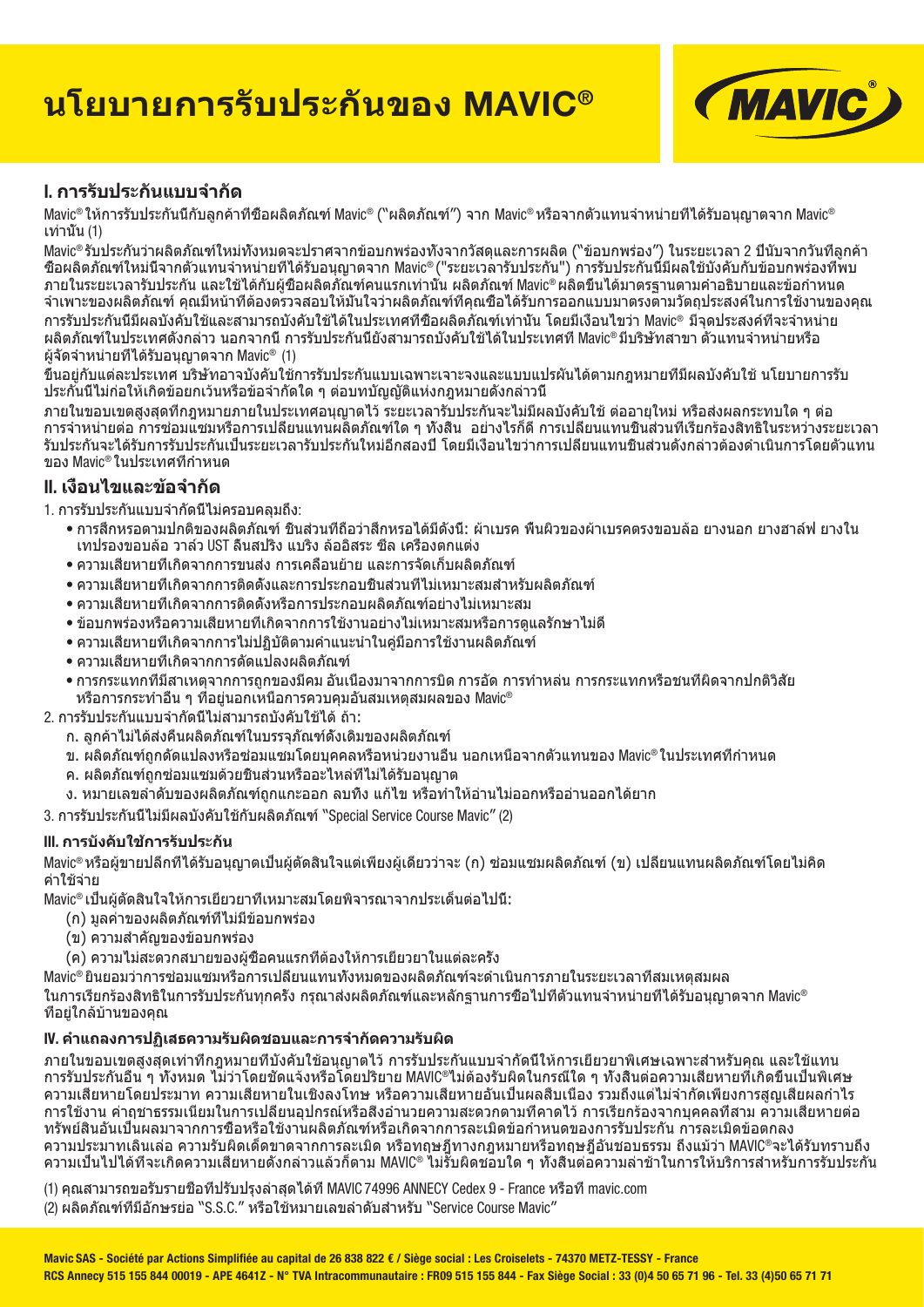# **DASAR WARANTI MAVIC®**



### **I. Waranti Terhad**

Mavic® memberikan waranti ini kepada pengguna yang membeli produk Mavic® ("Produk") daripada Mavic® atau daripada penjual yang dipersetujui Mavic<sup>®</sup> (1).

Mavic® mewajarkan semua Produk baru bebas daripada kecacatan ("Kecacatan") pengeluaran atau bahan semasa 2 tahun dari tarikh pembelian oleh pengguna daripada penjual yang dipersetujui Mavic® ("Tempoh Waranti"). Waranti ini diguna pakai hanya terhadap Kecacatan yang ditemui dalam Tempoh Waranti dan dilanjutkan hanya kepada pembeli asal Produk. Produk Mavic® memenuhi huraian dan spesifikasinya; ia adalah tanggungjawab anda untuk memastikan bahawa Produk yang anda beli direka untuk kegunaan yang dimaksudkan.

Waranti ini sah dan dikuatkuasakan hanya dalam negara di mana Produk dibeli, dengan syarat bahawa Mavic® telah bertujuan bahawa Produk yang ditawarkan untuk dijual di negara tersebut. Waranti ini juga dikuat kuasa di mana-mana negara di mana Mavic® mempunyai subsidiari, penjual atau pengedar yang dipersetujui Mavic® (1).

Bergantung pada negara, waranti tertentu dan boleh ubah boleh dikenakan berhubung dengan undang-undang berkenaan. Tiada apa dalam waranti ini boleh mengecualikan atau mengehadkan peruntukan undang-undang ini.

Ke tahap yang dibenarkan oleh undang-undang kebangsaan, Tempoh Waranti tidak akan dilanjutkan, diperbaharui atau sebaliknya terjejas disebabkan penjualan semula, pembaikan atau penggantian Produk terkemudian. Walau bagaimanapun, bahagian yang diganti yang dikeluarkan semasa Tempoh Waranti akan dijamin untuk Tempoh Waranti baru selama dua tahun ; diberikan, seperti penggantian telah dilakukan oleh wakil Mavic® di negara yang berkenaan.

#### **II. Syarat dan Sekatan**

- 1. Waranti terhad ini tidak meliputi:
	- Haus dan lusuh Produk. Bahagian haus dan lusuh dianggap sebagai yang berikut: pad brek, permukaan pembrekan rim, roda, tiub, tiub dalaman, pita rim, injap UST, tuas, galas, badan roda bebas, kedap, hiasan.
	- Kerosakan yang disebabkan oleh pengangkutan, pengendalian atau penyimpanan Produk
	- Kerosakan yang disebabkan oleh cagakan dan pemasangan bahagian yang tidak sesuai kepada Produk
	- Kerosakan yang disebabkan oleh cagakan atau pemasangan tidak bersesuaian Produk
	- Kecacatan atau kerosakan yang disebabkan oleh penggunaan tak wajar atau penyelenggaraan yang lemah
	- Kerosakan yang disebabkan kepada kelalaian arahan manual pemilik produk
	- Kerosakan disebabkan pengubahsuaian Produk
	- Apa-apa hentaman yang disebabkan oleh item tajam, disebabkan oleh kilasan, pemampatan, terjatuh, hentaman tidak biasa attau tindakan lain bukan di bawah kawalan wajar Mavic® .
- 2. Waranti terhad ini tidak dikuatkuasakan jika:
	- a. Produk tidak dikembalikan dalam pembungkusan asalnya;
	- b. Produk telah diubahsuai atau dibaiki oleh mana-mana orang atau entiti lain selain wakil Mavic® dalam negara yang berkenaan ;
	- c. Produk telah dibaiki dengan alat ganti yang tidak dibenarkan;
	- d. Nombor siri Produk telah dibuang, dipadam, diubah suai atau tidak dapat dibaca.
- 3. Waranti ini tidak dikenakan kepada Produk "Kursus Perkhidmatan Khas Mavic" (2).

#### **III. Penguatkuasaan Waranti**

Mavic® atau peruncit yang dibenarkan boleh mengikut budi bicaranya sama ada (a) membaiki Produk atau (b) menggantikan Produk tanpa pembayaran. Remedi bersesuaian akan ditentukan oleh Mavic® berdasarkan pertimbangan berikut:

(a)nilai Produk tanpa Kecacatan,

- (b) Kepentingan Kecacatan,
- (c) kesulitan remedi yang akan diletakkan pada pembeli asal.

Mavic® bersetuju bahawa semua pembaikan atau penggantian Produk akan berlaku di dalam tempoh yang munasabah

Untuk semua tuntutan waranti, sila hantar Produk dan bukti pembelian kepada penjual Mavic® yang diluluskan yang berdekatan.

#### **IV. Penolakan Tuntutan dan Pengehadan Liabiliti**

SEHINGGA SETAKAT MAKSIMUM YANG DIBENARKAN OLEH UNDANG-UNDANG MANDATORI BERKENAAN, WARANTI TERHAD INI ADALAH REMEDI TUNGGAL DAN EKSKLUSIF ANDA DAN SEBAGAI GANTI SEMUA WARANTI LAIN, DINYATAKAN ATAU TERSIRAT. MAVIC® TIDAK AKAN BERTANGGUNGJAWAB UNTUK KEROSAKAN KHAS, TIDAK DISENGAJAKAN, PUNITIF ATAU LANJUTAN, TERMASUK TETAPI TIDAK TERHAD KEPADA KEHILANGAN MANFAAT YANG DIJANGKAKAN, KEHILANGAN PENGGUNAAN, KEHILANGAN HASIL, APA-APA KOS PERALATAN GANTI ATAU KEMUDAHAN, TUNTUTAN PIHAK KETIGA, KEROSAKAN KEPADA HARTA DISEBABKAN OLEH PEMBELIAN ATAU PENGGUNAAN PRODUK ATAU TIMBUL DARIPADA PELANGGARAN WARANTI, PELANGGARAN KONTRAK, KECUAIAN, TORT TEGAS, ATAU MANA-MANA TEORI PERUNDANGAN ATAU ADIL, WALAUPUN JIKA MAVIC® MENGETAHUI KEMUNGKINAN KEROSAKAN TERSEBUT. MAVIC® TIDAK AKAN BERTANGGUNGJAWAB ATAS KELEWATAN UNTUK MENYEDIAKAN SERVIS WARANTI.

(1) Senarai terkini tersedia atas permintaan kepada MAVIC 74996 ANNECY Cedex 9 - France atau di mavic.com

(2) Produk diukir "S.S.C." atau nombor siri yang telah digunakan untuk "Kursus Perkhidmatan Mavic".